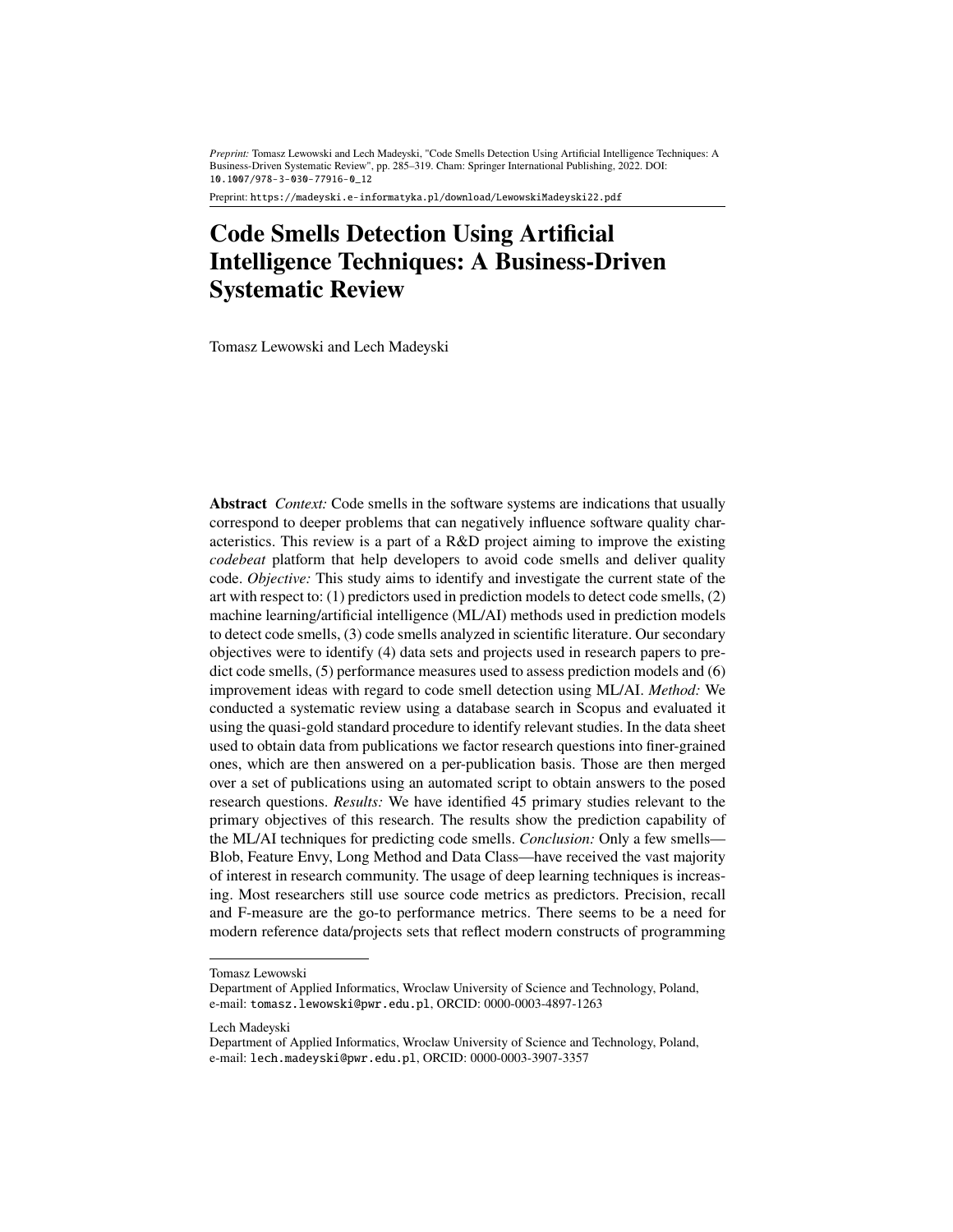languages. We identified various promising paths of research that have the potential to advance the state of the art in the area of code smells prediction.

# **1 Introduction**

Software industry is a huge business with worldwide revenue totaled \$407.3 billion in 2013 [\[13\]](#page-29-0). According to World Quality Report (2016-2017), in average the industry was spending over 30% of the IT budget on Quality Assurance (QA) and Testing, while the report study participants predicted an upward move to 40% by 2019 [\[3\]](#page-28-0). Hence, precise detection of quality issues in code (issues that make the code hard to maintain and evolve, and thus need to be fixed/refactored), is of great importance.

At the end of the previous century, the term "code smells" has been coined by Beck and Fowler [\[12\]](#page-29-1) in the context of identifying quality issues in code that can be refactored. Since then a lot of researchers investigated the smell metaphor in software engineering describing a wide range of smells that can be detected, techniques that can be used to predict (detect) smells, as well as metrics that can serve as predictors of bad smells.

The aim of this systematic review is to summarize a large body of knowledge in the aforementioned areas. However, it is worth mentioning that this review was conducted as a preliminary step of a research & development (R&D) project funded by NCBiR (POIR.01.01.01-00-0792/16) conducted in the *code quest* software development company[1](#page-1-0). The company develops a platform, called *codebeat*[2](#page-1-1), for automated code review for mobile and web, supporting developers in detection of code smells. As the company wants to know what is the state of the art in prediction of code smells using artificial intelligence (AI) in general, and machine learning (ML) in particular, this review is in fact a business driven literature review with the goal to present the state of the art in code smells detection with research questions presented in Section [2.1.](#page-3-0)

### **1.1 Related work**

This is not the first systematic review of literature regarding code smells. An earlier review by Zhang et al. [\[30\]](#page-30-0) focused on more meta-research questions: which code smells were researched at the time, what were the aims of studies on code smells, what techniques were used in these studies and whether there is an actual evidence of usefulness of the code smell concept. Their study was focused on the original 22 code smells introduced by Fowler [\[12\]](#page-29-1), and they discovered that relatively few smells attract most research, and most of the smells were not thoroughly analyzed. Their

<span id="page-1-0"></span><sup>1</sup> <codequest.com>

<span id="page-1-1"></span><sup>2</sup> <codebeat.co>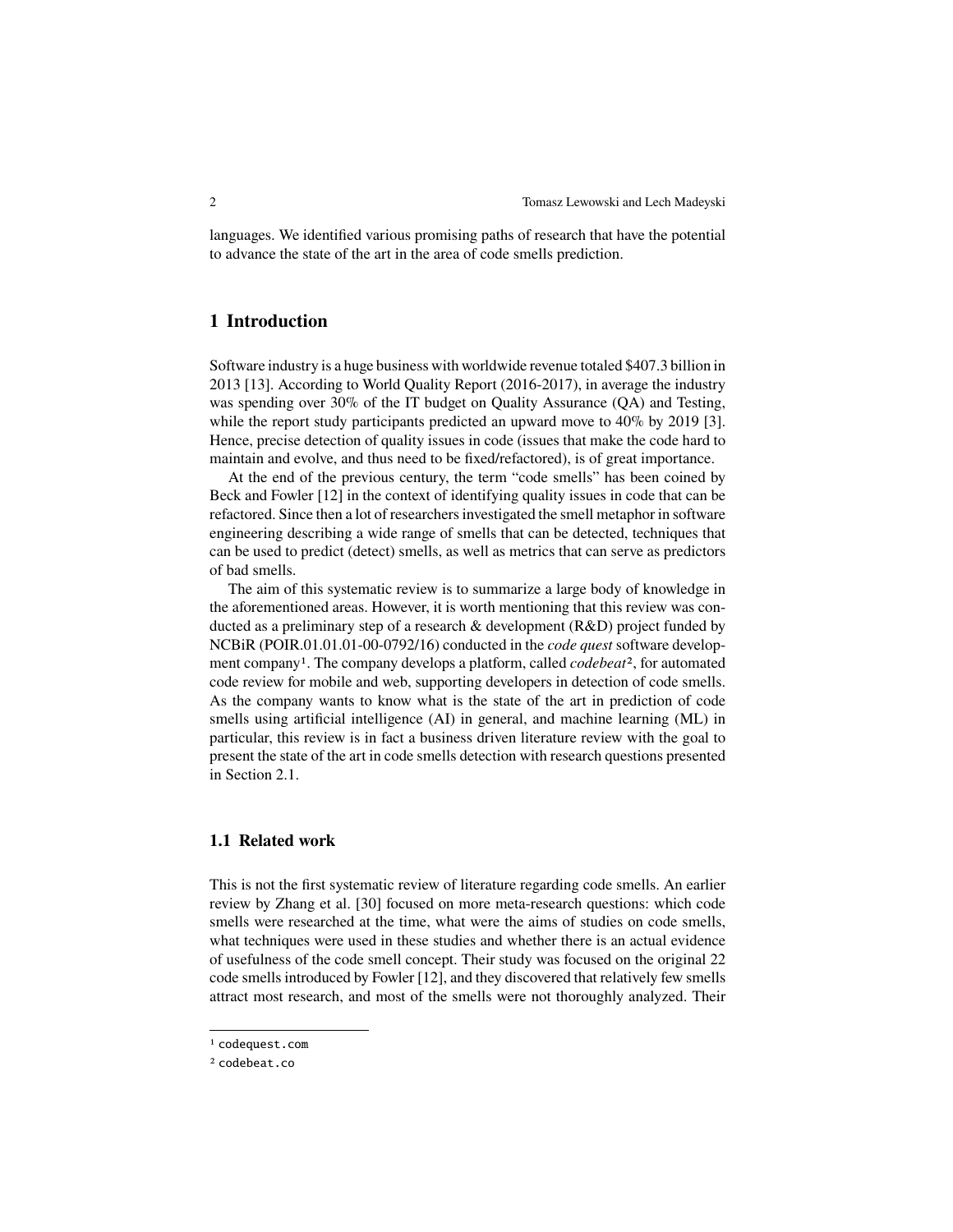research included publications published between 2000 and 2009, which means that a lot of recent research is simply not present there.

Singh and Kaur [\[24\]](#page-30-1) incorporated data up to September 2015. They focused on refactoring of code smells and anti-patterns, but some of the research questions are related strictly to code smell detection. Authors analyzed a wide range of techniques and tools, but their focus is on brief presentation of all tools and techniques (not only automated, but also semi-automated and manual) used for code smell detection rather than on analyzing and comparing performance of ML/AI methods.

Five other systematic studies on code smells were done in the last three years: [\[23,](#page-30-2) [22,](#page-30-3) [2,](#page-28-1) [4,](#page-28-2) [1\]](#page-28-3). In the first one, by Sharma and Spinellis [\[23\]](#page-30-2), authors cover broad range of code smell-related issues, such as what do they actually represent, how do they get introduced into software systems, what is their effect on processes, artifacts and people and what are their detection methods. Due to the broad scope, the paper only briefly lists categories of smell detection techniques, without going into specific techniques in the category or achieved results. This paper covers publications published from year 1999 to 2016.

A review by Santos et al. [\[22\]](#page-30-3) covers a slightly different area—it focuses on the "themes" of studies investigating code smells, their experimental settings and convergence of their findings. It covers a total of 65 publications from years 2002 to 2017. The "theme" in the context of this study is kind of a context classification—themes are "Detection", "Programming", "Human aspects", "Correlation with development issues". This study found that there is a multitude of inconsistencies among researchers and, as of now, no known detection and removal techniques are adequate, including human evaluation.

An extensive literature review conducted by Azeem et al. [\[2\]](#page-28-1) included research questions on used machine learning techniques, independent variables, machine learning algorithms, data sets, evaluation techniques and impact of those factors on final model performance. The paper findings include limited support for code smells detection using machine learning techniques, the fact that current papers focus mostly on using code metrics, problem of code smell intensity is under-researched and the impact of each of these factors cannot be easily determined. The study analyzed papers published between 2000 and 2017.

Caram et al. [\[4\]](#page-28-2) discussed code smells addressed in the literature, used machine learning techniques and frequency of their usage as well as performance of various techniques. The study analyzed 26 papers published between 1999 and 2016. The conclusion was that all machine learning techniques perform comparably, with Decision Tree, Random Forest, Semi-supervised and Nearest Neighbor having a slightly better overall performance. One of the issues raised by the paper is incomparability of the studies, mostly due to using different data sets.

A more recent study in the area by Al-Shaaby et al. [\[1\]](#page-28-3) focuses on papers published between 2005 and 2018. 17 studies were deemed relevant and sufficiently precise quality-wise. The study addresses several research questions: used machine learning techniques, code smells that researchers attempt to identify, used performance measures, data sets and tools used for modelling.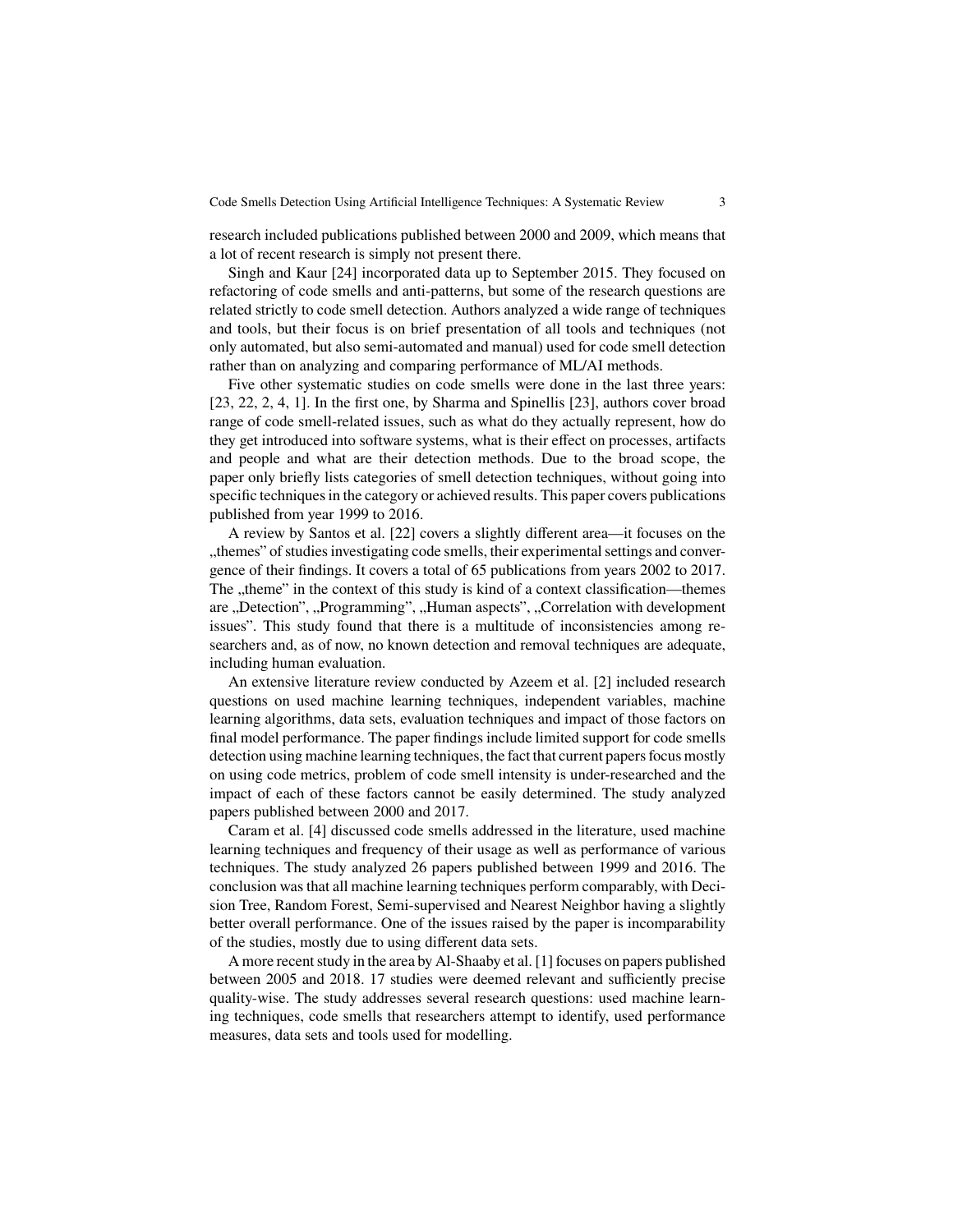None of these studies included any appendix with intermediate results, such as full initial list of considered publications, reasons for rejection for each of them or data elements extracted from each, which would simplify reproduction and improve reviewability.

# **1.2 Contributions of this study**

In response to the above mentioned needs we conducted a systematic review on literature concerning prediction of code smells using ML/AI methods. As a result, the review makes the following contributions to the field:

- 1. Presents the state-of-the-art in the current code smells detection research including predictors and ML/AI methods used in prediction models, as well as the range of code smells analyzed in the scientific literature.
- 2. Identifies performance metrics used by researchers today.
- 3. Identifies data sets or software projects being their origin (including their size and other characteristics) used to create code smell prediction models.
- 4. Identifies research ideas to advance the domain of code smells prediction on which other researchers and tool vendors may build upon, as well as factors that influence the predictive performance of code smells prediction models.

We present the details of our research methods in Section [2,](#page-3-1) the results of our systematic review in Section [3,](#page-17-0) the discussion of the results in Section [4,](#page-25-0) and we conclude with Section [5.](#page-27-0)

# <span id="page-3-1"></span>**2 Methods**

We performed this systematic review (SR) according to the guidelines by Kitchenham et al [\[14\]](#page-29-2). The processes we adopted are specified in this section.

### <span id="page-3-0"></span>**2.1 Research questions**

The research questions relating to our review are as follows:

- RQ1 Which predictors are used in prediction models to detect code smells?
- RQ2 Which ML/AI methods are used in prediction models to detect code smells and which methods are considered the best?
- RQ3 Which code smells are analyzed in scientific literature?
- RQ4 What data sets and projects, and of what characteristics are used in research papers to predict code smells?
- RQ5 Which performance metrics are most commonly used in the literature?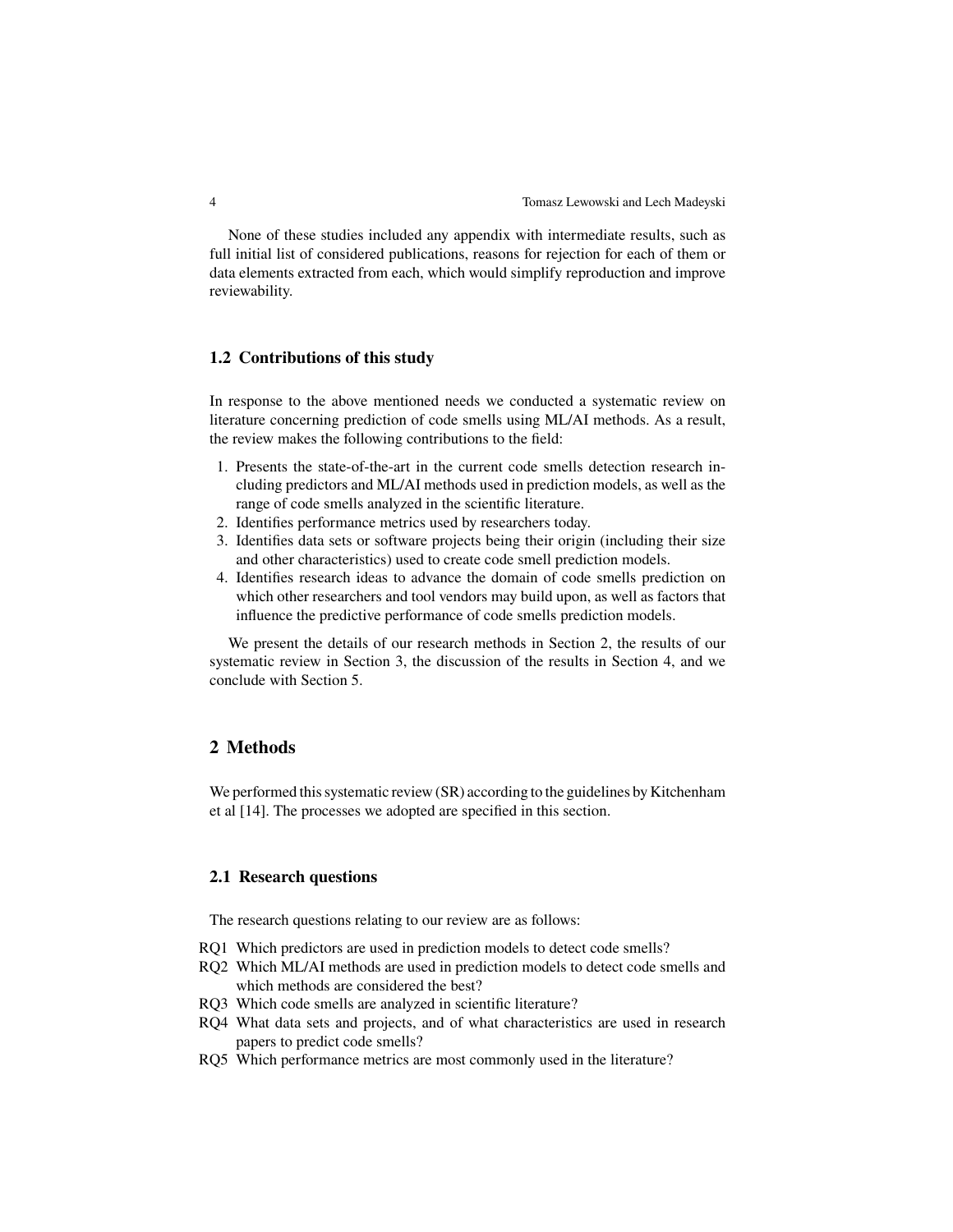RQ6 What are the ideas, in the existing research, upon which code smell prediction using machine learning may be built?

# **2.2 Protocol development**

Initially a protocol was created to define the procedures we intended to use for the systematic review including the search process, the primary study selection process, the data extraction process and the data analysis process. It also identifies the main tasks of all the co-authors. The protocol was initially drafted by the second author and double-checked by the first author.

The following sections are based on the processes defined in the protocol. Any divergences report our actual processes, as opposed to the planned processes are described in the protocol.

# **2.3 Search process**

We intend to search for papers that will help us to answer research questions posed in Section [2.1](#page-3-0) by following our search strategy described in Section [2.3.1.](#page-4-0)

#### <span id="page-4-0"></span>**2.3.1 Search Strategy**

Our main search process will be an automated search using Scopus because of its wide coverage. From the point of view of the research project we are involved in and the *code quest* company, finding all of the relevant papers is not critical, but to be on the safe side we will validate the Scopus search using a quasi-gold standard [\[29,](#page-30-4) [14\]](#page-29-2) performing a manual search across a limited set of topic-specific journals and conference proceedings over a restricted time period (year 2017). The results of this process are reported in subsequent sections.

#### **2.3.2 Search strings**

We derived major terms from research questions, identified alternative spellings or synonyms for major terms using OR, used AND to connect the major terms, checked the search terms in relevant publications we already had, and followed the rules to construct search strings in Scopus<sup>[3](#page-4-1)</sup>.

As a result, our initial search string in Scopus was as follows:

<span id="page-4-1"></span><sup>3</sup> More details can be found at [https://service.elsevier.com/app/answers/](https://service.elsevier.com/app/answers/detail/a_id/11213/supporthub/scopus/#tips) [detail/a\\_id/11213/supporthub/scopus/#tips](https://service.elsevier.com/app/answers/detail/a_id/11213/supporthub/scopus/#tips) and [https://service.elsevier.com/](https://service.elsevier.com/app/answers/detail/a_id/11236/kw/all%20fields/supporthub/scopus/) [app/answers/detail/a\\_id/11236/kw/all%20fields/supporthub/scopus/](https://service.elsevier.com/app/answers/detail/a_id/11236/kw/all%20fields/supporthub/scopus/)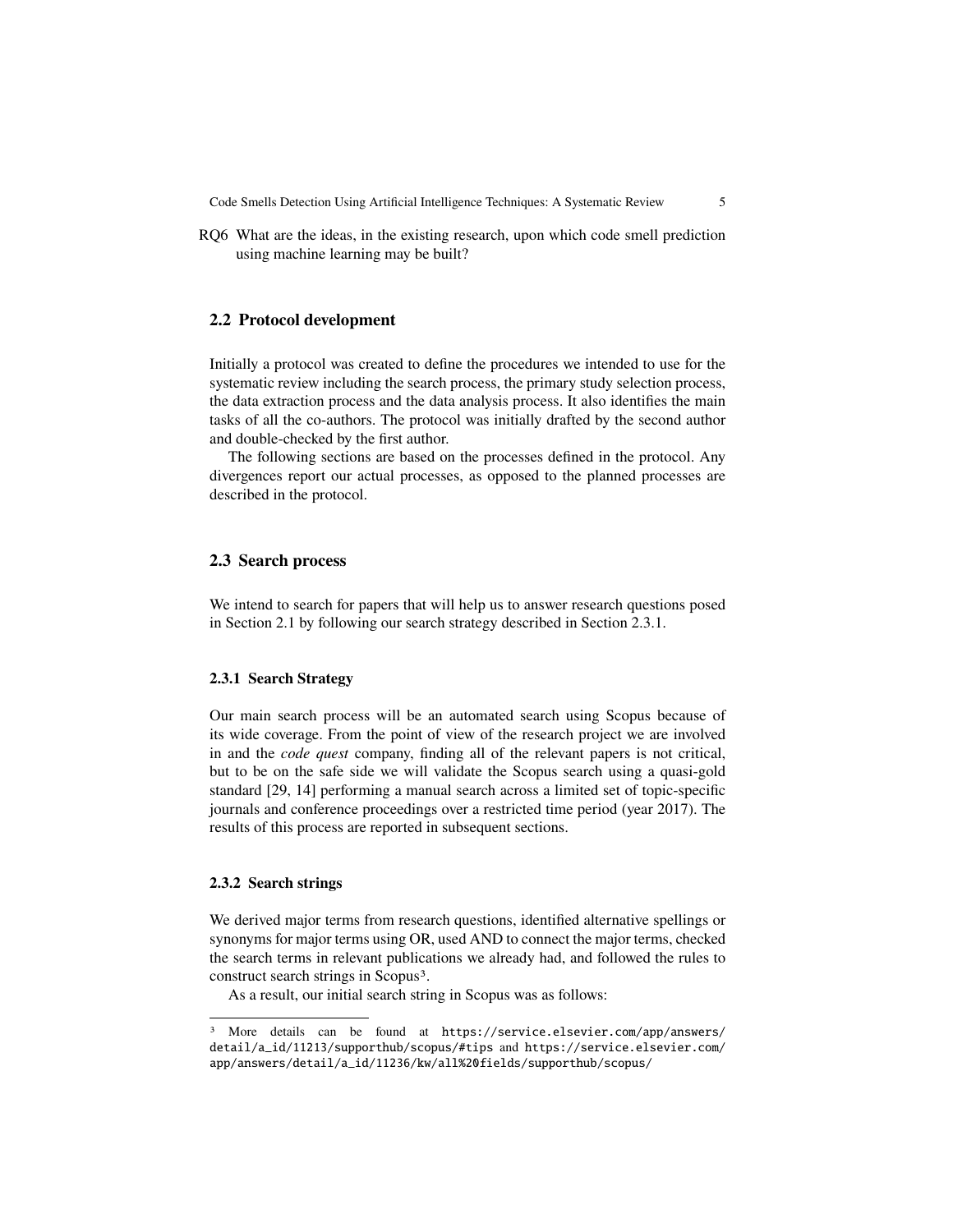TITLE-ABS-KEY ( ( "code smell" OR "bad smell" OR antipattern OR anti-pattern OR "anti pattern" ) AND ( "machine learning" OR predict\* ) ) AND PUBYEAR > 1998

which translates into the following URL:

[https://www.scopus.com/results/results.uri?sort=plf-f&src=s&si](https://www.scopus.com/results/results.uri?sort=plf-f&src=s&sid=a9ac162c765cdd97d420c650614d365f&sot=a&sdt=a&sl=155&s=TITLE-ABS-KEY+%28+%28+%22code+smell%22+OR+%22bad+smell%22+OR+antipattern+OR+anti-pattern+OR+%22anti+pattern%22+%29+AND+%28%22machine+learning%22+OR+predict*+%29+%29+AND+PUBYEAR+%3e+1998&origin=searchadvanced&editSaveSearch=&txGid=272750ded430629599c4d74aae98f0e3)d= [a9ac162c765cdd97d420c650614d365f&sot=a&sdt=a&sl=155&s=TITLE-ABS-](https://www.scopus.com/results/results.uri?sort=plf-f&src=s&sid=a9ac162c765cdd97d420c650614d365f&sot=a&sdt=a&sl=155&s=TITLE-ABS-KEY+%28+%28+%22code+smell%22+OR+%22bad+smell%22+OR+antipattern+OR+anti-pattern+OR+%22anti+pattern%22+%29+AND+%28%22machine+learning%22+OR+predict*+%29+%29+AND+PUBYEAR+%3e+1998&origin=searchadvanced&editSaveSearch=&txGid=272750ded430629599c4d74aae98f0e3)KEY+ [%28+%28+%22code+smell%22+OR+%22bad+smell%22+OR+antipattern+OR+an](https://www.scopus.com/results/results.uri?sort=plf-f&src=s&sid=a9ac162c765cdd97d420c650614d365f&sot=a&sdt=a&sl=155&s=TITLE-ABS-KEY+%28+%28+%22code+smell%22+OR+%22bad+smell%22+OR+antipattern+OR+anti-pattern+OR+%22anti+pattern%22+%29+AND+%28%22machine+learning%22+OR+predict*+%29+%29+AND+PUBYEAR+%3e+1998&origin=searchadvanced&editSaveSearch=&txGid=272750ded430629599c4d74aae98f0e3)ti-pattern+ [OR+%22anti+pattern%22+%29+AND+%28%22machine+learning%22+OR+predi](https://www.scopus.com/results/results.uri?sort=plf-f&src=s&sid=a9ac162c765cdd97d420c650614d365f&sot=a&sdt=a&sl=155&s=TITLE-ABS-KEY+%28+%28+%22code+smell%22+OR+%22bad+smell%22+OR+antipattern+OR+anti-pattern+OR+%22anti+pattern%22+%29+AND+%28%22machine+learning%22+OR+predict*+%29+%29+AND+PUBYEAR+%3e+1998&origin=searchadvanced&editSaveSearch=&txGid=272750ded430629599c4d74aae98f0e3)ct\*+ [%29+%29+AND+PUBYEAR+%3e+1998&origin=searchadvanced&editSaveSearc](https://www.scopus.com/results/results.uri?sort=plf-f&src=s&sid=a9ac162c765cdd97d420c650614d365f&sot=a&sdt=a&sl=155&s=TITLE-ABS-KEY+%28+%28+%22code+smell%22+OR+%22bad+smell%22+OR+antipattern+OR+anti-pattern+OR+%22anti+pattern%22+%29+AND+%28%22machine+learning%22+OR+predict*+%29+%29+AND+PUBYEAR+%3e+1998&origin=searchadvanced&editSaveSearch=&txGid=272750ded430629599c4d74aae98f0e3)h= [&txGid=272750ded430629599c4d74aae98f0e3](https://www.scopus.com/results/results.uri?sort=plf-f&src=s&sid=a9ac162c765cdd97d420c650614d365f&sot=a&sdt=a&sl=155&s=TITLE-ABS-KEY+%28+%28+%22code+smell%22+OR+%22bad+smell%22+OR+antipattern+OR+anti-pattern+OR+%22anti+pattern%22+%29+AND+%28%22machine+learning%22+OR+predict*+%29+%29+AND+PUBYEAR+%3e+1998&origin=searchadvanced&editSaveSearch=&txGid=272750ded430629599c4d74aae98f0e3)

It is worth mentioning that Beck coined the term "code smell" in the context of identifying quality issues in code that can be refactored to improve the maintainability of a software in 1999 [\[12\]](#page-29-1). Hence, the time period to be covered by the review is limited by PUBYEAR > 1998 in the search string.

Madeyski performed the search in Scopus on February 21, 2018. In total, 88 papers were returned from Scopus. All of the results were saved in BibTeX (and CSV) format.

After analysis of the aforementioned preliminary set of 88 papers necessary corrections to our search string were introduced. The final search string was:

TITLE-ABS-KEY ( ( "code smell" OR "bad smell" OR antipattern OR anti-pattern OR "anti pattern" ) AND ( "machine learning" OR predict\* OR detect OR detection OR heuristic\* ) AND software ) AND PUBYEAR  $> 1998$ 

while URL was:

[https://www.scopus.com/results/results.uri?sort=plf-f&src=s&si](https://www.scopus.com/results/results.uri?sort=plf-f&src=s&sid=9d6009998ae2e22265826addfe46ebd6&sot=a&sdt=a&sl=210&s=TITLE-ABS-KEY+%28+%28+%22code+smell%22+OR+%22bad+smell%22+OR+antipattern+OR+anti-pattern+OR+%22anti+pattern%22+%29+AND+%28+%22machine+learning%22+OR+predict*+OR+%7bdetect%7d+OR+%7bdetection%7d+OR+heuristic*+%29+AND+software+%29+AND+PUBYEAR+%3e+1998&origin=searchadvanced&editSaveSearch=&txGid=70e3ad5814b99ef9e407ff18c23a8c07)d= [9d6009998ae2e22265826addfe46ebd6&sot=a&sdt=a&sl=210&s=TITLE-ABS-](https://www.scopus.com/results/results.uri?sort=plf-f&src=s&sid=9d6009998ae2e22265826addfe46ebd6&sot=a&sdt=a&sl=210&s=TITLE-ABS-KEY+%28+%28+%22code+smell%22+OR+%22bad+smell%22+OR+antipattern+OR+anti-pattern+OR+%22anti+pattern%22+%29+AND+%28+%22machine+learning%22+OR+predict*+OR+%7bdetect%7d+OR+%7bdetection%7d+OR+heuristic*+%29+AND+software+%29+AND+PUBYEAR+%3e+1998&origin=searchadvanced&editSaveSearch=&txGid=70e3ad5814b99ef9e407ff18c23a8c07)KEY+ [%28+%28+%22code+smell%22+OR+%22bad+smell%22+OR+antipattern+OR+an](https://www.scopus.com/results/results.uri?sort=plf-f&src=s&sid=9d6009998ae2e22265826addfe46ebd6&sot=a&sdt=a&sl=210&s=TITLE-ABS-KEY+%28+%28+%22code+smell%22+OR+%22bad+smell%22+OR+antipattern+OR+anti-pattern+OR+%22anti+pattern%22+%29+AND+%28+%22machine+learning%22+OR+predict*+OR+%7bdetect%7d+OR+%7bdetection%7d+OR+heuristic*+%29+AND+software+%29+AND+PUBYEAR+%3e+1998&origin=searchadvanced&editSaveSearch=&txGid=70e3ad5814b99ef9e407ff18c23a8c07)ti-pattern+ [OR+%22anti+pattern%22+%29+AND+%28+%22machine+learning%22+OR+pred](https://www.scopus.com/results/results.uri?sort=plf-f&src=s&sid=9d6009998ae2e22265826addfe46ebd6&sot=a&sdt=a&sl=210&s=TITLE-ABS-KEY+%28+%28+%22code+smell%22+OR+%22bad+smell%22+OR+antipattern+OR+anti-pattern+OR+%22anti+pattern%22+%29+AND+%28+%22machine+learning%22+OR+predict*+OR+%7bdetect%7d+OR+%7bdetection%7d+OR+heuristic*+%29+AND+software+%29+AND+PUBYEAR+%3e+1998&origin=searchadvanced&editSaveSearch=&txGid=70e3ad5814b99ef9e407ff18c23a8c07)ict\*+ [OR+%7bdetect%7d+OR+%7bdetection%7d+OR+heuristic\\*+%29+AND+softwar](https://www.scopus.com/results/results.uri?sort=plf-f&src=s&sid=9d6009998ae2e22265826addfe46ebd6&sot=a&sdt=a&sl=210&s=TITLE-ABS-KEY+%28+%28+%22code+smell%22+OR+%22bad+smell%22+OR+antipattern+OR+anti-pattern+OR+%22anti+pattern%22+%29+AND+%28+%22machine+learning%22+OR+predict*+OR+%7bdetect%7d+OR+%7bdetection%7d+OR+heuristic*+%29+AND+software+%29+AND+PUBYEAR+%3e+1998&origin=searchadvanced&editSaveSearch=&txGid=70e3ad5814b99ef9e407ff18c23a8c07)e+ [%29+AND+PUBYEAR+%3e+1998&origin=searchadvanced&editSaveSearch=&t](https://www.scopus.com/results/results.uri?sort=plf-f&src=s&sid=9d6009998ae2e22265826addfe46ebd6&sot=a&sdt=a&sl=210&s=TITLE-ABS-KEY+%28+%28+%22code+smell%22+OR+%22bad+smell%22+OR+antipattern+OR+anti-pattern+OR+%22anti+pattern%22+%29+AND+%28+%22machine+learning%22+OR+predict*+OR+%7bdetect%7d+OR+%7bdetection%7d+OR+heuristic*+%29+AND+software+%29+AND+PUBYEAR+%3e+1998&origin=searchadvanced&editSaveSearch=&txGid=70e3ad5814b99ef9e407ff18c23a8c07)xGid= [70e3ad5814b99ef9e407ff18c23a8c07](https://www.scopus.com/results/results.uri?sort=plf-f&src=s&sid=9d6009998ae2e22265826addfe46ebd6&sot=a&sdt=a&sl=210&s=TITLE-ABS-KEY+%28+%28+%22code+smell%22+OR+%22bad+smell%22+OR+antipattern+OR+anti-pattern+OR+%22anti+pattern%22+%29+AND+%28+%22machine+learning%22+OR+predict*+OR+%7bdetect%7d+OR+%7bdetection%7d+OR+heuristic*+%29+AND+software+%29+AND+PUBYEAR+%3e+1998&origin=searchadvanced&editSaveSearch=&txGid=70e3ad5814b99ef9e407ff18c23a8c07)

Madeyski performed the final search in Scopus on March 21, 2018. In total, 424 papers were returned from Scopus. All of the results were saved in BibTeX (and CSV) format for further analysis. Due to the fact that work on this paper tool substantial amount of time, the same search was re-run by Lewowski on June 05, 2020. This search yield a total of 607 papers.

It is worth mentioning that now our search string includes now not only terms "predict" and "machine learning", but also "detect" and "heuristic\*". Especially the word "detect" was sometimes used in the abstracts of interesting papers without the word "predict".

Checking the accuracy of the search string, Madeyski found that an important review paper by Sharma and Spinellis was missing in Scopus for unknown reason (other papers in JSS journal vol. 138 are indexed). Fortunately, the paper was indexed in Scopus later.

Our search procedure may be summarized as follows: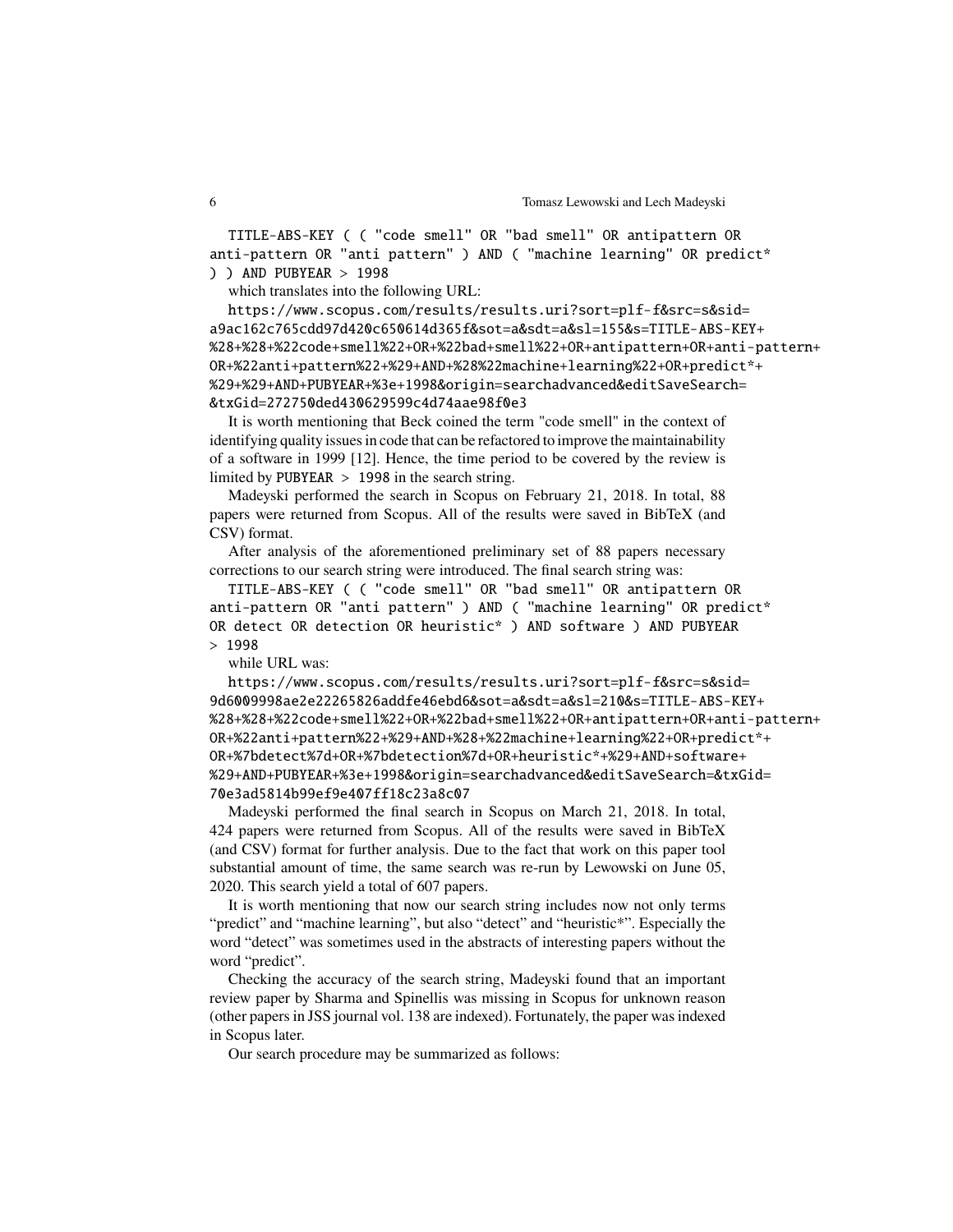- Identify a tentative set of papers via automated search in Scopus.
- Evaluate the papers for inclusions and exclusions.
- Validate (and perhaps correct) the search strategy.

Initially, we also planned to perform the snowballing procedure using both backward and forward snowballing as described by Wohlin [\[28\]](#page-30-5), but the number of found, read and included primary studies was so large that we decided to stick to the already identified and accepted set of papers if it passes the validation step described in the next section.

#### **2.3.3 Validating the search strategy**

Two key criteria for assessing the automated search are *recall*(also termed sensitivity) and *precision* [\[7,](#page-29-3) [29\]](#page-30-4) that can be calculated as follows:

$$
Recall = \frac{R_{found}}{R_{total}}
$$
 (1)

<span id="page-6-1"></span>
$$
Precision = \frac{R_{found}}{N_{total}}
$$
 (2)

where:

 $R_{total}$  is the total number of relevant studies

 $N_{total}$  is the total number of studies found

 $R_{found}$  is the number of relevant studies found

Unfortunately, the practical problem in calculating recall is that  $R_{total}$  is not known. Hence, our strategy to validate the search process will be through the construction of a "quasi-gold standard" (QGS). We will incorporate the QGS concept, which consists of collection of known studies, and corresponding "quasi-sensitivity" into the search process for evaluating search performance as described by Zhang et al [\[29\]](#page-30-4). The quasi-gold standard will be determined by performing a manual search across a limited set of topic-specific journals and conference proceedings over a restricted time period (year 2017). The approach has been originally evaluated through two participant-observer case studies with promising results. QGS will be applied only to publications relevant to primary RQs (1-4) and publications relevant only to secondary  $RQs(5-6)$  will not be included.

Our validation of the search strategy will be conducted in the following steps, similar to what was recommended by Zhang et al [\[29\]](#page-30-4):

Step 1A Determine initial search string using domain knowledge and experience.

Step 1B Identify relevant journals and conferences.

Step 2 Establish quasi-gold standard using manual search

Step 3\* Revise search string using QGS results[4](#page-6-0)

<span id="page-6-0"></span><sup>4</sup> Apply only if recall does not reach required threshold.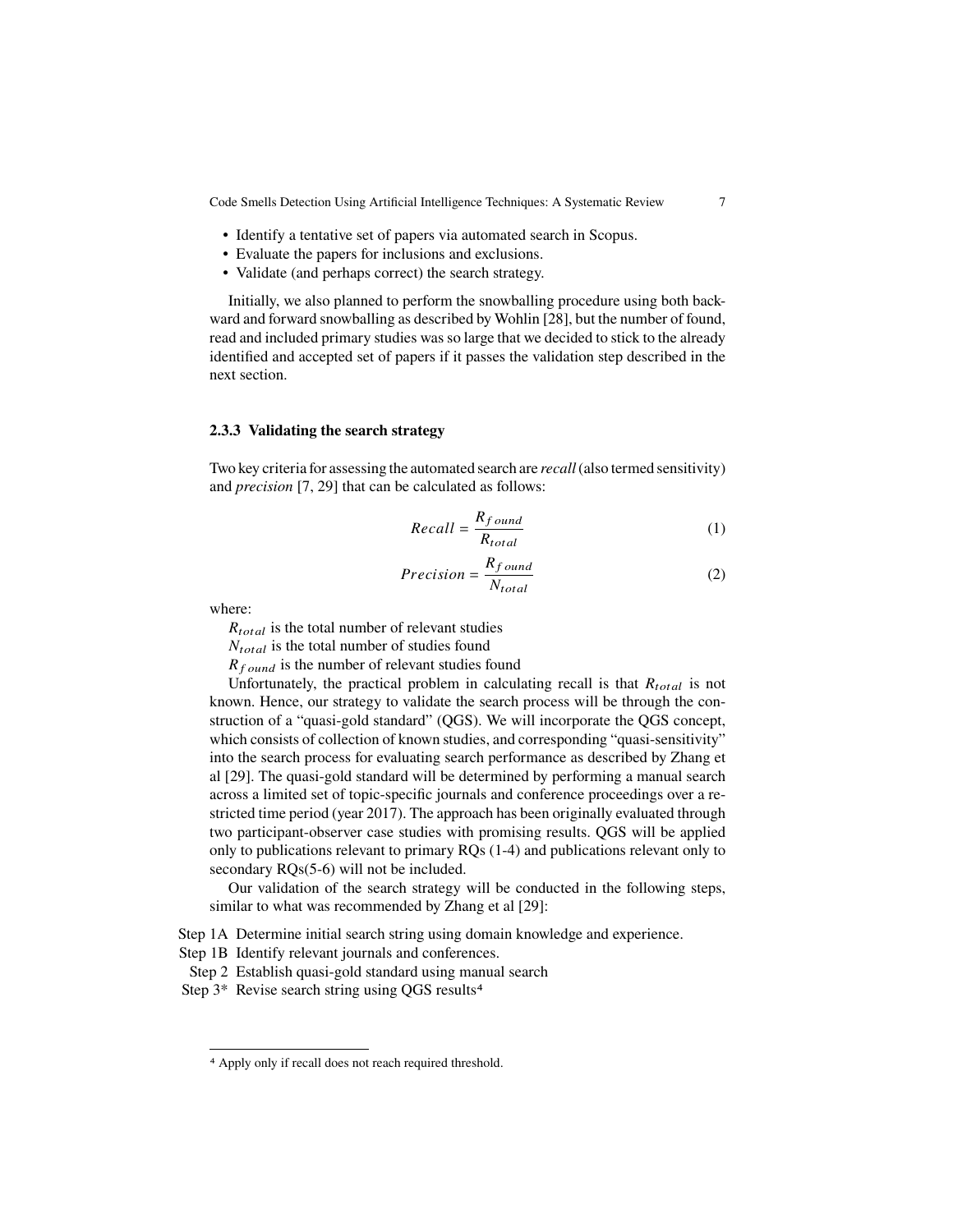The review team screen all papers in the selected sources and apply the inclusion and exclusion criteria, defined in advance. Screening can be applied initially to the title and abstract of a paper (in Phase 1) or to the whole paper (in Phase 2).

Step 4 Conduct automated search

Step 5 Evaluate search performance

If we do not reach quasi-sensitivity threshold of 75% then we go to Step 3 and revise search strings<sup>[5](#page-7-0)</sup>.

The workflow of the validation of the search strategy is presented in Figure [2.3.3.](#page-6-1) The workflow diverges from what was proposed by Zhang et al. [\[29\]](#page-30-4) in that initial



Fig. 1 Workflow of the systematic search process (inspired by [\[29\]](#page-30-4))

search string is not determined using QGS results but using authors' domain knowledge and experience. There are two causes for this divergence (taking advantage of the fact that there is more than one author of the review):

<span id="page-7-0"></span><sup>&</sup>lt;sup>5</sup> Zhang et al. [\[29\]](#page-30-4) suggest that a sensitivity (recall) threshold (i.e., a completeness target) of between 70% and 80% might be used to decide whether to go to Step 3 (and to refine the search terms) or whether to proceed to the next stage of the review.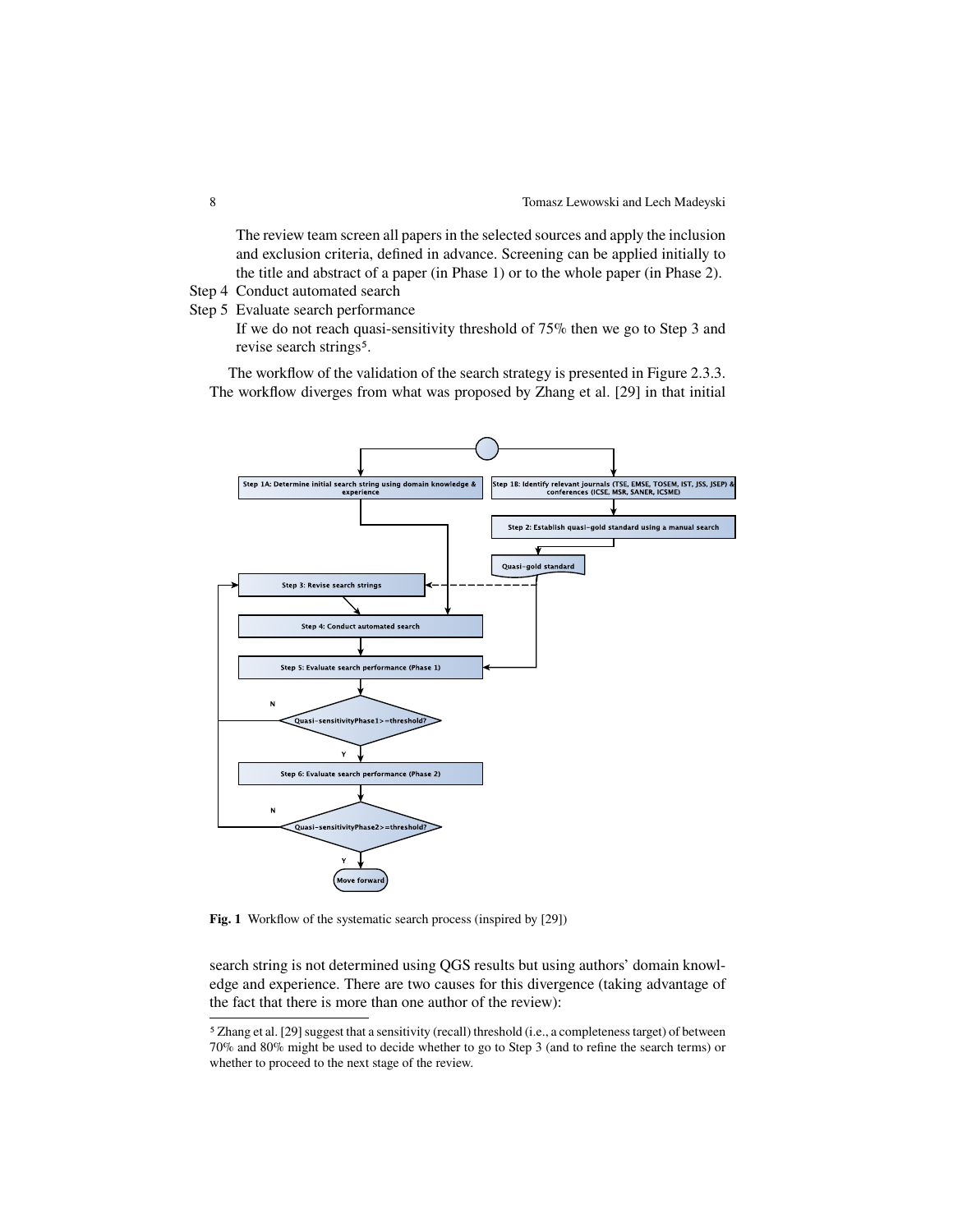- 1. Independence of initial search string formulation and selection of venues for QGS enhances reliability of the validation procedure by removing coupling between the search string and the validation data set.
- 2. Lack of the aforementioned dependency enables parallel work on steps 2 and 4, thus making the process shorter and delivering business value earlier. This allows stakeholders to review their expectations (for example by refining/adding/removing research questions or providing additional guidance), which in turn increases business relevance of the study, even at the cost of additional search string revision.

The results of the automated search are compared to the results of the manual search (the quasi-gold standard) and quasi-sensitivity ( $Recall = \frac{R_{found}}{R_{total}}$  $\frac{Vf\,ound}{R_{total}}$ ), as well as quasi-precision (*Precision* =  $\frac{R_{found}}{N_{total}}$  $\frac{V_{found}}{N_{total}}$ ) can be calculated, as on a basis of:

- $R_{found}$  is the number of relevant studies found by the automated search (Step 4) that are published in the venues used in Step 2 (the manual search) during the time period covered by the manual search.
- $R_{total}$  (the total number of relevant studies for the selected venues and time period) is the number of relevant papers found by the manual search (Step 2).
- $N_{total}$  is the total number of papers found by the automated search (Step 4).

Validation of our search strategy requires (in Step 1B) to identify relevant journals and conferences<sup>[6](#page-8-0)</sup>. We decided to search for papers published in 2017 in the following top software engineering journals:

- IEEE Transactions on Software Engineering (TSE)
- Empirical Software Engineering (EMSE)
- ACM Transactions on Software Engineering Methodology (TOSEM)
- Information and Software Technology (IST)
- Journal of Systems and Software (JSS)
- Journal of Software: Evolution and Process (JSEP)

and conference proceedings:

- International Conference on Software Engineering (ICSE)
- Mining Software Repositories (MSR)
- IEEE International Conference on Software Analysis, Evolution and Reengineering (SANER)
- International Conference on Software Maintenance and Evolution (ICSME)

Publications from a venue were extracted using Scopus on April 23, 2018 using search strings presented in Table [1.](#page-9-0) Number of extracted publications and established QGS publications are presented in Table [2.](#page-9-1)

It is worth mentioning that limiting PUBYEAR in Scopus to 2017 does not exclude papers accepted in this year, but still waiting for assigning to a specific issue

<span id="page-8-0"></span><sup>6</sup> We focus on the main full papers research tracks of the conferences, and do not cover collocated conferences or workshops.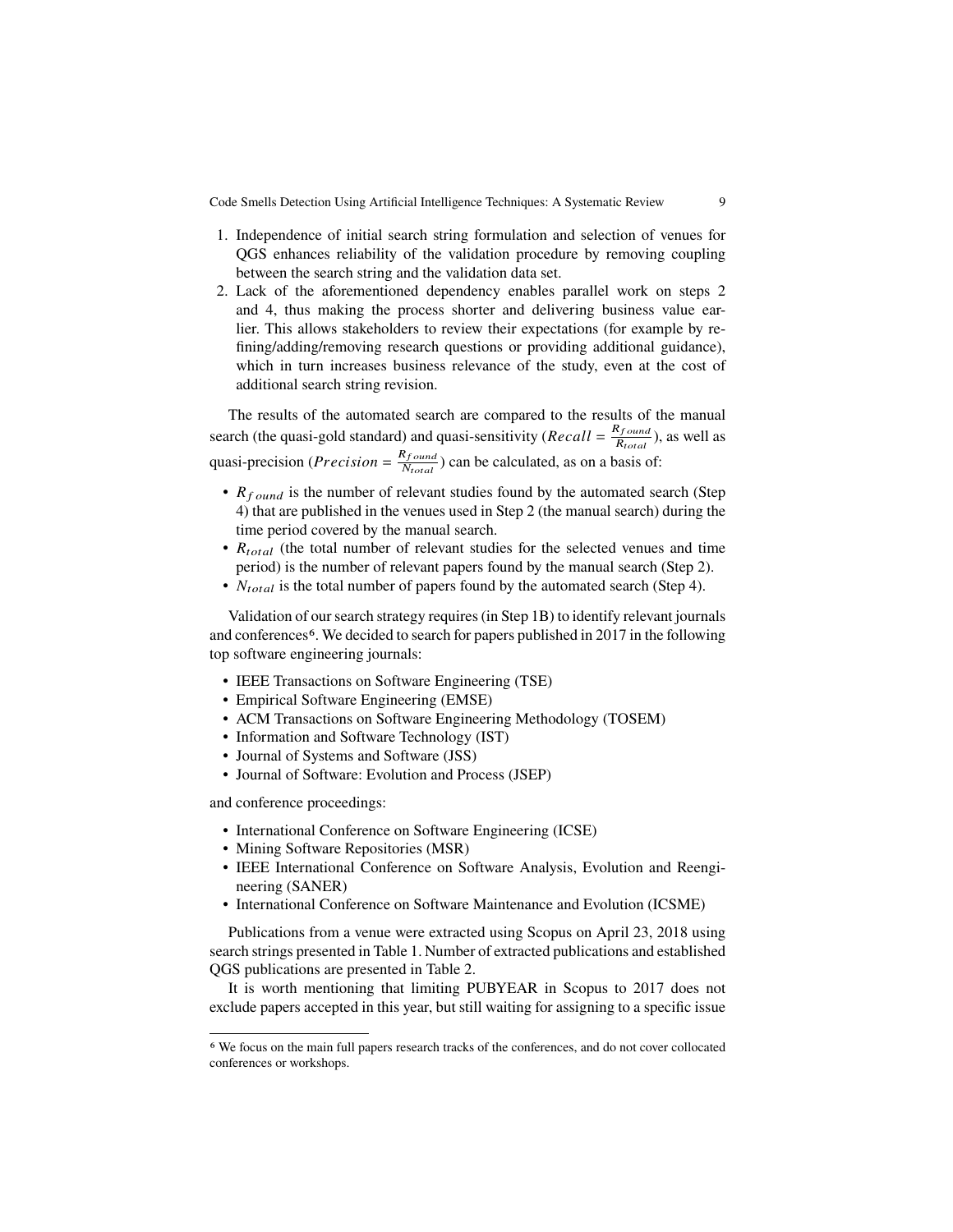<span id="page-9-0"></span>**Table 1** Search strings used to extract publications from Scopus to establish quasi-gold standard

| Venue        | Search string                                                                                                           |
|--------------|-------------------------------------------------------------------------------------------------------------------------|
|              | TOSEM SRCTITLE ("ACM Transactions on Software Engineering and Methodology") AND PUBYEAR = 2017                          |
| TSE          | SRCTITLE ("ieee transactions on software engineering") AND PUBYEAR = $2017$                                             |
| <b>EMSE</b>  | SRCTITLE ("Empirical Software Engineering") AND PUBYEAR = 2017 AND (                                                    |
|              | LIMIT-TO (EXACTSRCTITLE, "Empirical Software Engineering"))                                                             |
| IST          | SRCTITLE ("Information and Software Technology") AND PUBYEAR = 2017                                                     |
| <b>JSS</b>   | SRCTITLE ("Journal of Systems and Software") AND PUBYEAR = 2017                                                         |
| JSEP         | SRCTITLE ("Journal of Software Evolution and Process") AND PUBYEAR = 2017                                               |
|              | SRCTITLE ("International Conference on Software Engineering") AND PUBYEAR = 2017 AND (                                  |
|              | LIMIT-TO (                                                                                                              |
|              | EXACTSRCTITLE, "Proceedings 2017 IEEE ACM 39th International Conference On                                              |
|              | Software Engineering ICSE 2017") OR                                                                                     |
| ICSE         | LIMIT-TO (                                                                                                              |
|              | EXACTSRCTITLE, "Proceedings International Conference On Software Engineering" ) OR                                      |
|              | LIMIT-TO (                                                                                                              |
|              | EXACTSRCTITLE, "Proceedings 2017 IEEE ACM 39th International Conference On Software Engineering                         |
| MSR          | Software Engineering In Practice Track ICSE Seip 2017")<br>SRCTITLE ("Mining Software Repositories") AND PUBYEAR = 2017 |
|              | SRCTITLE ("IEEE International Conference on Software Analysis, Evolution and Reengineering") AND                        |
| <b>SANER</b> | $PIIBYEAR = 2017$                                                                                                       |
|              | ICSME SRCTITLE ("International Conference on Software Maintenance and Evolution") AND PUBYEAR = 2017                    |
|              |                                                                                                                         |

<span id="page-9-1"></span>**Table 2** Results of QGS search and selection

| Title        | Total | # of publications<br>accepted in Phase 1 accepted in Phase 2 | # of publications References |                |
|--------------|-------|--------------------------------------------------------------|------------------------------|----------------|
| <b>TSE</b>   | 108   | 2                                                            |                              |                |
| <b>EMSE</b>  | 131   |                                                              |                              |                |
| <b>TOSEM</b> | 12    |                                                              |                              |                |
| <b>IST</b>   | 111   | 3                                                            |                              |                |
| JSS.         | 225   |                                                              |                              |                |
| <b>JSEP</b>  | 68    |                                                              |                              |                |
| <b>ICSE</b>  | 152   |                                                              |                              |                |
| <b>MSR</b>   | 67    |                                                              |                              |                |
| <b>SANER</b> | 84    |                                                              |                              |                |
| <b>ICSME</b> | 175   |                                                              |                              | <b>ISLR361</b> |

(so called articles in press). This means that more papers might have been analyzed (apart from papers published in 2017, we analyzed also some papers that will be published in 2018 and maybe even later), but does not affect the relevance of the procedure.

Established QGS contains only a single publication. To verify why, we have investigated at which venues were the accepted papers published. Their DOIs and venue names are included in Table [3.](#page-10-0)

Search Process Task Allocation: Madeyski prepared an initial search string and performed initial search in Scopus which returned 88 results. He verified if any known papers are missing, refined the search string, and performed a refined search in Scopus which returned 424 results. He prepared the search evaluation strategy on a basis of quasi-gold standard (QGS). Lewowski performed the manual search required by QGS.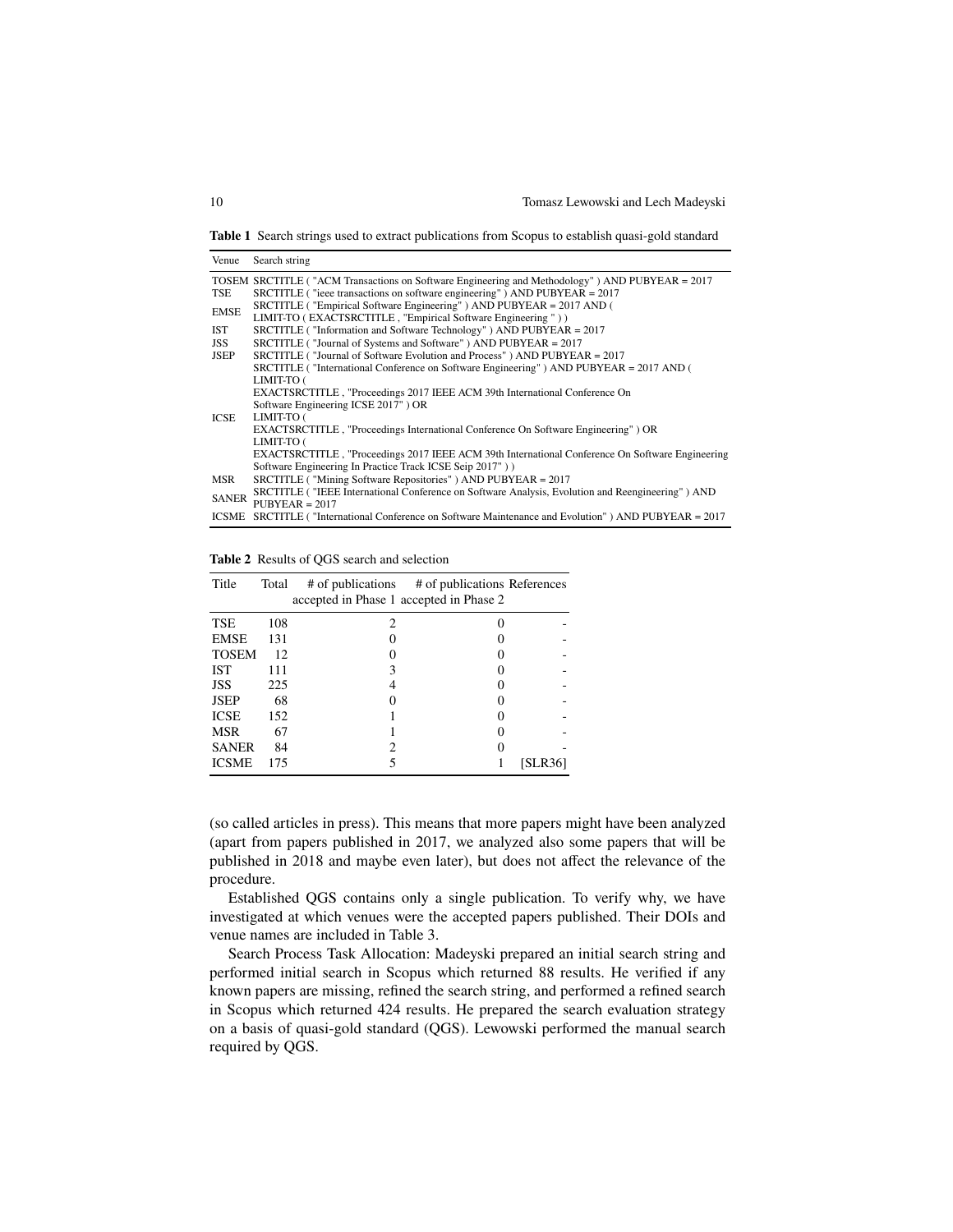<span id="page-10-0"></span>**Table 3** Publications published in 2017 accepted for analysis

| DOI                                                      | Venue name                                                                                                            |
|----------------------------------------------------------|-----------------------------------------------------------------------------------------------------------------------|
| doi:10.1109/ICSME.2016.26                                | ICSME 2016 - Proceedings of the 2016 IEEE International<br>Conference on Software Maintenance and Evolution           |
| doi:10.1109/ASE.2017.8115667                             | ASE 2017 - Proceedings of the 32nd IEEE/ACM<br>International Conference on Automated Software Engineering             |
| doi:10.1016/j.knosys.2017.04.014 Knowledge-Based Systems |                                                                                                                       |
| doi:10.1109/MOBILESoft.2017.29                           | MOBILES oft 2017 - Proceedings of the 2017 IEEE/ACM 4th<br>Int. Conference on Mobile Software Engineering and Systems |
| doi:10.1007/s11219-016-9309-7                            | Software Quality Journal                                                                                              |
| doi:10.5220/0006338804740482                             | ICEIS 2017 - Proceedings of the 19th International Conference<br>on Enterprise Information Systems                    |

# **2.4 Primary Study Selection Process**

Primary studies were filtered using a two-phase approach: in the first phase (screening) the paper's title and abstract were verified with a checklist, and if the paper passed this phase, the second one was data acquisition from full text. Since the screening was done using only abstract, some papers were rejected during second phase—for example if their abstract suggested that the paper used machine learning, but in fact it did not.

# **2.4.1 Inclusion and exclusion criteria**

The inclusion criteria for papers are defined as follows:

- The paper reports the use of ML/AI prediction models
- The paper is related to code smell detection

The exclusion criteria:

- The paper was an editorial, abstract, presentation slides, is not peer-reviewed or is not an article or chapter of a book or conference proceedings.
- The paper was written in a language other than English.
- Full text of the paper was not available.
- The paper was published before 1999 when Fowler at al [\[12\]](#page-29-1) first introduced the concept of code smells.
- The paper did not attempt to use ML/AI for code smell prediction/detection in the context of text-based object-oriented, functional or procedural programming languages or a language being a mix of some or all of them (e.g., Scala is an object-oriented language, but has many features of functional programming languages).
- The same or extended results were already published (only extended results are then included in the study).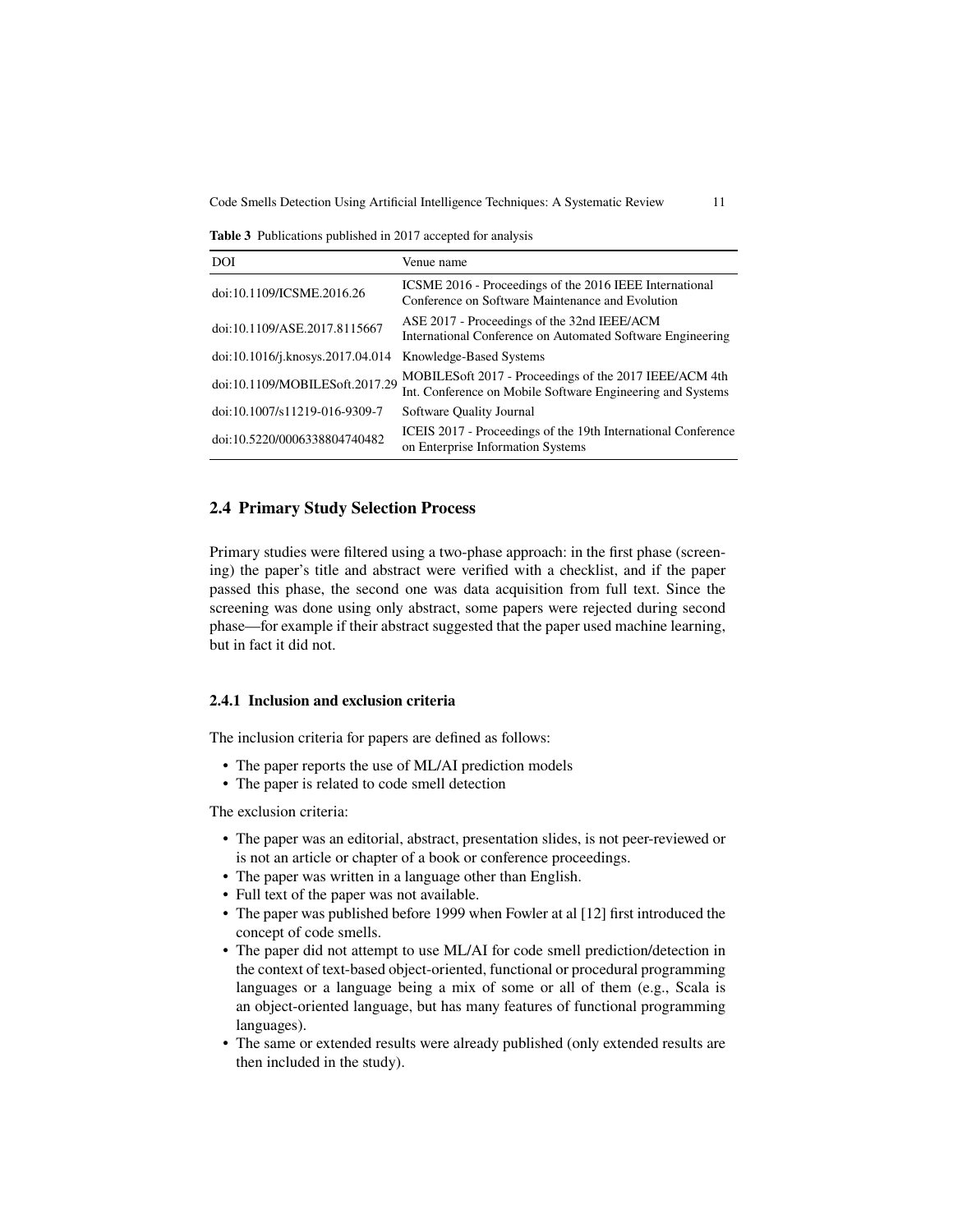• The same authors published a study with the same title in conference proceedings (or book chapter), as well as in a journal (only journal paper, which typically is more thorough, was included).

Phase 1 of selection process was performed using a checklist that contained inclusion and exclusion criteria, split into simple Yes/No statements that can be answered basing only on publication title and abstract. The checklist is designed in such a way that answering "No" results in rejection of the publication (i.e., all checks are represented as inclusion criteria).

Applied checklist contained the following statements:

- 1. The entry is a single journal paper, chapter of a book or conference proceedings paper which requires peer review (i.e., it is not an editorial, abstract, technical report etc).
- 2. The paper is written in English.
- 3. The paper was published in 1999 or later.
- 4. Title or abstract of the paper indicates that it is related to software engineering.
- 5. Title or abstract of the paper indicates that at least one code smell/anti-pattern plays an important part of the study.
- 6. Title or abstract of the paper indicates that it might use machine learning techniques.
- 7. Abstract or full text of the paper indicates that it focuses on code smells/antipatterns in programming languages,
- 8. Abstract or full text of the paper indicates that it focuses on code smells/antipatterns detection using source code.
- 9. The paper does not focus on techniques for resolving code smells/anti-patterns.
- 10. The paper does not focus on using code smells/anti-patterns as predictors of other code or project traits.
- 11. The paper focuses on detection/prediction of code smells/anti-patterns.
- 12. If the paper is a chapter of a book or conference proceedings publication, its authors have not published a study under same title in a journal (we want to include the paper once and it may be expected that the journal version includes more details).
- 13. Full text of the paper is available.

Results after Phase 1 of selection (on the basis of abstracts) are as follows:

- Number of publications: 607.
- Number of relevant publications: 164.
- Precision: 27.0%.
- Number of relevant publications found in QGS, but not found in automated search: 0
- Number of relevant publications found in both QGS and automated search: 5 [\[20,](#page-30-6) [5,](#page-29-4) [10,](#page-29-5) [18\]](#page-29-6),[\[SLR36\]](#page-34-0).
- Recall: 100%, i.e., above the assumed threshold 75%.

Results after Phase 2 of selection (on the basis of full texts) are as follows: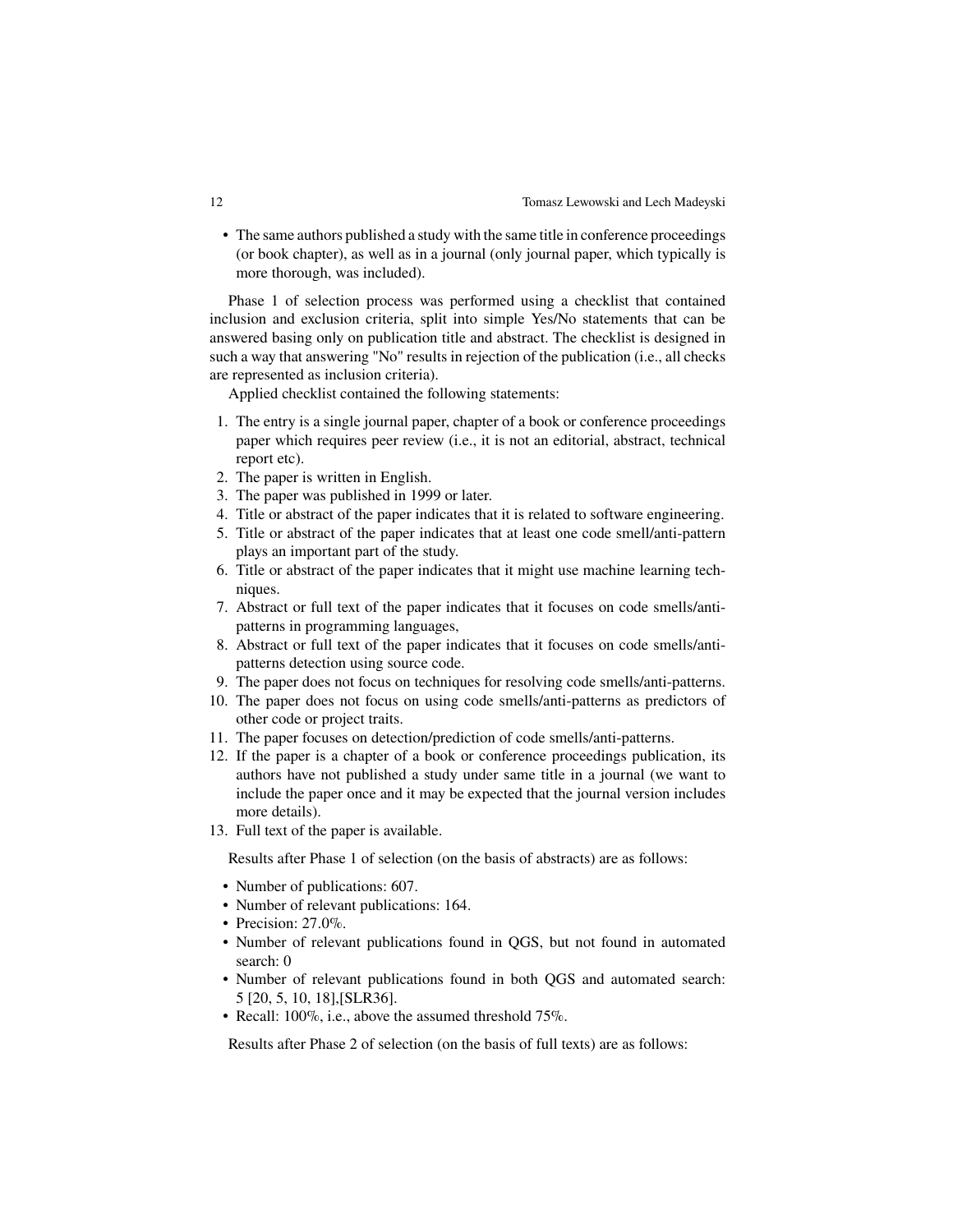- Number of publications: 164.
- Number of relevant publications: 44.
- Precision: 26.8%.
- Number of relevant publications found in QGS, but not found in automated search: 0
- Number of relevant publications found in both QGS and automated search: 1 [\[SLR36\]](#page-34-0).
- Recall: 100%, i.e., above the assumed threshold 75%.

We were aware of one more publication relevant to the study which was not present in search results, therefore we included the paper by Grodzicka et al [\[SLR12\]](#page-32-0) to the initial publication set manually. It has gone through the regular checklist and data acquisition phases.

Final list of accepted studies is listed in the end of the publication. References for Systematic Literature Review are prefixed with "SLR".

Task allocation during selection process:

- 1. Lewowski applied the inclusion and exclusion criteria to the identified studies.
- 2. Madeyski checked the application of the inclusion/exclusion criteria on randomly selected papers.

Disagreements were resolved by discussion. Agreement rate for results of first phase was 95% (disagreement on [\[21\]](#page-30-7) - final decision: reject), for results of second phase - 80% (disagreement on [\[26\]](#page-30-8) - final decision: reject and [\[SLR31\]](#page-33-0) - final decision: accept).

#### **2.5 Assessing study quality**

Quality assessment is about determining the extent to which the results of an empirical study are valid and free from bias. We applied the quality checklist inspired by Dybå and Dingsøyr [\[8\]](#page-29-7) which, as mentioned by Kitchenham et al. [\[14\]](#page-29-2), has an advantage that can be used across multiple study types. The same checklist inspired other researchers performing systematic reviews of machine learning techniques in other areas as well [\[27,](#page-30-9) [16\]](#page-29-8). Each question has only three possible answers: "Yes", "Partly", or "No" and these three answers are scored in the following way: "Yes" = 1, "Partly" = 0.5, and "No" = 0 inspired by [\[27,](#page-30-9) [16\]](#page-29-8). The final score is obtained after adding the values assigned to each question. A study could have maximum score of 11 and minimum score of 0. The criteria we take into account are as follows:

1. Are the aims of the research clearly defined?

| <b>Yes</b> | goals of the paper are explicitly defined and presented      |
|------------|--------------------------------------------------------------|
| Partly     | goals of the paper are briefly mentioned (perhaps as part of |
|            | introduction)                                                |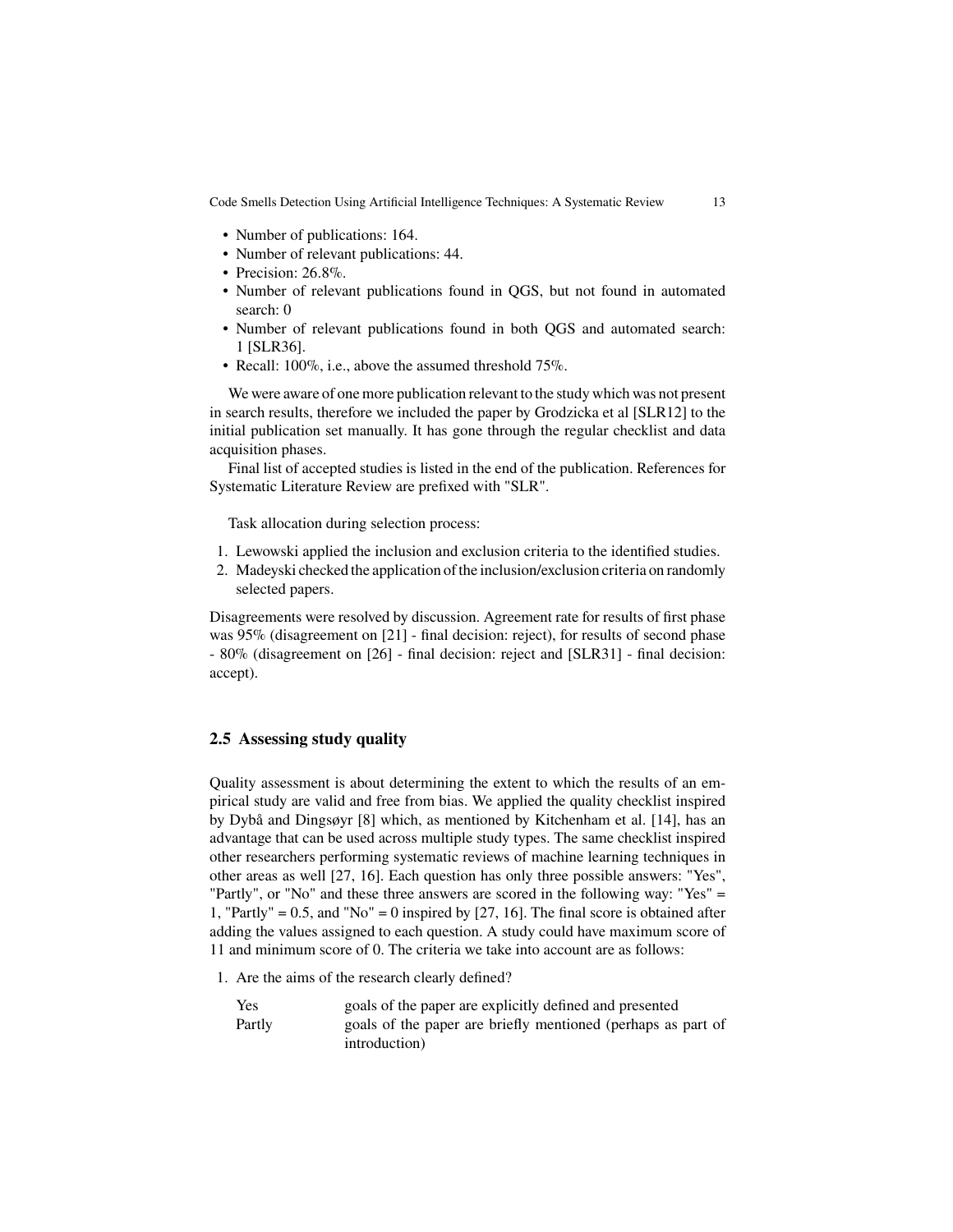| 14                                                                                                                                                          |                | Tomasz Lewowski and Lech Madeyski                                                                                                                                                                                                                                                        |  |
|-------------------------------------------------------------------------------------------------------------------------------------------------------------|----------------|------------------------------------------------------------------------------------------------------------------------------------------------------------------------------------------------------------------------------------------------------------------------------------------|--|
|                                                                                                                                                             | N <sub>o</sub> | the paper goes straight to the proposed concept, without dis-<br>cussing its goals                                                                                                                                                                                                       |  |
| 2. Is there an adequate description of the context in which the research was carried<br>out (analyzed projects, data sets, data collection procedure etc.)? |                |                                                                                                                                                                                                                                                                                          |  |
|                                                                                                                                                             | Yes            | paper contains detailed information on analyzed data sets (in-<br>cluding version tags or VCS revisions) or valid references to<br>data sets, detailed procedure of data collection (or data collec-<br>tion script) and reproducible analysis procedure (or runnable<br>script)         |  |
|                                                                                                                                                             | Partly         | paper contains information on analyzed data sets (without ver-<br>sion tags or VCS revisions), approximate procedure of data<br>collection, stated analysis goals                                                                                                                        |  |
|                                                                                                                                                             | N <sub>o</sub> | only rough information on analyzed data sets (e.g. number of<br>data sets), no or rough information on data collection procedure                                                                                                                                                         |  |
| 3. Are the independent variables (predictors) and dependent variable(s) clearly<br>defined?                                                                 |                |                                                                                                                                                                                                                                                                                          |  |
|                                                                                                                                                             | Yes            | paper contains detailed description of all predictors and de-<br>pendent variables. If predictors are obtained by running a tool,<br>tool version is given (if required, parameters used for running<br>the tool are given as well)                                                      |  |
|                                                                                                                                                             | Partly         | paper contains rough description of used predictors or refer-<br>ence to them. If predictors are obtained by running a tool,<br>tool version and used parameters are unknown (but the tool is<br>accessible)                                                                             |  |
|                                                                                                                                                             | N <sub>o</sub> | paper contains only basic information on predictors, like their<br>number and names (if names are not well-known). There is no<br>possibility to acquire information about predictors from used<br>tool (for example because the tool is not clearly mentioned or<br>is not accessible). |  |
|                                                                                                                                                             |                | 4. Are the predictive modelling techniques clearly defined?                                                                                                                                                                                                                              |  |
|                                                                                                                                                             | Yes            | paper either refers explicitly to a specific technique (by citing<br>a paper that describes details) or describes in detail used mod-<br>elling technique (for both prediction model and data model, if<br>applicable)                                                                   |  |
|                                                                                                                                                             | Partly         | paper either refers to a well-known technique (e.g. "genetic<br>algorithm" or "decision tree") or describes general concepts of<br>models (both prediction model and data model, if applicable)                                                                                          |  |
|                                                                                                                                                             | No             | paper either does not describe modelling techniques or uses<br>only general terms such as "neural network" or "population-<br>based algorithm"                                                                                                                                           |  |

5. Are the performance measures used to assess the models clearly defined?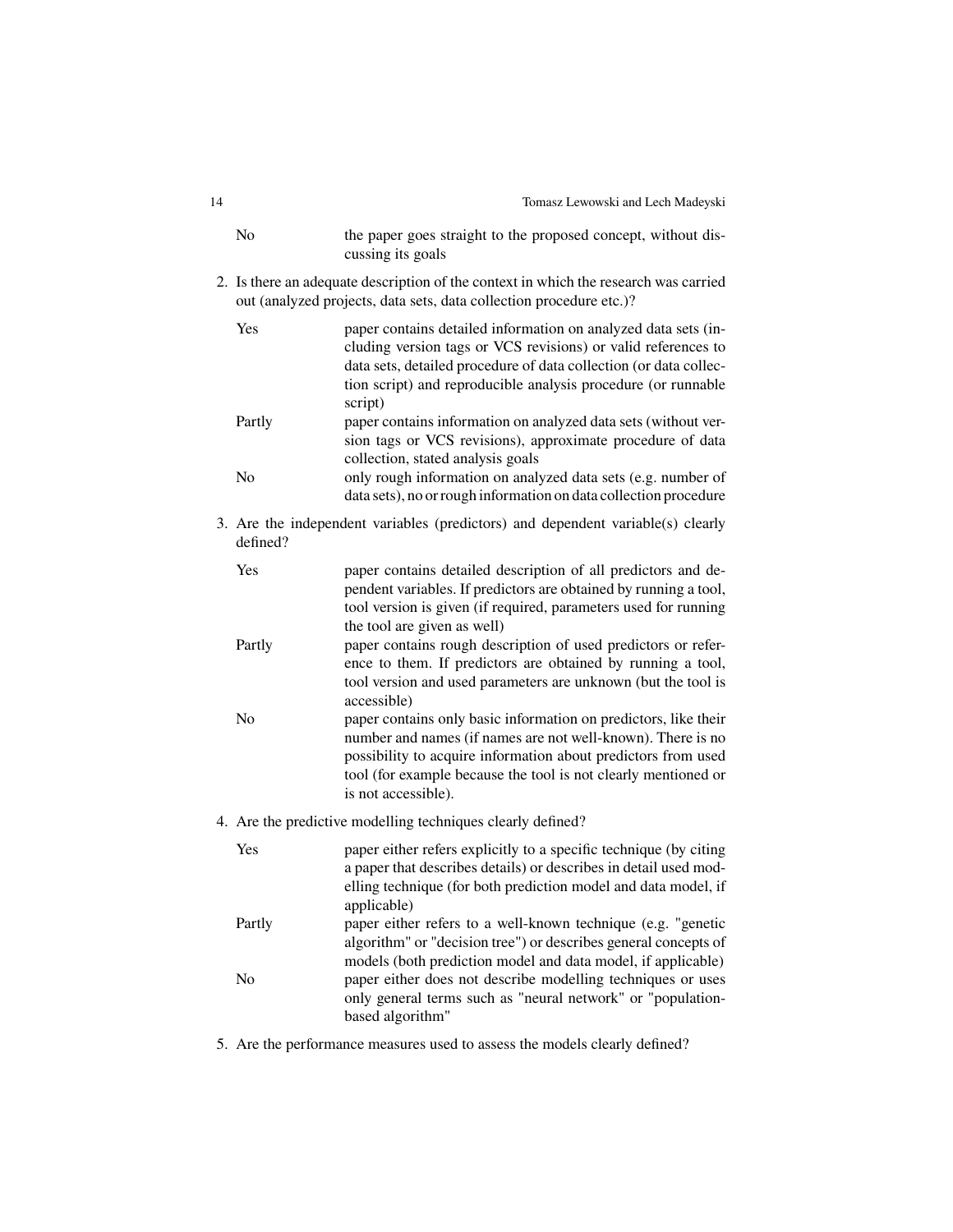|                                                                                                                     | Yes                             | paper either explicitly refers to papers defining the perfor-<br>mance measures or defines them itself                                                                                                                                                                     |  |
|---------------------------------------------------------------------------------------------------------------------|---------------------------------|----------------------------------------------------------------------------------------------------------------------------------------------------------------------------------------------------------------------------------------------------------------------------|--|
|                                                                                                                     | Partly                          | paper uses well-known measures, like precision and recall, but<br>without defining or referencing them                                                                                                                                                                     |  |
|                                                                                                                     | N <sub>o</sub>                  | paper uses non-standard performance measures without defin-<br>ing them or does not perform performance evaluation                                                                                                                                                         |  |
|                                                                                                                     |                                 | 6. Are the performance measures used to assess the models considered credible?                                                                                                                                                                                             |  |
|                                                                                                                     | Yes                             | performance measures use all quadrants of the confusion ma-<br>trix, e.g. MCC                                                                                                                                                                                              |  |
|                                                                                                                     | Partly<br>N <sub>0</sub>        | performance measures use some quadrants of the confusion<br>matrix, e.g. precision and recall use together three out of four<br>quadrants of confusion matrix or use entirely different mech-<br>anisms (e.g. correlation with defects)<br>no performance measurement done |  |
|                                                                                                                     |                                 | 7. Are the limitations or threats to validity of the study specified?                                                                                                                                                                                                      |  |
|                                                                                                                     | Yes<br>Partly<br>N <sub>0</sub> | a detailed analysis of threats is done in the paper<br>only brief threat analysis is performed<br>no analysis of threats is given in the paper                                                                                                                             |  |
| 8. Is the research reproducible (is a package including data sets and code or a<br>detailed description available)? |                                 |                                                                                                                                                                                                                                                                            |  |
|                                                                                                                     | Yes                             | complete information required to reproduce the study is avail-<br>able                                                                                                                                                                                                     |  |
|                                                                                                                     | Partly                          | some of the information is missing (e.g. code version, data set<br>version, script parameters)                                                                                                                                                                             |  |
|                                                                                                                     | N <sub>0</sub>                  | paper lacks most of these elements                                                                                                                                                                                                                                         |  |
| 9. Is the proposed method or methods compared with other methods and/or base-<br>lines?                             |                                 |                                                                                                                                                                                                                                                                            |  |
|                                                                                                                     | Yes                             | well-defined baseline is used and uses same performance mea-<br>sures and data sets as proposed methods                                                                                                                                                                    |  |
|                                                                                                                     | Partly                          | baseline is used, but it is not entirely representative (e.g. results<br>reported on different data sets by other researchers are used as<br>baseline)                                                                                                                     |  |
|                                                                                                                     | No                              | no baseline is given                                                                                                                                                                                                                                                       |  |
|                                                                                                                     |                                 | 10. Are the findings of study clearly stated and supported by reported results?                                                                                                                                                                                            |  |
|                                                                                                                     | Yes                             | findings are presented and fully and unambiguously supported<br>by reported results                                                                                                                                                                                        |  |
|                                                                                                                     | Partly                          | findings are presented and reported results can be reasonably<br>interpreted as supporting the findings                                                                                                                                                                    |  |
|                                                                                                                     | No                              | findings are either not presented or are contradictory to re-                                                                                                                                                                                                              |  |

ported results (or at least not supported by them)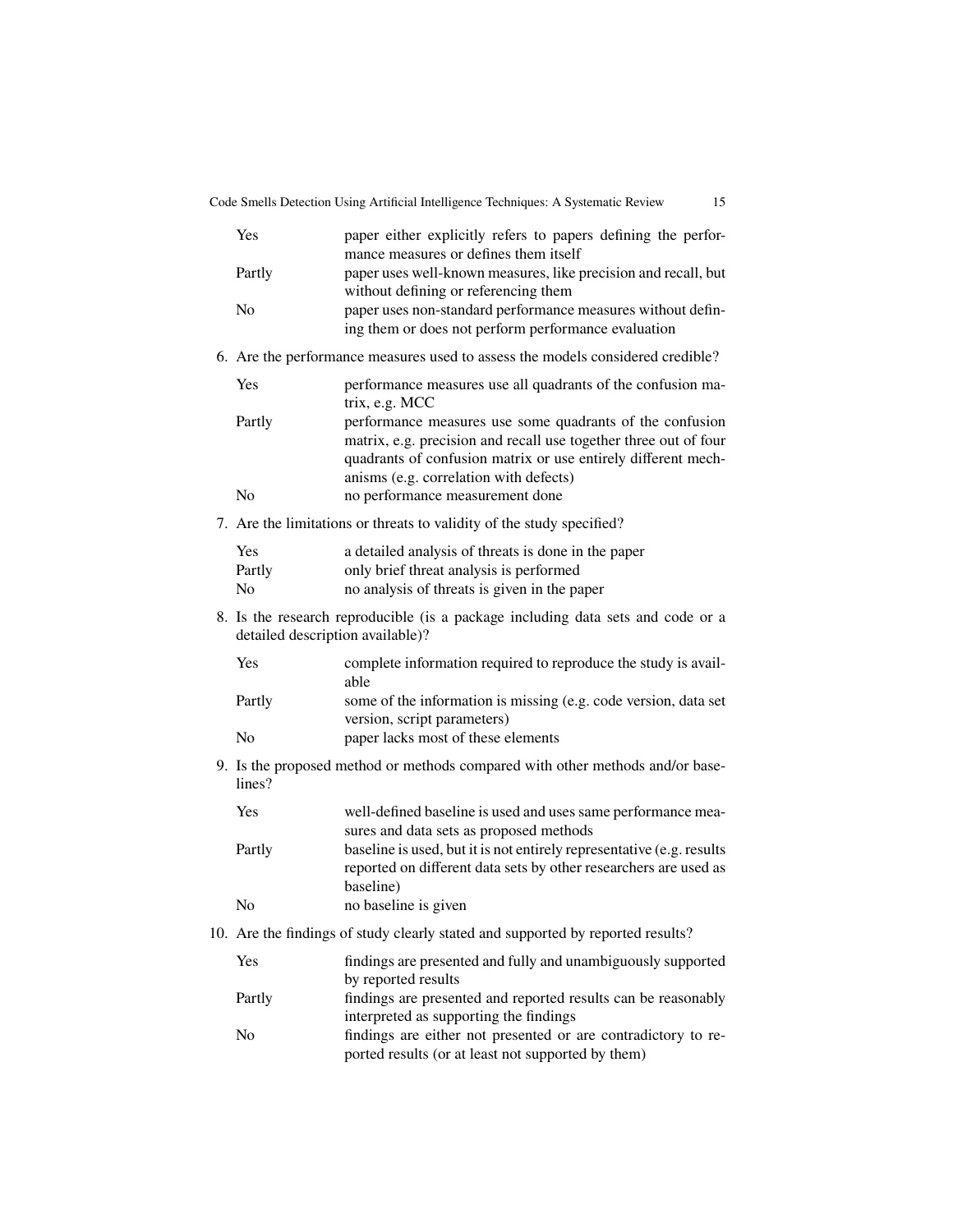11. Does the study provide convincing arguments about additional value given to academia or industry community?

| <b>Yes</b> | earlier research is described and new contributions are clearly |
|------------|-----------------------------------------------------------------|
|            | stated                                                          |
| Partly     | new contributions are stated without or with limited reference  |
|            | to earlier research                                             |
| - No       | new contributions are not stated or are not new                 |

Results of assessing study quality are presented in Table [4](#page-15-0) and Figure [2.](#page-16-0)

<span id="page-15-0"></span>**Table 4** Statistics for quality assessment scores

| Statistic name                  | Statistic value |
|---------------------------------|-----------------|
| Max score                       | 10.5            |
| Average score                   | 6.23            |
| Min score                       | 0.0             |
| Total number of publications 44 |                 |

Quality scores will help us during the interpretation of the findings of a review, but our observation is that the quality scores do not always correlate with the importance of the research ideas, to advance the domain, on which other researchers and tool vendors may build upon while developing code smells prediction tools. For example, [\[SLR36\]](#page-34-0) scored only 4 points in quality assessment. However, this was a spaceconstrained conference paper, and it introduced concepts of smell detection via history mining and via text similarity analysis. To avoid rejection of such interesting papers, we have decided not to reject any paper solely on the basis of quality assessment score. All of the low-scoring papers are either short conference papers or workshop notes that usually lack details related to limited descriptions of threats to validity, reproducibility, and lack of comparison to the baseline, likely due to papers' length limitations.

# **2.6 Data extraction**

Data extraction form was prepared in Google Sheets to streamline, as much as possible, data synthesis steps, as well as progress monitoring.

Selected fields of the form are presented below:

- DOI
- Authors
- Title
- Assessing study quality (each question has only three possible answers: "Yes", "Partly", or "No" and these three answers are scored in the following way: "Yes"  $= 1$ , "Partly" = 0.5, and "No" = 0):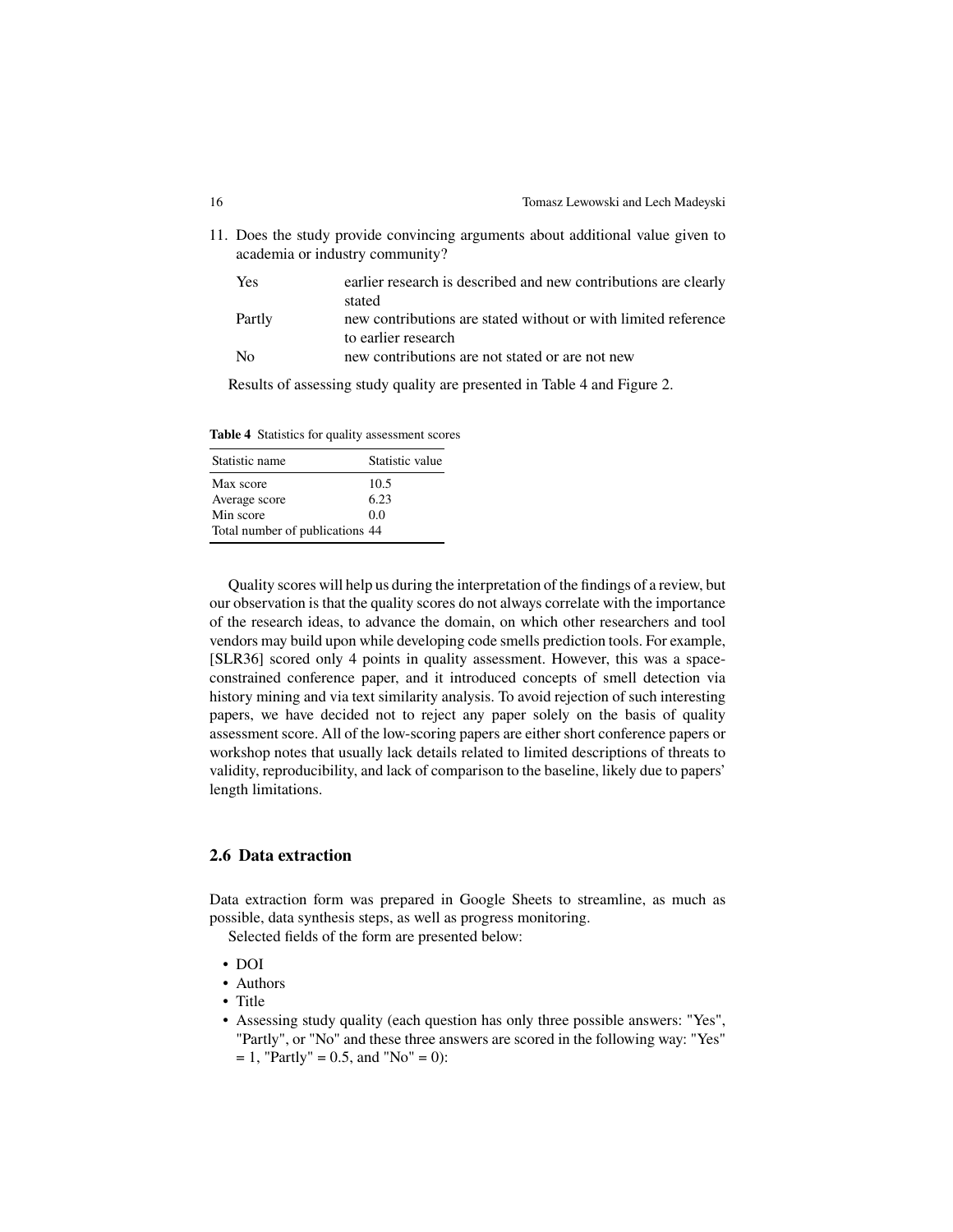

<span id="page-16-0"></span>**Fig. 2** Number of publications scored given amount of points in quality assessment rating

- Are the aims of the research clearly defined?
- Is there an adequate description of the context in which the research was carried out (analyzed projects, data sets, data collection procedure etc.)?
- Are the independent variables (predictors) and dependent variable(s) clearly defined?
- Are the predictive modelling techniques clearly defined?
- Are the performance measures used to assess the models clearly defined?
- Are the performance measures used to assess the models considered credible?
- Are the limitations or threats to validity of the study specified?
- Is the research reproducible (is a package including data sets and code or a detailed description available)?
- Is the proposed method or methods compared with other methods and/or baselines?
- Are the findings of study clearly stated and supported by reported results?
- Does the study provide convincing arguments about additional value given to academia or industry community?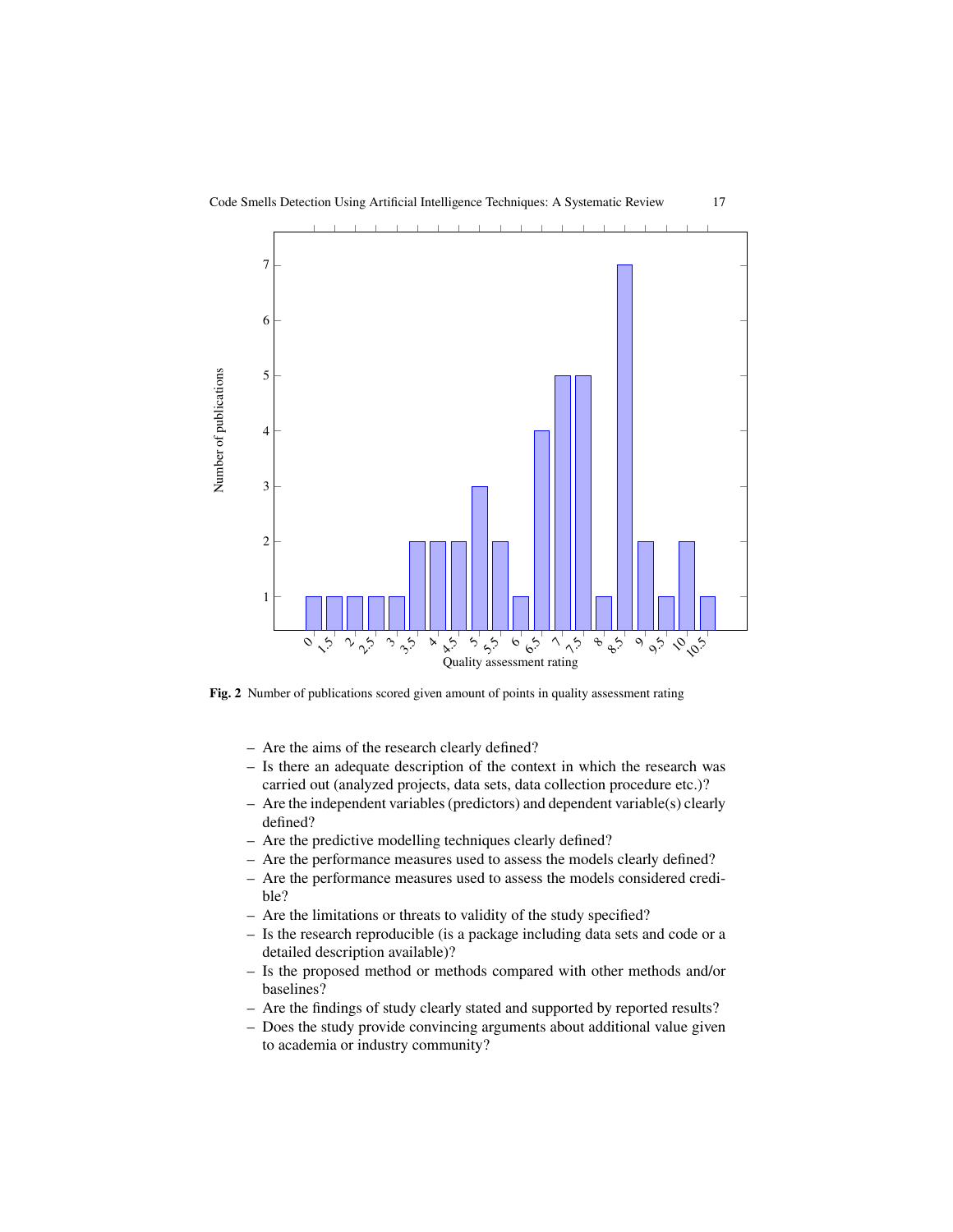- PQ1: Which code smells are analyzed in the paper?
- PQ2: Which predictors are used for each of those code smells?
- PQ3: Which ML/AI methods are used for detection of the smells?
- PQ4: Which data sets were used in the study?
- PQ5: What are the reported performance measures of prediction models?
- PQ6: What novel concept/technique is introduced by the study?

We decided to include in the workbook references to page numbers while performing data extraction of every important and hard to find again later chunk of information.

Data Extraction Process Task Allocation:

- 1. Lewowski undertook all the extractions, which was held in Google Sheets.
- 2. Madeyski independently checked the extraction for randomly selected papers.
- 3. Disagreements were resolved by discussion. There were two disagreements, that resulted in adjustments of collected data.

# **2.7 Data Synthesis and Aggregation Process**

The basic objective while synthesizing data is to accumulate and combine data and figures from the selected primary studies in order to formulate a response to the posed research questions. In order to answer the research questions we used visualization techniques such as bar charts and box plots. We also used tables for summarizing and presenting the results combined with narrative synthesis.

During data preprocessing, smells with similar definitions will be merged into one, details of execution of machine learning algorithms (such as whether boosting was used or which parameters were configured) will be erased and project names and versions will be adjusted to common scheme. If there are multiple similar machine learning techniques (for example C4.5, J48 and generic Decision Tree), they will also be merged into single category. Preprocessed data will be stored in a separate file in provided data set, so that access to raw data will not be lost. Preprocessing is performed manually.

Data used in the study as well as reproduction scripts are published on Zenodo: <https://doi.org/10.5281/zenodo.4783264>.

# <span id="page-17-0"></span>**3 Results**

Figure [3](#page-18-0) presents number of publications relevant to this study published in a given year. A rise in interest is visible since 2009, probably due to increased interest in machine learning techniques.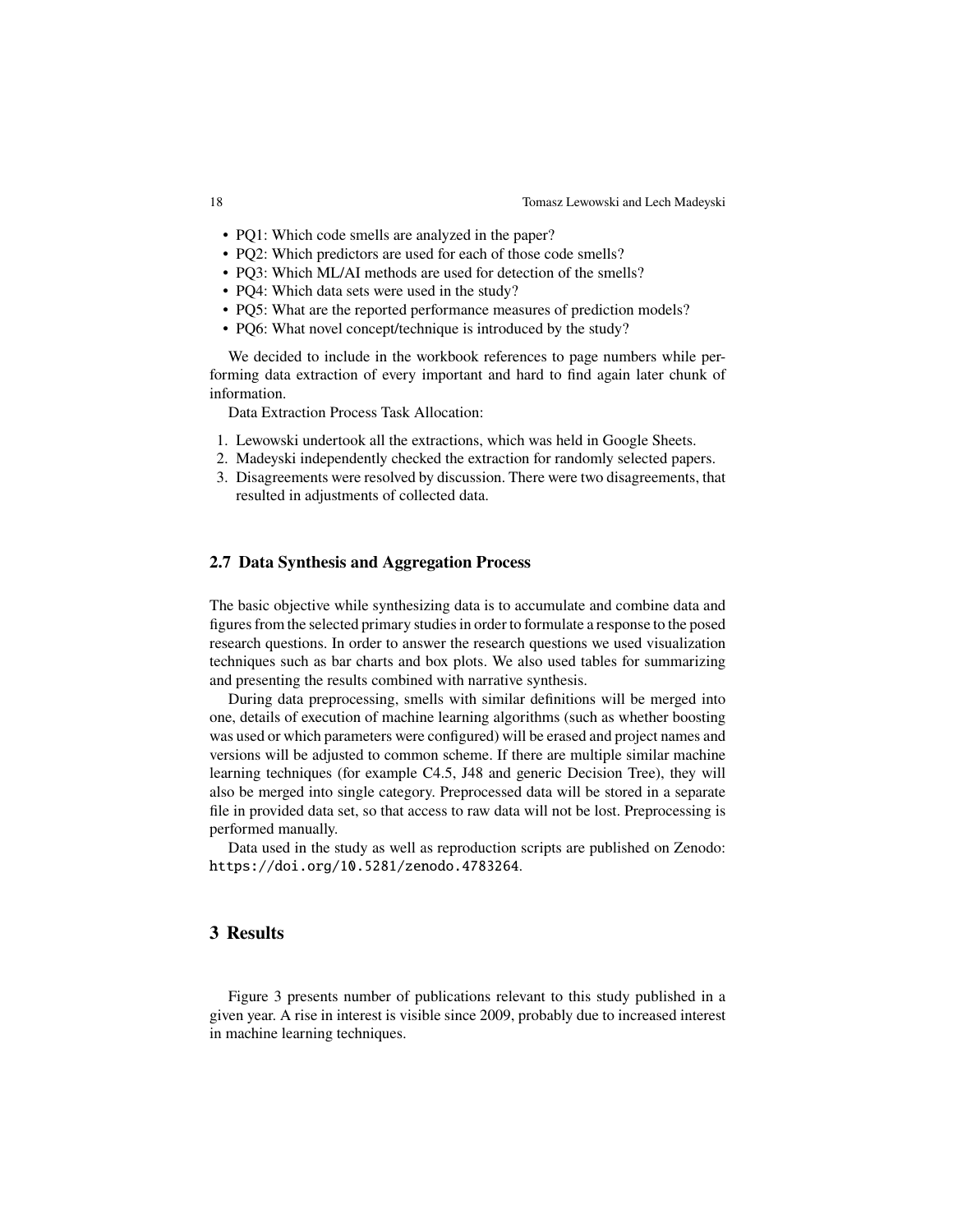

<span id="page-18-0"></span>**Fig. 3** Number of relevant publications per year

# **3.1 RQ1: Which predictors are used in prediction models to detect code smells?**

While the concept of using product metrics is shared between most publications, predictor sets are hardly shared between any of them - most often used predictor set is used by three publications (not counting source code as input), therefore it is not possible to establish whether performance differences are related to usage of different predictors or to other differences between studies (e.g., different data sets).

Even if publications claim to use same predictor set, it is hard to guarantee that they actually do that—since software metrics are calculated automatically by some tool, even if the description of a metric is given, it is not sufficient for full reproducibility. This is because various tools, or even different versions of same tool, may have operational-level differences or defects in calculation routines, which will result in no possibility to reproduce the study. While some studies utilize high amount of metrics [\[SLR8\]](#page-31-0), the same studies claim that best prediction model used only few of them.

Table [5](#page-19-0) presents aggregated view on types of predictors used in the studies. Some publications ([\[SLR27,](#page-33-1) [SLR36\]](#page-34-0)) use more than one type of predictor, so the numbers in Table [5](#page-19-0) do not add up to the number of studies.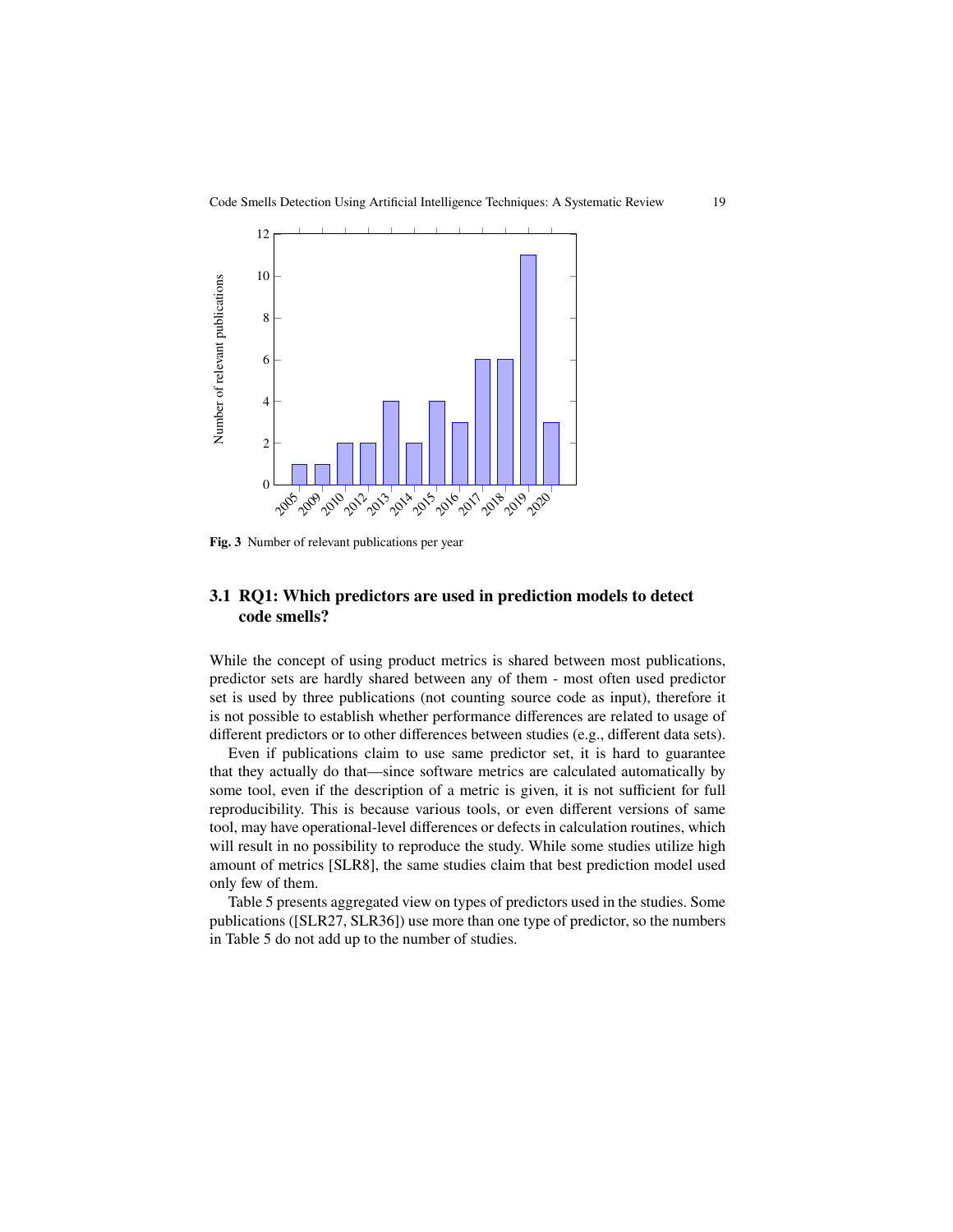<span id="page-19-0"></span>**Table 5** Number of publications containing reference to given predictors

Type of predictor Number of publications

Code metrics 30 Vectorized source 3 Textual similarity 2<br>Code history 2 Code history Other 6<br>
Unknown 5 Unknown 5

# **3.2 RQ2: Which ML/AI methods are used in prediction models to detect code smells?**

We started with dividing used methods into the following categories:

| <b>Trees</b>           | C <sub>4.5</sub> , C <sub>5.0</sub> , J <sub>48</sub> , unnamed decision trees |
|------------------------|--------------------------------------------------------------------------------|
| Rules                  | JRip, Association rules                                                        |
| Genetic Programming    | Genetic Programming, Multi-Objective Genetic Pro-<br>gramming                  |
| <b>Neural Networks</b> | MLP, perceptrones, Voted perceptrones                                          |
| Deep Neural Networks   | Autoencoders, Convolutional Networks                                           |
| Statistical            | Bayesian Belief Networks, Naive Bayes                                          |
| Population             | Genetic Algorithms, PSO, BFO, Evolutionary Algo-<br>rithms, SPOA               |
| Regression             | Logistic regression                                                            |
| <b>Random Forests</b>  | Random forests                                                                 |
| <b>SVM</b>             | Support Vector Machine (with any kernel), SMO                                  |
| Other                  | FP-growth, Decision tables, KNN, Clustering, Simi-                             |
|                        | larity measures, Tuning machine                                                |

Trees and SVMs (used in 12 and 11 studies respectively) are the most commonly used machine learning techniques, with statistical methods and Random Forests (both in 9 studies) closely following. A recent rise in deep learning techniques, used in 7 studies, is also visible. Numbers of publications are presented in Table [6.](#page-20-0)

# **3.3 RQ3: Which code smells are analyzed in scientific literature?**

By far the most researched smell is Blob, a class-level smell, present in 32 publications. Blob category contains several smells (like Large Class, Big Class and God Class), for which boundaries are not defined well enough to justify separation. It is relatively well-defined, as a class which is bigger and/or more complex than it should be.

Next come Feature Envy with 26 analyzing publications and Long Method with 20 publications. Of those Long Method is well defined and fairly well understood,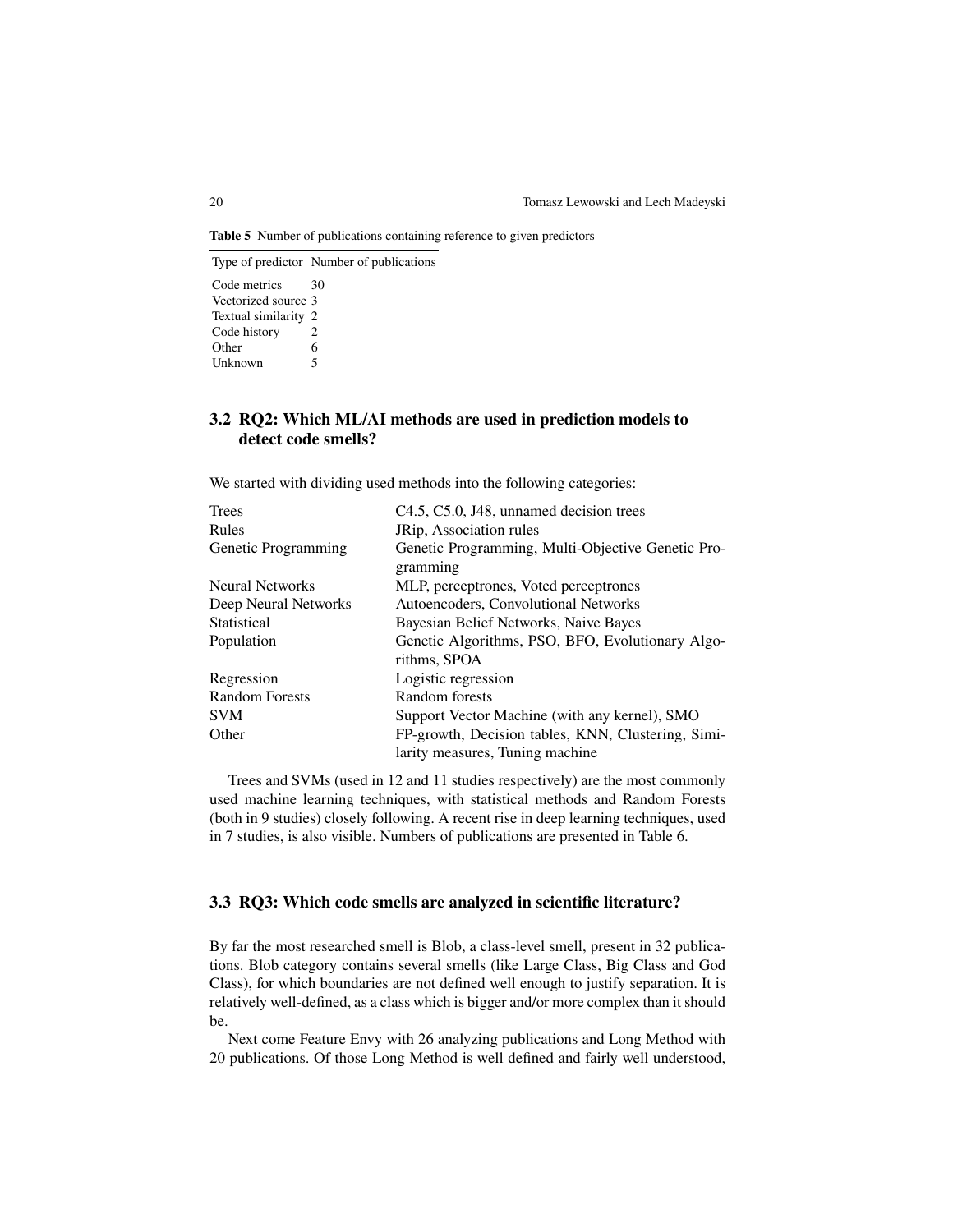<span id="page-20-0"></span>**Table 6** Number of publications containing reference to given ML methods

| ML/AI method type         | Number of publications |
|---------------------------|------------------------|
| <b>Trees</b>              | 12                     |
| Support Vector Machine 11 |                        |
| <b>Random Forests</b>     | 9                      |
| Statistical               | 9                      |
| Population                | 8                      |
| Deep Neural Networks      | 7                      |
| Rules                     | 6                      |
| Neural Network            | 5                      |
| Genetic Programming       | 3                      |
| Regression                | 3                      |
| Other                     |                        |

while the understanding of Feature Envy seems to be more vague—sometimes it is attributed to class, sometimes to method. Approaches to detect Feature Envy are also more diverse than those used to detect Long Method.

Further researched smells are Data Class (14 publications), Spaghetti Code (8 publications), Functional Decomposition (8 publications), Shotgun Surgery (5 publications), Lazy Class (5 publications) and Long Parameter List (5 publications).

In total there were references to 59 different smells. All smells that were researched in more than one publication are listed in Table [7.](#page-20-1) A substantial number of smells is only referred to by a single publication, probably because they were not formalized earlier. This applies particularly to domain-specific smells, such as Android smells (like UI Overdraw) or Web Service smells (like Chatty Web Service).

| Smell                           | Number of publications |
|---------------------------------|------------------------|
| <b>Blob</b>                     | 32                     |
| <b>Feature Envy</b>             | 26                     |
| Long Method                     | 20                     |
| Data Class                      | 14                     |
| Spaghetti Code                  | 8                      |
| <b>Functional Decomposition</b> | 8                      |
| Shotgun Surgery                 | 5                      |
| <b>Lazy Class</b>               | 5                      |
| Long Parameter List             | 5                      |
| Divergent Change                | 3                      |
| Swiss Army Knife                | 3                      |
| <b>Misplaced Class</b>          | 3                      |
| <b>Duplicated Code</b>          | 2                      |
| <b>Leaking Inner Class</b>      | 2                      |
| Member Ignoring Method          | 2                      |
| Parallel Inheritance            | 2                      |
| Promiscuous Package             | 2                      |

<span id="page-20-1"></span>**Table 7** Number of publications containing reference to given code smells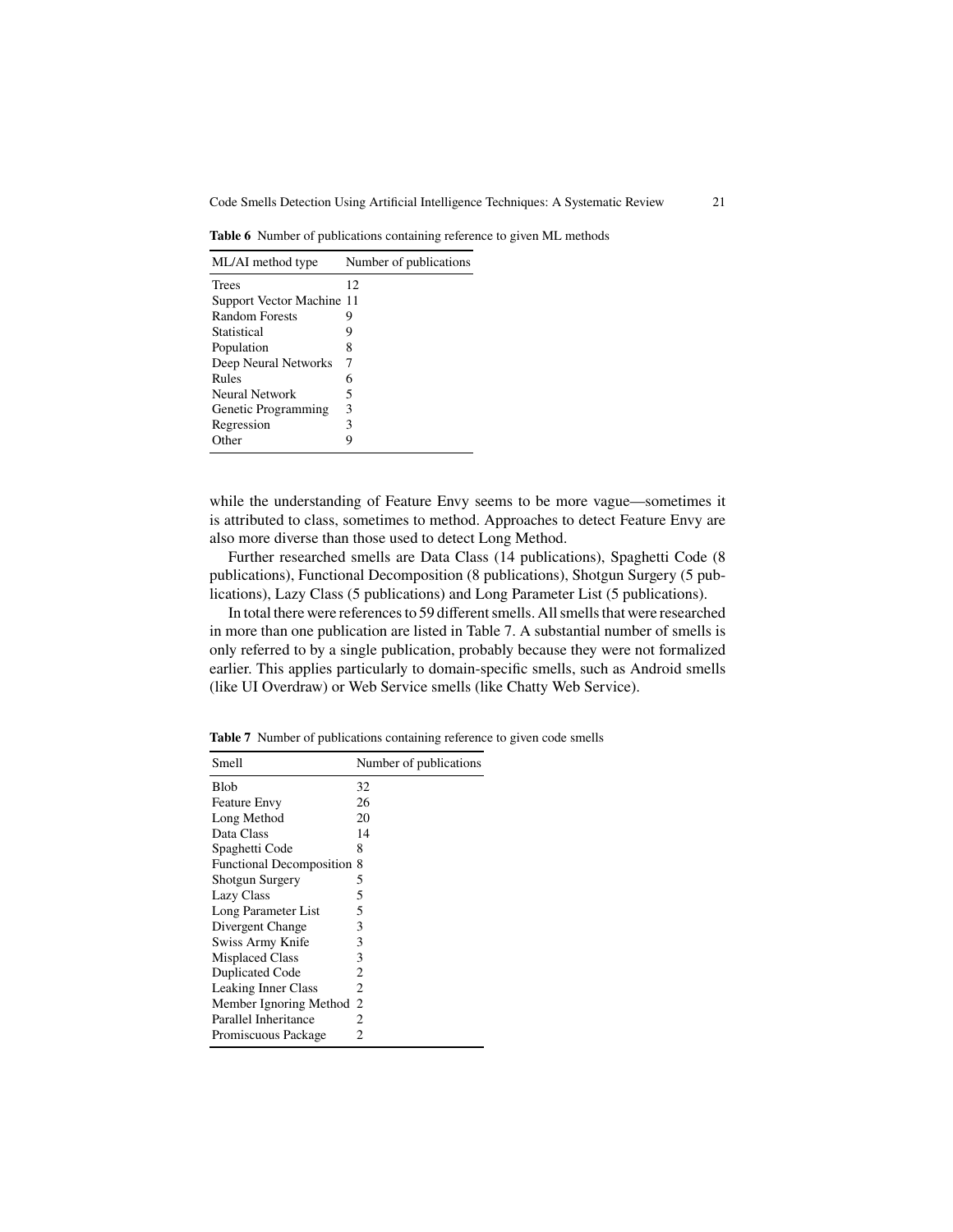# **3.4 RQ4: What datasets and projects, and of what sizes are used in research papers to predict code smells?**

According to gathered data, there is no single data set that is shared and universally accepted. Most authors provide rough information regarding used projects—for example their names and versions ([\[SLR27,](#page-33-1) [SLR41\]](#page-34-1)) or their general characteristics (e.g. [\[SLR34,](#page-34-2) [SLR39\]](#page-34-3)).

The most common annotated data set is the one published by Fontana et al. [\[SLR8\]](#page-31-0), and it is used in 8 studies. Another code smell data set, Landfill ([\[19\]](#page-30-10)), is only used in a single paper, by Hadj-Kacem and Bouassida [\[SLR16\]](#page-32-1). Finally, data set from the work of Di Nucci et al [\[6\]](#page-29-9) is used in a single study by Guggulothu and Moiz [\[SLR13\]](#page-32-2)), but in a modified version. Two studies give no details on used data sets.

Out of projects, the one most often encountered was Xerces, used in 12 of the studies. Out of the rest only a few were used in more than two studies—these include Azureus, ArgoUML, Ant, Gantt Project, Log4j and JFreeChart. All these projects are outdated as of today—used versions were released over ten years ago (for example, Azureus 2.3.0.6 was released on 4th February 2006, Xerces:2.7.0 on 24 June 2005 and Nutch:1.1 no 7 June 2010. We were able to obtain release dates and basic size statistics for 30 open source projects and present those in Table [8.](#page-22-0) Those projects contain between 22 and 4844 Java source files with an average of 724 and between 3374 and 325301 LoC with an average of 81912 (as calculated by CLOC 1.72[7](#page-21-0)). Release dates range between 17/05/2002 and 25/06/2014, with a median of 04/09/2009. Some studies used Qualitas Corpus [\[25\]](#page-30-11) as the source of code smells. It contains sligthly older set of projects—starting from 10/07/2002, ending on 15/12/2011—but in similar size range (between single thousands and hundred of thousands of lines).

# **3.5 RQ5: Which performance metrics are most commonly used in the literature?**

Two most commonly used performance metrics are precision (in 29 papers) and recall (26 papers). They are often accompanied by F-measure (in 17 papers). In earlier papers accuracy (11 papers) was fairly often used.

Seven publications use area under receiving operating characteristic (AUROC) as the performance metric, while three use Matthews Correlation Coefficient (MCC). Three papers do not use any performance metric. Only two papers report full confusion matrix.

Several papers use other performance metrics, usually strictly related to the way the research was performed—for example Kessentini and Ouni in [\[SLR22\]](#page-33-2) use relevance, understood as count of algorithm recommendations that were accepted

<span id="page-21-0"></span><sup>7</sup> <https://github.com/AlDanial/cloc>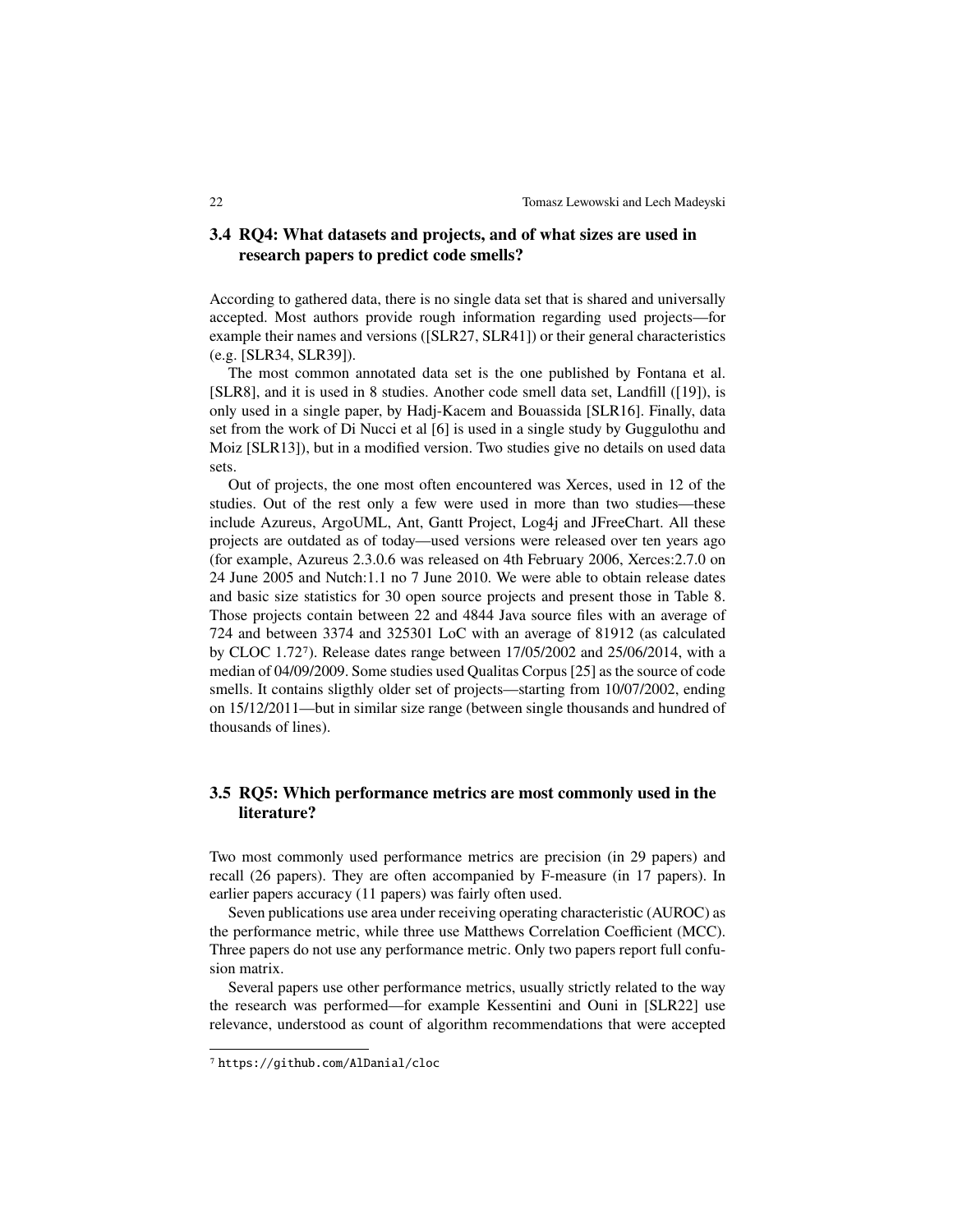<span id="page-22-0"></span>**Table 8** Basic information about projects used as sources for data sets

| Project name            | <b>URL</b>                                                          |            |      | Release date $#$ of files $#$ of Java LoC |
|-------------------------|---------------------------------------------------------------------|------------|------|-------------------------------------------|
| Apache Ant: 1.5.2       | https://github.com/apache/ant                                       | 13/01/2016 | 932  | 91132                                     |
| Apache Ant:1.7.0        | https://github.com/apache/ant                                       | 13/01/2016 | 1194 | 123697                                    |
| ArgoUML:0.26            | https://argouml-tigris-org.github.io/                               | 27/09/2008 | 1752 | 186425                                    |
| ArgoUML:0.30            | https://argouml-tigris-org.github.io/                               | 11/02/2010 | 2210 | 200662                                    |
| ArgoUML:0.34            | https://argouml-tigris-org.github.io/                               | 15/12/2011 | 1922 | 195670                                    |
| AspectJ:1.5.3           | https://github.com/eclipse/org.aspectj                              | 22/11/2006 | 4844 | 325301                                    |
| Class Editor: 2.23      | http://classeditor.sourceforge.net                                  | 21/03/2004 | 66   | 10027                                     |
| DavMail:4.5.1           | https://github.com/mguessan/davmail                                 | 20/06/2014 | 181  | 29696                                     |
| DirBuster:1.0           | https://sourceforge.net/projects/dirbuster/                         | 27/02/2009 | 75   | 12928                                     |
| FormLayoutMaker:8.2.1rc | https://sourceforge.net/projects/formlayoutmaker/                   | 26/03/2006 | 22   | 4239                                      |
| <b>HSOLDB:2.2.9</b>     | https://sourceforge.net/projects/hsqldb/                            | 06/08/2012 | 529  | 164026                                    |
| Java3D Modeler:1.3.5    | https://sourceforge.net/projects/java3dmodeler/                     | 24/07/2012 | 78   | 9105                                      |
| jEdit:4.5pre1           | https://sourceforge.net/projects/jedit/                             | 19/11/2011 | 554  | 110869                                    |
| JFreeChart: 1.0.13      | https://sourceforge.net/projects/jfreechart/                        | 20/04/2009 | 989  | 143062                                    |
| JFreeChart:1.0.14       | https://sourceforge.net/projects/jfreechart/                        | 20/11/2011 | 1005 | 146966                                    |
| JFreeChart:1.0.9        | https://sourceforge.net/projects/jfreechart/                        | 04/01/2008 | 920  | 128209                                    |
| JFtp:1.53               | https://sourceforge.net/projects/j-ftp/                             | 07/11/2010 | 133  | 23808                                     |
| JHotDraw:6.1            | https://sourceforge.net/projects/jhotdraw/                          | 07/10/2004 | 484  | 28399                                     |
| JPropsEdit:1.0.2        | https://sourceforge.net/projects/jpropsedit/                        | 22/07/2003 | 47   | 3374                                      |
| Log4i:1.2.1             | https://github.com/apache/log4j                                     | 17/05/2002 | 283  | 23363                                     |
| Lucene: $1.4.3$         | https://github.com/apache/lucene-solr                               | 26/11/2004 | 244  | 25472                                     |
| nTorrent: 0.5.1         | https://code.google.com/archive/p/ntorrent/                         | 28/11/2009 | 377  | 36286                                     |
| Nutch: 1.1              | https://github.com/apache/nutch                                     | 26/06/2010 | 447  | 45357                                     |
| outliner: 1.8.10.6      | https://sourceforge.net/projects/outliner/                          | 04/06/2004 | 418  | 35404                                     |
|                         | PDF Split and Merge: 2.2.4 https://sourceforge.net/projects/pdfsam/ | 25/06/2014 | 303  | 26717                                     |
| pdfsam:2.2.1            | https://sourceforge.net/projects/pdfsam/                            | 24/11/2010 | 299  | 26058                                     |
| Rhino:1.6               | https://github.com/mozilla/rhino                                    | 23/07/2007 | 175  | 58303                                     |
| Rhino:1.7R1             | https://github.com/mozilla/rhino                                    | 25/04/2011 | 329  | 78197                                     |
| Tyrant: 0.334           | https://sourceforge.net/projects/tyrant/                            | 12/06/2005 | 179  | 41331                                     |
| Xerces:2.7.0            | https://github.com/apache/xerces2-j                                 | 24/06/2005 | 740  | 123275                                    |

by developers while Kaur et al in [\[SLR21\]](#page-33-3) use the ratio of defects detected (in this research not every smell represents a defect) to defects in the source code.

**Table 9** Number of publications using given performance metric

| Performance metric Number of publications |    |
|-------------------------------------------|----|
| Precision                                 | 29 |
| Recall                                    | 26 |
| F-measure                                 | 17 |
| Accuracy                                  | 11 |
| AuROC                                     |    |
| <b>MCC</b>                                | 3  |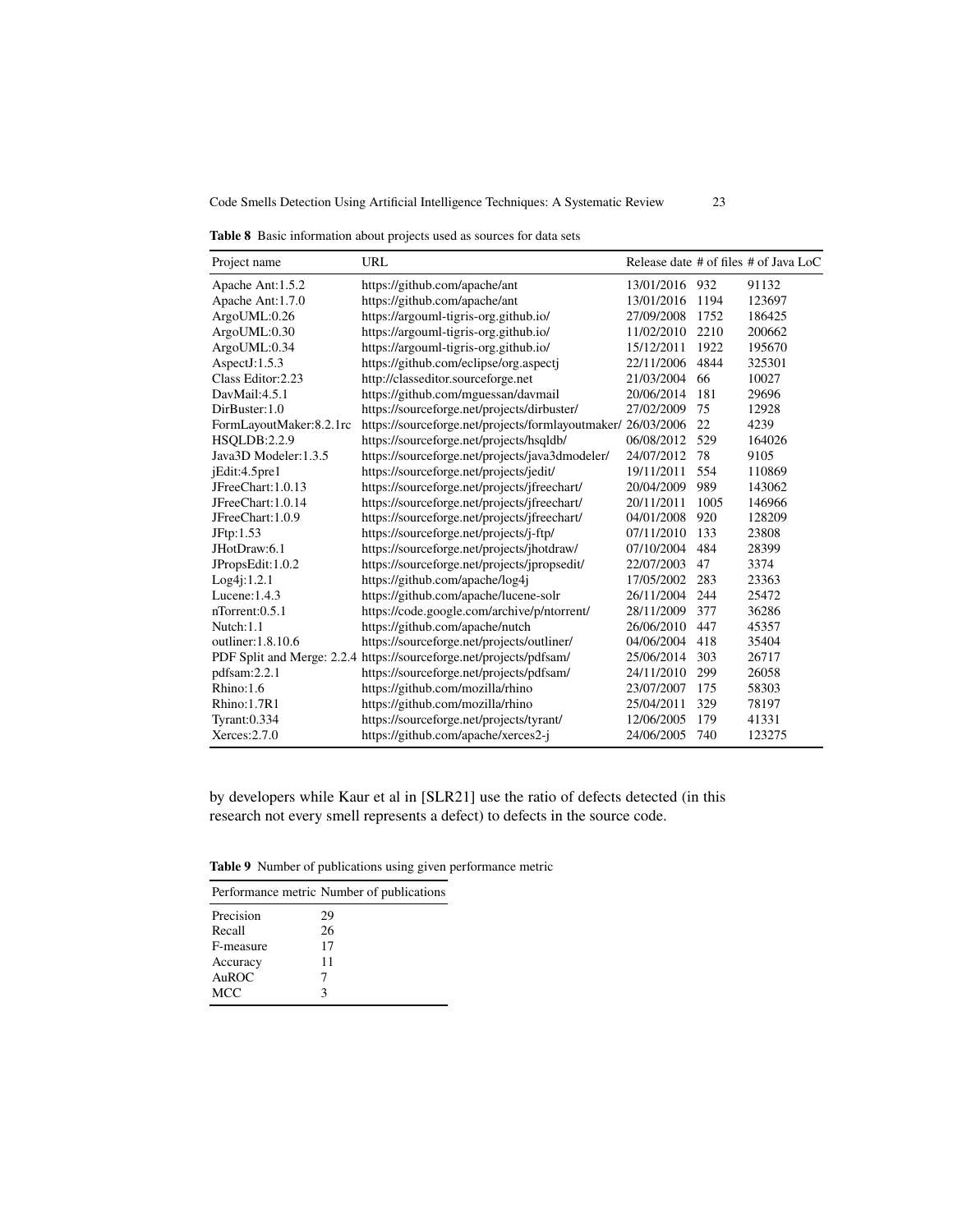# **3.6 RQ6: What are the ideas, in the existing research, upon which code smell prediction using machine learning may be built?**

The following directions of future research and development seem to be promising in the light of the performed review:

- 1. Text analysis, process metrics may add new useful predictors not correlated with classic ones (e.g., product based metrics) to the tool. Unlikely that this information is used by any of the tools on the market. Fusion of the classic metrics and new ones may lead to interesting results.
- 2. Search-based software engineering methods (e.g., multi-objective optimization algorithms using genetic programming [\[SLR23,](#page-33-4) [SLR31,](#page-33-0) [SLR22,](#page-33-2) [SLR4\]](#page-31-1)) may be combined with classic ML methods as well to improve the results even further.
- 3. Some studies, e.g. the one by Hozano et al [\[SLR18\]](#page-32-3), analyze level of agreement between developers on the same set of code smells. The study yields 0.222 (Feature Envy) - 0.421 (Data Class) inter-rater agreement measured by  $\kappa$ , which is a measure to evaluate the concordance or agreement among multiple raters described by Fleiss [\[9\]](#page-29-10), as to whether a given structure is or is not a smell. It is important to take this into account when setting goals for and evaluating code smell prediction tool(s), despite the fact that some scientific publications reported over 95% accuracy or F-measure in detecting code smells when prediction models were trained on data sets produced by a small group of people with similar background and experience (e.g., a small group of MSc students attending same preparation lectures). Tool vendors aiming to serve a wide range of developers with different background and skill sets may expect low inter-rater agreement. An interesting path of further R&D activities seems to be customization of code smell prediction models to specific projects.
- 4. Quite a lot of research (and thus one may expect code smells detection tools development) was performed using really old versions of software projects (e.g., webmail-0.7.10 released in 2002, being a part of QualitasCorpus), often using very old versions of Java (e.g., Java 5 released in 2004), see Table [8.](#page-22-0) A promising path of future research would be to take into account how long way made programming languages like Java, which now include, e.g., closures, streams, varargs, type inference for local variables, generics, enumerations, annotations, foreach loop, static imports and vast changes in standard libraries (introduction of immutable data types, improved concurrency, database access, IO and lot of others). Furthermore, very few projects were used in more than three studies (these include: Xerces, Gantt Project, Apache Ant, JFreeChart and Azureus). It would be important to create modern version of reference data/projects sets that would reflect modern constructs of programming languages (one such attempt was done by Grodzicka et al [\[SLR12\]](#page-32-0)) instead of applying contemporary ML/AI techniques to old projects, which may not reflect fully how software is developed nowadays, and thus how code smells may look like when new language constructs are employed. This need for a benchmark data set is also supported by the fact that results vary greatly between publications, which is likely to be caused by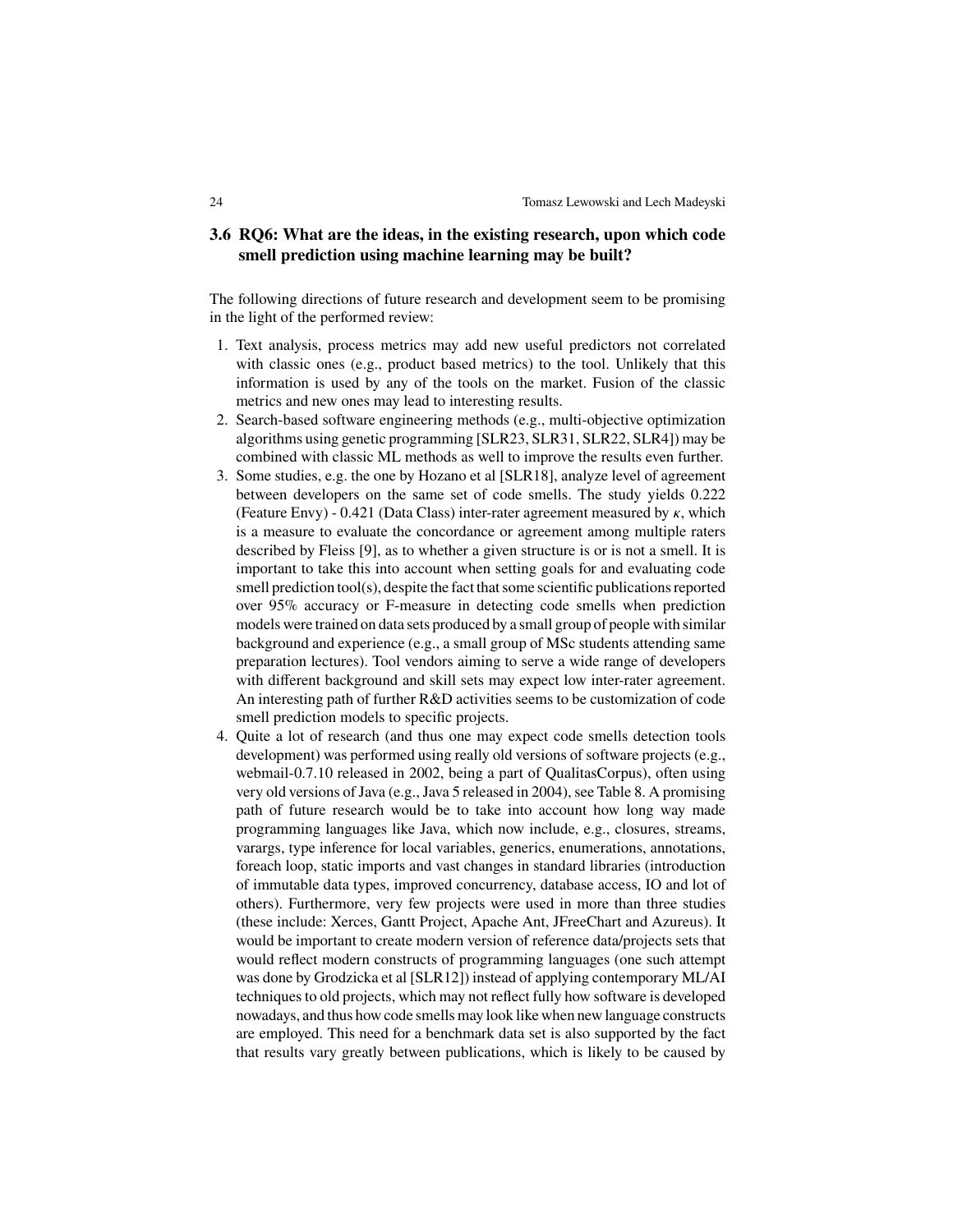different training data—most of the publications do not publish data, thus easy replication is not possible.

- 5. Number of predictors (metrics) used in some papers is large (e.g.in the paper by Fontana et al [\[SLR8\]](#page-31-0)), but even in such papers it was possible to extract the most important predictors (e.g., used to extract rules). In further research, it would make sense to focus on rather small number of important predictors to avoid overfitting of the models, which otherwise would overemphasize patterns that are not reproducible.
- 6. Another direction of further research could be focused on applying ML/AI methods to detect code smells which were not covered by any of the reviewed papers, see the list in the beginning of Section [4.](#page-25-0)
- 7. Publications generally use precision and recall as performance metrics. High precision is critical from the business point of view, while high recall is only nice-to-have (cost of smell detected later on is generally lower than cost of analyzing false positives). That said, valuable performance measures according to which prediction models should be evaluated are measures which take into account all of the four quadrants of the confusion matrix (e.g., MCC). Otherwise performance measure could be misleading. Hence, an important path of further research and development would be to evaluate models using better performance measures.
- 8. Data acquisition is generally a resource-consuming task. While it likely cannot be automated (since this would equal automated code smell detection and no machine learning would be necessary), it may be reasonable to use some kind of advisors. Advisors proposed in literature vary from regular code smell detection tools (as in the work by Fontana et al [\[SLR8\]](#page-31-0)) up verification of effects of a potential refactoring (as in the work by Liu et al [\[SLR29\]](#page-33-5))

Combining directions 3, 1 and 2 with observation that the work by Hozano et al [\[SLR18\]](#page-32-3) was inspired by Fontana et al [\[SLR8\]](#page-31-0) and thus used product metrics as predictors, we pose a hypothesis that using only product metrics may yield good results for homogeneous groups of developers producing training data (for example, accuracy was over 95% in the results obtained by Fontana et al [\[SLR8\]](#page-31-0)), but much worse for groups of developers with more divergent backgrounds, as described by Hozano et al [\[SLR18\]](#page-32-3) (mean accuracy 43.7-63%). In subject literature there are the following promising inspirations to embrace that may not be yet well-explored by code smells detection tool vendors:

- process metrics, such as code change history,
- lexical analysis, such as similarities between fragments of code,
- deep learning, which includes analysis of source as token stream,
- search-based methods.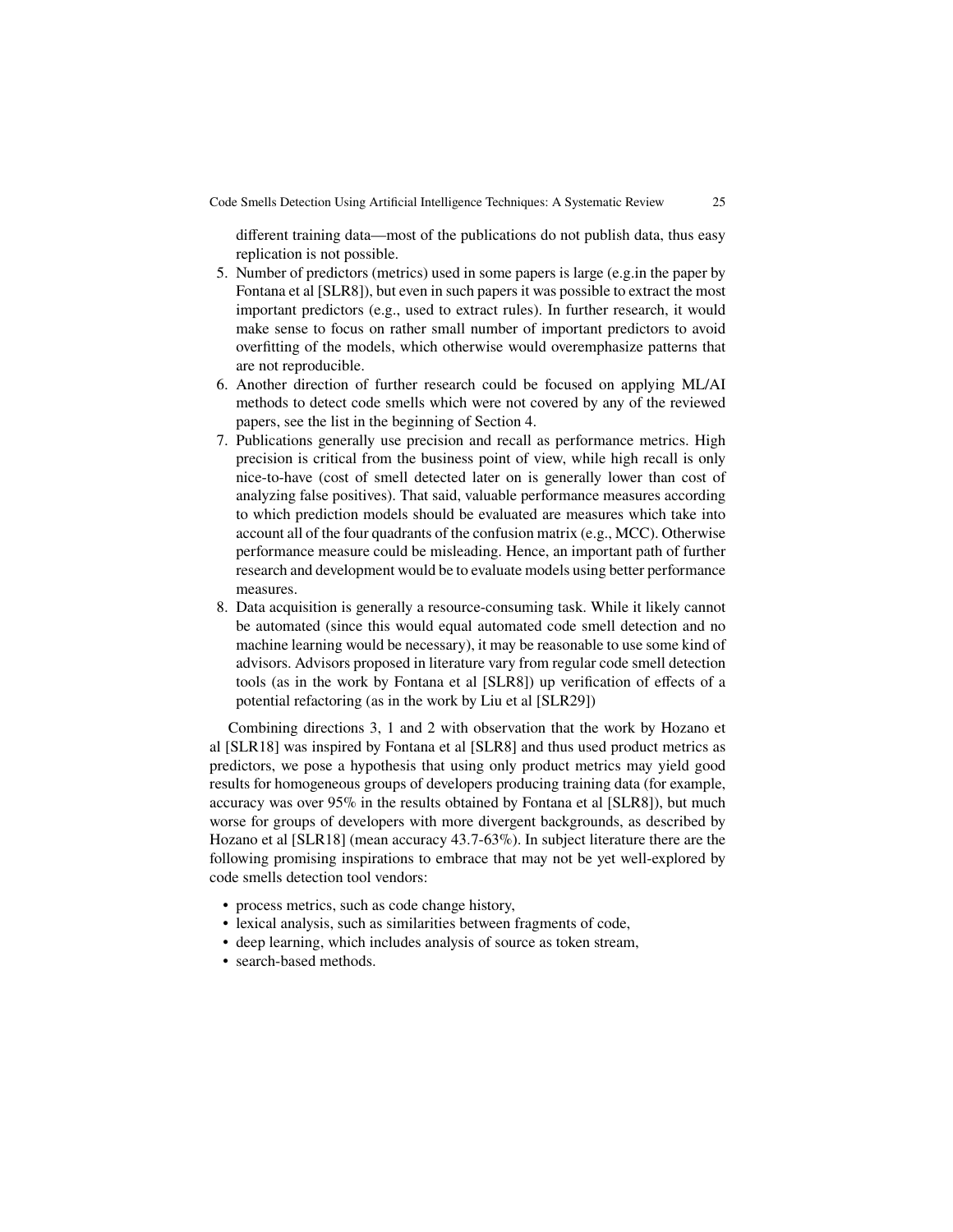# <span id="page-25-0"></span>**4 Discussion**

In this section we address our research questions, discuss our results and their implications.

Table [7](#page-20-1) shows that most research that applies ML/AI techniques to code smell detection focuses on the original smells by Fowler et al. [\[12\]](#page-29-1) (with an exception for Blob, which is present in the original list as "Large Class"). The only smell from top 5 most often researched that did not appear in the original list is "Spaghetti Code". While other researchers attempt to extend the smell list with new ones, for example Kessentini and Ouni [\[SLR22\]](#page-33-2) introduced smells dedicated to mobile development, apparently these attempts did not yet cause a major change in perception of code smells and did not make it yet to the mainstream of the discussed domain.

What we did not find, but expected to find in our review were publications addressing some of the code smells originally defined by Fowler et al. [\[12\]](#page-29-1): Data Clumps, Switch Statements, Middle Man, Alternative Classes with Different Interfaces, Incomplete Library Class. Hence, almost one fourth of code smells defined by Fowler was not considered in any of the analyzed papers.

#### **4.1 Threats to Validity**

It is important to assess the threats to validity (e.g., construct, internal, external), particularly constraints on the search process and deviations from the standard practice.

#### **4.1.1 Internal validity**

Internal validity concerns the process of performing the study. We exclude threats related to study reproducibility, as these are explained in detail in Section [4.1.4.](#page-27-1) An important threat arises from data preprocessing layer—since we merged some of the categories (e.g., stripped parametrization from all methods, merged similar smells), it is possible that we accidentally analyze multiple concepts under same common name (this would be particularly visible for Blob smell and SVM machine learning method).

Additionally we assume that metrics are calculated in similar manner in multiple publications. While it would seem reasonable for a software metric (e.g., WMC or LoC) to always represent the same value, it is not guaranteed, especially if researchers use different frameworks for calculating metric values (or even different versions of the same framework), that they are actually implemented in exactly the same manner—even if used specification is same, there may be defects in implementation, variations between tools or versions of the same tool.

Next threat to internal validity arises from various projects and techniques used as teaching/training data for ML/AI algorithms. The range of used projects is re-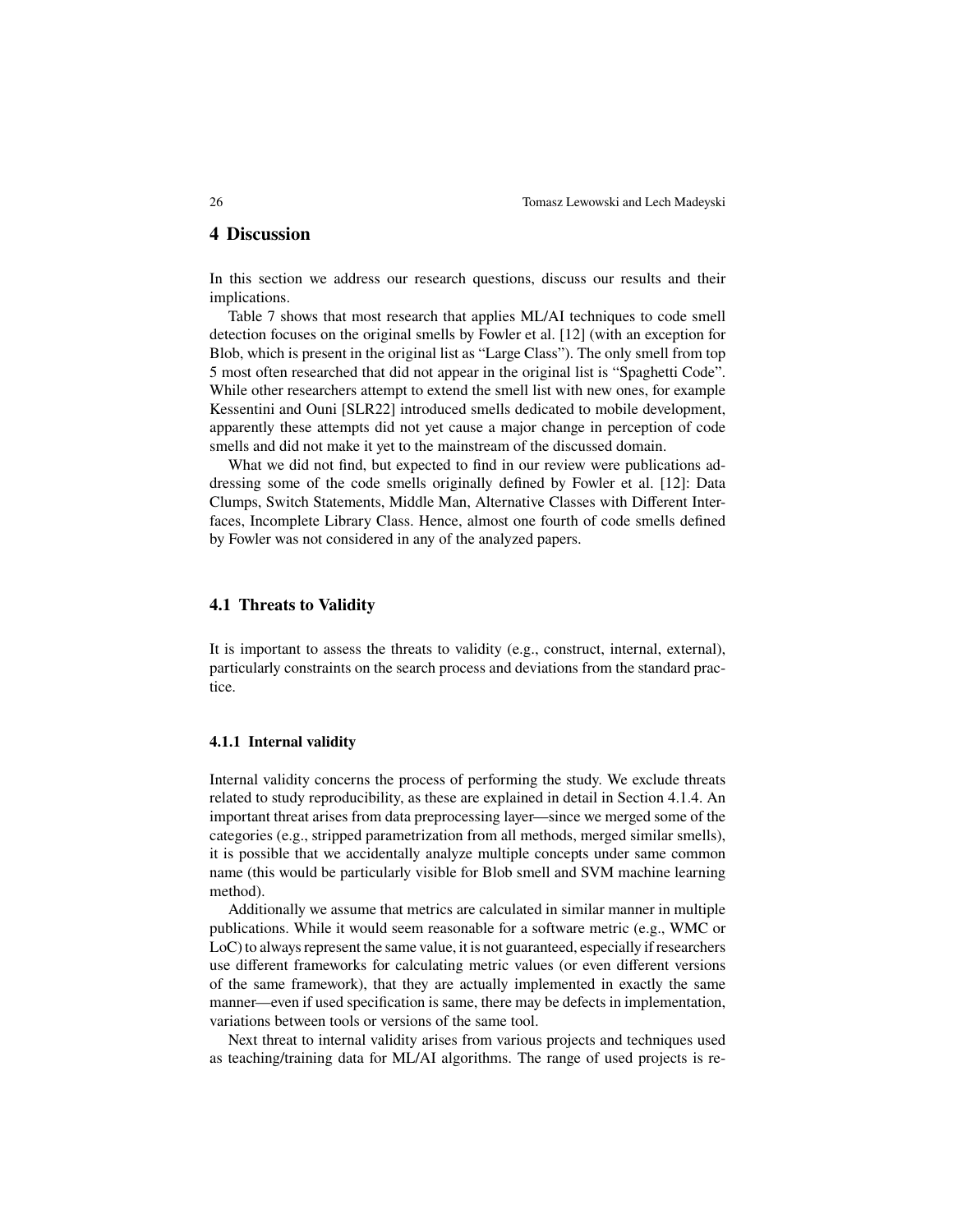markably wide, but for the sake of quantitative analysis we analyzed values of performance measures wrt. code smell, machine learning technique and used set of predictors, without regarding characteristics of specific data sets on which the values were calculated. While we were not able to find research proving that smells are context-sensitive, this does not seem unlikely, which constitutes a threat.

### **4.1.2 Construct validity**

Construct validity concerns design of the study and its possibility to reflect the actual goal of the research. To avoid threats in study design we have applied a procedure of systematic literature review. To assure that researched area is relevant for study goal, we have cross-checked research questions with developers from *code quest* and adjusted them several times to address the business needs.

As always in literature review, it is possible that some relevant studies were not included in the search. To address this issue, we conducted a verification using a quasi-gold standard procedure using publications from 10 top venues from year 2017. However, both initial study selection and quasi-gold standard search were performed using Scopus database, therefore only publications present in Scopus are analyzed. The search term used in this systematic literature review is limited. For example, only papers referring to code smells via "code smell" OR "bad smell" OR antipattern OR anti-pattern OR "anti pattern" will form the initial data set. While it is possible that some will refer to the same concepts with a different naming, we believe that the terms are established well enough to ensure that a significant majority of relevant papers will use them.

We decided to focus on precision and treat recall as a slightly less important performance measure—this decision was made, because goal of the whole NCBiR project is to reduce ratio of false positive errors. False positive errors are related to code snippet classified as smells, but which are not perceived as smells. While we believe that focus on precision is a reasonable choice, it may be considered a risk for construct validity.

It is important to also note that, while the term "code smells" was coined to name the original 22 coding structures described by Fowler et al. [\[12\]](#page-29-1), it is not exactly restricted to them—on the contrary, this metaphor was widely adopted to name not only structures in the source code, but also in the process, architecture and many other areas. This study is not restricted to the original set of smells, if others are well-represented, they will be analyzed as well.

#### **4.1.3 External validity**

External validity concerns possibility of generalizing the study to broader range of applications. Most of the papers studied smells in Java programming language, often in old versions (e.g., projects from 2005 in the work of Fontana and Zanoni [\[11\]](#page-29-11)). While Java as a language is very common, we admit that it is not used in every branch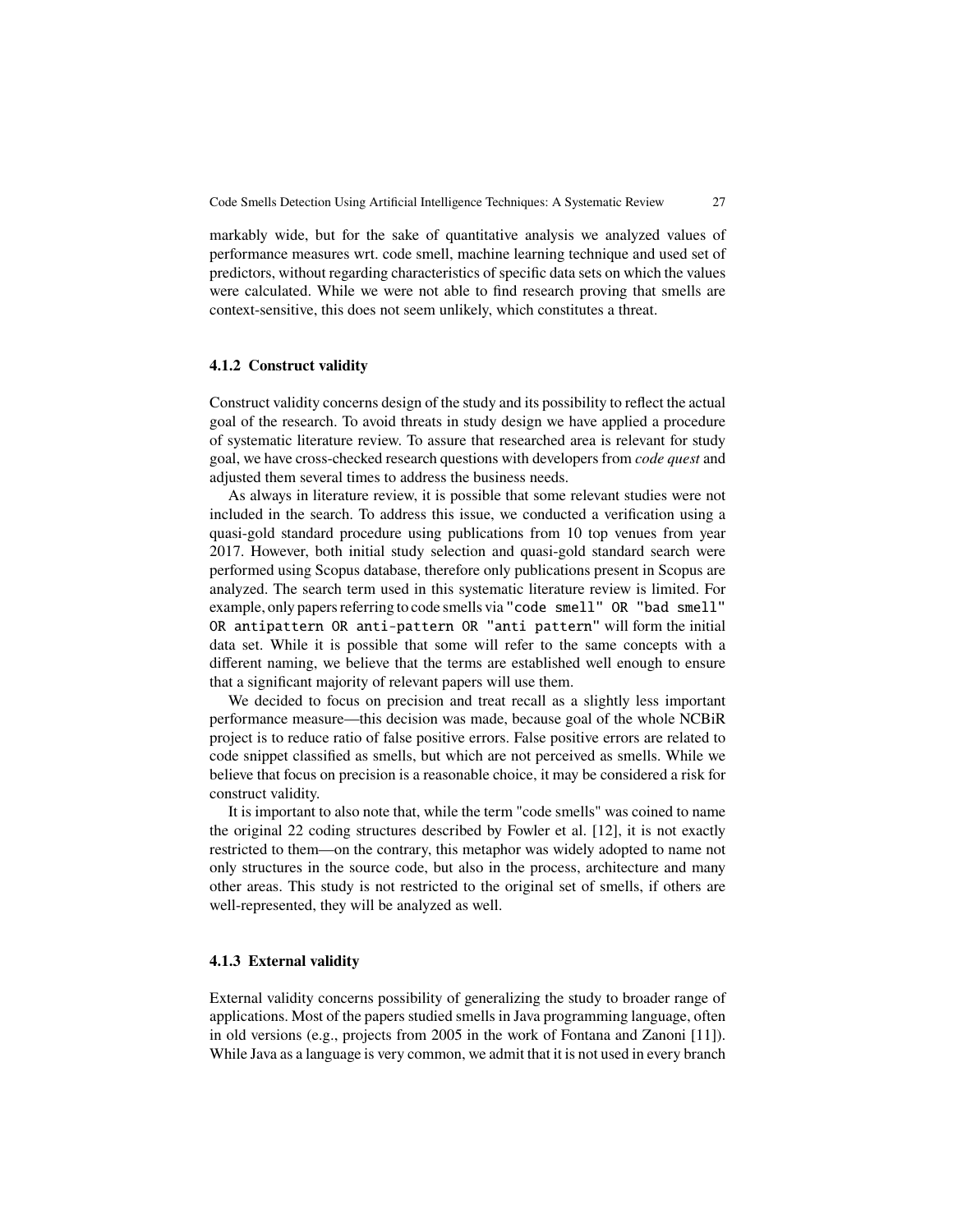of industry (e.g., iOS applications are generally written in Swift, web interfaces use mostly JavaScript, Android has recently adopted Kotlin as a standard language competing Java). Code smells described by Fowler et al. [\[12\]](#page-29-1) were generally mean for object-oriented languages like Java, Smalltalk or C#—in other languages they may be even recommended solutions. This may be especially true when analyzing languages with different paradigm—which is relevant, considering recent increase of interest in functional programming (Scala, Elixir, Clojure) and adoption of its features even in the mainstream languages (e.g., Java). For example, Data Class is considered a code smell in object-oriented paradigm, but is an absolutely fine pattern in the realm of functional programming.

Projects used in most of the studies are relatively old. As a result, they are generally written in old versions of Java—even Java 5 or 6. As of today, the most recent version is Java 15 and the oldest supported LTS version is Java 11. Between these versions, significant changes were made to the core of the language, including shifting the paradigm from strictly object-oriented to object-oriented with minor functional features (like streams or immutable objects). This yields a threat for generalizing the results to newer versions of Java.

An big threat to external validity is the technique used by researchers to assess existence of code smells—in most cases these were assessed by a briefly trained students. This is a problem, because existence of smell may be linked to some more complex program structure, which cannot be spotted by novices.

#### <span id="page-27-1"></span>**4.1.4 Reliability**

Reliability is concerned with possibility to reproduce the research and achieve same results. To guarantee maximum possibility for reproduction, we describe research procedure in detail in the and attach links to gathered data and processing scripts. However, some steps were performed manually. To further improve auditability, we provided a checklist for the first step of publication filtration. While most publication selection and data extraction was done by one person, we performed three levels of cross-checks (after initial screening, after final selection and after data gathering) with high level of agreement. Another threat is that in our original search, we considered all studies present in the database, i.e., we did not constrain upper bound for publication date. While this was done on purpose—to include as many recent studies as possible—the effect is that using the same search string will not yield same results, which may impact study reproducibility.

# <span id="page-27-0"></span>**5 Conclusions**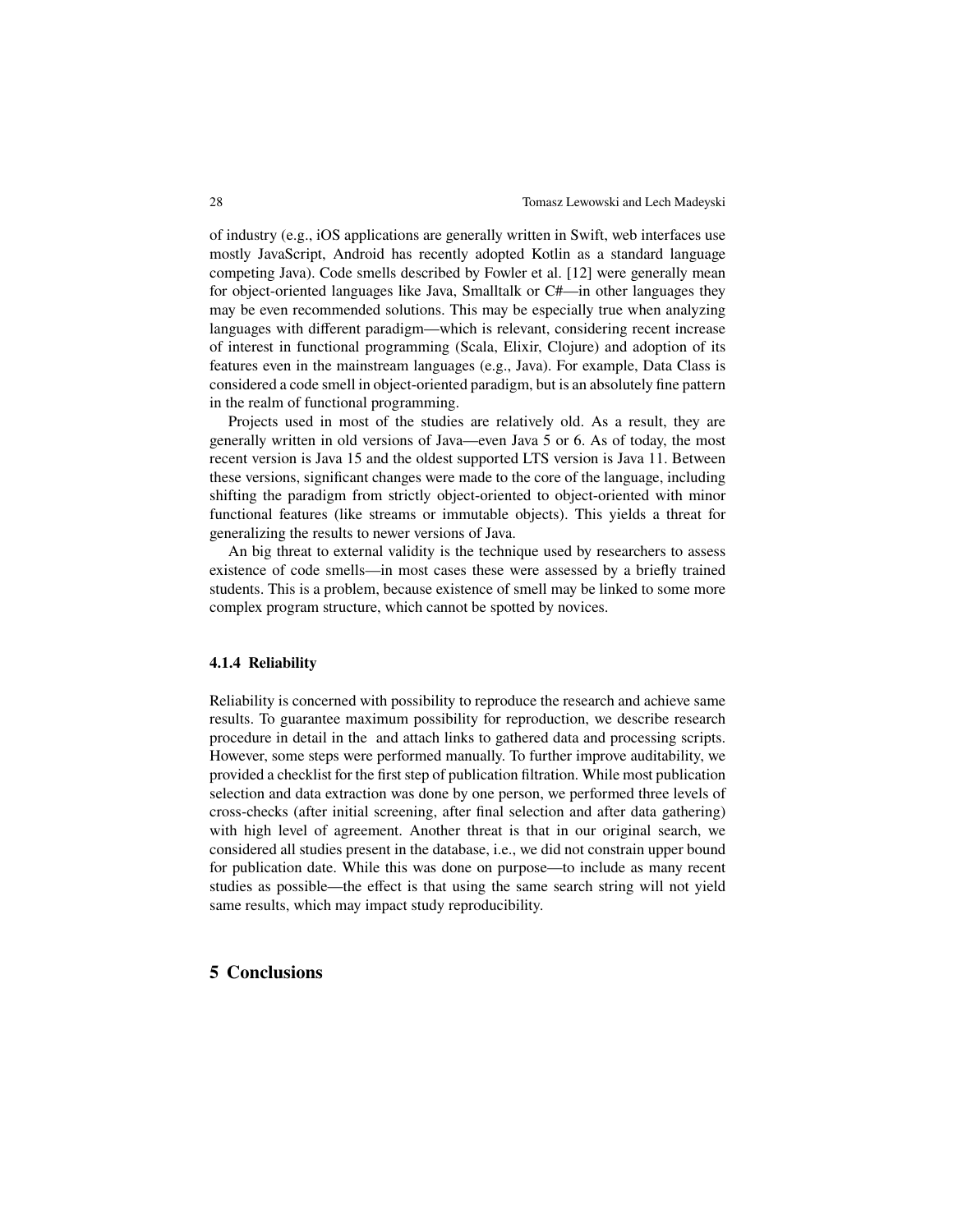Interest in academia for using machine learning techniques for code smell detection has definitely increased as of lately, which is indicated by the growing number of papers published on the topic and conducted literature reviews.

It is clear that currently the most common predictors for whether a code sample constitutes a code smell or not are source code metrics. Typical machine learning algorithms are still dominant, with trees, SVMs, Random Forests and statistical methods being the most commonly used techniques. However, with the advent of deep learning, a new trend is visible—on one hand, feature reduction, and on the other—automated feature extraction from code using tools like word2vec.

Blob, Feature Envy, Data Class and Long Method are four most commonly researched smells in the literature. It is likely that existence of an independent data set provided by Fontana et al [\[SLR8\]](#page-31-0) has boosted research in these particular areas. On the other hand, there are many smells that are only referred by a single paper, which may mean that either they are not noticed by the research community, or the research on them is carried under different labels (for example  $\alpha$ , anomalies" or  $,$ inconsistencies").

Precision, recall and F-measure are three most commonly reported model performance metrics. Full confusion matrix is reported only in a few cases.

Problem of data sets used for machine learning is visible and is actively addressed by researchers. In this review, we only found one data set used by several researchers ( $[SLR8]$ ), but new ones have already been published ( $[15, 17]$  $[15, 17]$  $[15, 17]$ ). We hope that this will lead the community into a shared understanding of the concept of each code smell, and to a solution that is relevant to the industry.

**Acknowledgements** This research was partly financed by Polish National Centre for Research and Development grant POIR.01.01.01-00-0792/16: "Codebeat - wykorzystanie sztucznej inteligencji w statycznej analizie jakości oprogramowania."

# **References**

- <span id="page-28-3"></span>[1] Al-Shaaby, A., Aljamaan, H., Alshayeb, M.: Bad Smell Detection Using Machine Learning Techniques: A Systematic Literature Review. Arabian Journal for Science and Engineering **45**, 2341–2369 (2020). doi[:10.1007/s13369-019-](https://doi.org/10.1007/s13369-019-04311-w) [04311-w](https://doi.org/10.1007/s13369-019-04311-w)
- <span id="page-28-1"></span>[2] Azeem, M.I., Palomba, F., Shi, L., Wang, Q.: Machine learning techniques for code smell detection: A systematic literature review and metaanalysis. Information and Software Technology **108**, 115 – 138 (2019). doi[:https://doi.org/10.1016/j.infsof.2018.12.009](https://doi.org/https://doi.org/10.1016/j.infsof.2018.12.009)
- <span id="page-28-0"></span>[3] Buenen, M., Muthukrishnan, G.: World quality report 2016-17. Tech. rep., Capgemini, Sogeti and Hewlett Packard Enterprise (2016)
- <span id="page-28-2"></span>[4] Caram, F., de Oliveira Rodrigues, B.R., Campanelli, A., Silva Parreiras, F.: Machine learning techniques for code smells detection: A systematic mapping study.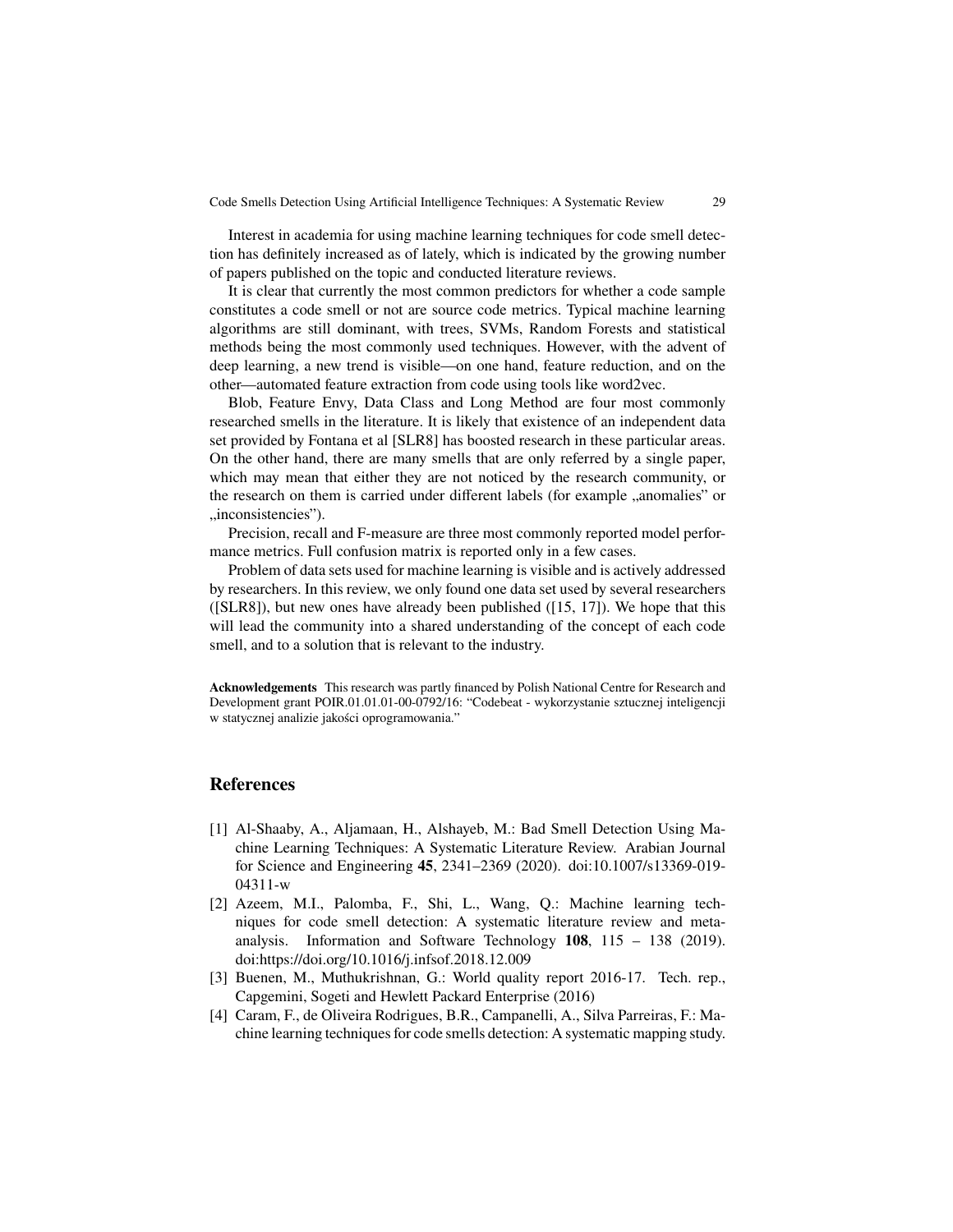International Journal of Software Engineering and Knowledge Engineering **29**, 285–316 (2019). doi[:10.1142/S021819401950013X](https://doi.org/10.1142/S021819401950013X)

- <span id="page-29-4"></span>[5] Chen, B., Jiang, Z.M.: Characterizing and detecting anti-patterns in the logging code. In: Proceedings - 2017 IEEE/ACM 39th International Conference on Software Engineering, ICSE 2017, pp. 71–81 (2017). doi[:10.1109/ICSE.2017.15](https://doi.org/10.1109/ICSE.2017.15)
- <span id="page-29-9"></span>[6] Di Nucci, D., Palomba, F., Tamburri, D.A., Serebrenik, A., De Lucia, A.: Detecting code smells using machine learning techniques: Are we there yet? In: 2018 IEEE 25th International Conference on Software Analysis, Evolution and Reengineering (SANER), pp. 612–621 (2018). doi[:10.1109/SANER.2018.8330266](https://doi.org/10.1109/SANER.2018.8330266)
- <span id="page-29-3"></span>[7] Dieste, O., Grimán, A., Juristo, N.: Developing search strategies for detecting relevant experiments. Empirical Software Engineering **14**(5), 513–539 (2009). doi[:10.1109/ESEM.2007.19](https://doi.org/10.1109/ESEM.2007.19)
- <span id="page-29-7"></span>[8] Dybå, T., Dingsøyr, T.: Empirical Studies of Agile Software Development: A Systematic Review. Information and Software Technology **50**(9-10), 833–859 (2008). doi[:10.1016/j.infsof.2008.01.006](https://doi.org/10.1016/j.infsof.2008.01.006)
- <span id="page-29-10"></span>[9] Fleiss, J.L.: Measuring nominal scale agreement among many raters. Psychological Bulletin **76**(5), 378–382 (1971). doi[:10.1037/h0031619](https://doi.org/10.1037/h0031619)
- <span id="page-29-5"></span>[10] Fontana, F.A., Pigazzini, I., Roveda, R., Zanoni, M.: Automatic detection of instability architectural smells. In: Proceedings - 2016 IEEE International Conference on Software Maintenance and Evolution, ICSME 2016, pp. 433–437 (2017). doi[:10.1109/ICSME.2016.33](https://doi.org/10.1109/ICSME.2016.33)
- <span id="page-29-11"></span>[11] Fontana, F.A., Zanoni, M.: Code smell severity classification using machine learning techniques. Knowledge-Based Systems **128**, 43–58 (2017). doi[:10.1016/j.knosys.2017.04.014](https://doi.org/10.1016/j.knosys.2017.04.014)
- <span id="page-29-1"></span>[12] Fowler, M., Beck, K., Brant, J., Opdyke, W., Roberts, D.: Refactoring: Improving the Design of Existing Code. Addison-Wesley, Boston, MA, USA (1999)
- <span id="page-29-0"></span>[13] Gartner: Gartner says worldwide software market grew 4.8 percent in 2013 (2014)
- <span id="page-29-2"></span>[14] Kitchenham, B., Budgen, D., Brereton, P.: Evidence-Based Software Engineering and Systematic Reviews. CRC Press (2016). doi[:10.1007/11767718\\_3](https://doi.org/10.1007/11767718_3)
- <span id="page-29-12"></span>[15] Madeyski, L., Lewowski, T.: MLCQ: Industry-Relevant Code Smell Data Set. In: Proceedings of the Evaluation and Assessment in Software Engineering, EASE '20, p. 342–347. Association for Computing Machinery, New York, NY, USA (2020). doi[:10.1145/3383219.3383264](https://doi.org/10.1145/3383219.3383264)
- <span id="page-29-8"></span>[16] Malhotra, R.: A systematic review of machine learning techniques for software fault prediction. Applied Soft Computing **27**, 504 – 518 (2015). doi[:10.1016/j.asoc.2014.11.023](https://doi.org/10.1016/j.asoc.2014.11.023)
- <span id="page-29-13"></span>[17] Palomba, F., Bavota, G., Di Penta, M., Fasano, F., Oliveto, R., Lucia, A.: On the diffuseness and the impact on maintainability of code smells: a large scale empirical investigation. Empirical Software Engineering pp. 1–34 (2017). doi[:10.1007/s10664-017-9535-z](https://doi.org/10.1007/s10664-017-9535-z)
- <span id="page-29-6"></span>[18] Palomba, F., Di Nucci, D., Panichella, A., Zaidman, A., De Lucia, A.: Lightweight detection of android-specific code smells: The adoctor project. In: SANER 2017 - 24th IEEE International Conference on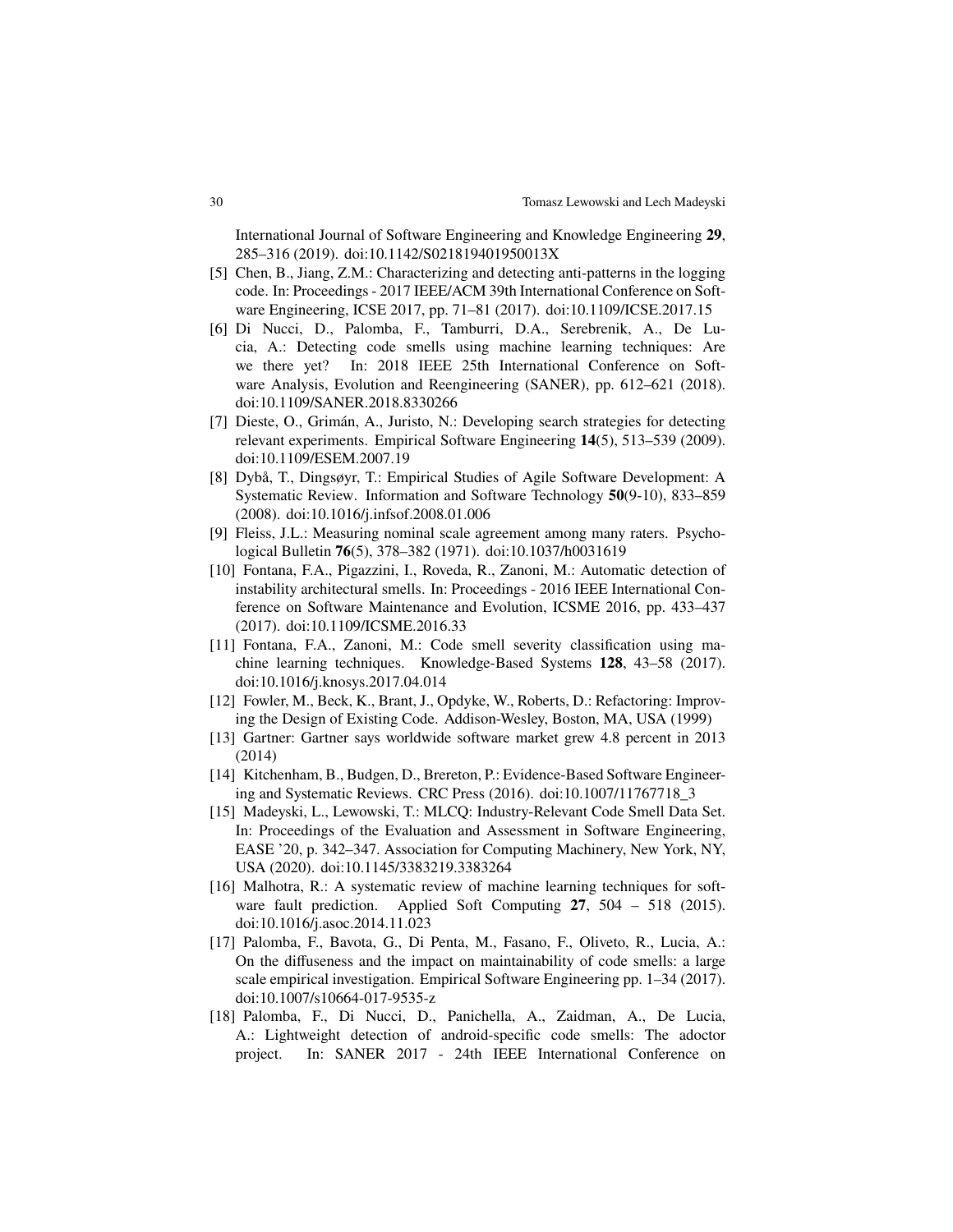Software Analysis, Evolution, and Reengineering, pp. 487–491 (2017). doi[:10.1109/SANER.2017.7884659](https://doi.org/10.1109/SANER.2017.7884659)

- <span id="page-30-10"></span>[19] Palomba, F., Di Nucci, D., Tufano, M., Bavota, G., Oliveto, R., Poshyvanyk, D., De Lucia, A.: Landfill: An Open Dataset of Code Smells with Public Evaluation. In: 2015 IEEE/ACM 12th Working Conference on Mining Software Repositories, pp. 482–485 (2015). doi[:10.1109/MSR.2015.69](https://doi.org/10.1109/MSR.2015.69)
- <span id="page-30-6"></span>[20] Palomba, F., Panichella, A., Zaidman, A., Oliveto, R., De Lucia, A.: The scent of a smell: An extensive comparison between textual and structural smells. IEEE Transactions on Software Engineering (2017). doi[:10.1109/TSE.2017.2752171](https://doi.org/10.1109/TSE.2017.2752171)
- <span id="page-30-7"></span>[21] Romano, S., Scanniello, G., Sartiani, C., Risi, M.: A graph-based approach to detect unreachable methods in java software. In: Proceedings of the 31st Annual ACM Symposium on Applied Computing, SAC '16, p. 1538–1541. Association for Computing Machinery, New York, NY, USA (2016). doi[:10.1145/2851613.2851968](https://doi.org/10.1145/2851613.2851968)
- <span id="page-30-3"></span>[22] Santos, J.A.M., Rocha-Junior, J.B., Prates, L.C.L., do Nascimento, R.S., Freitas, M.F., de Mendonça, M.G.: A systematic review on the code smell effect. Journal of Systems and Software **144**, 450 – 477 (2018). doi[:https://doi.org/10.1016/j.jss.2018.07.035](https://doi.org/https://doi.org/10.1016/j.jss.2018.07.035)
- <span id="page-30-2"></span>[23] Sharma, T., Spinellis, D.: A survey on software smells. Journal of Systems and Software **138**, 158 – 173 (2018). doi[:https://doi.org/10.1016/j.jss.2017.12.034](https://doi.org/https://doi.org/10.1016/j.jss.2017.12.034)
- <span id="page-30-1"></span>[24] Singh, S., Kaur, S.: A systematic literature review: Refactoring for disclosing code smells in object oriented software. Ain Shams Engineering Journal (2017). doi[:https://doi.org/10.1016/j.asej.2017.03.002](https://doi.org/https://doi.org/10.1016/j.asej.2017.03.002)
- <span id="page-30-11"></span>[25] Tempero, E., Anslow, C., Dietrich, J., Han, T., Li, J., Lumpe, M., Melton, H., Noble, J.: Qualitas corpus: A curated collection of java code for empirical studies. In: 2010 Asia Pacific Software Engineering Conference (APSEC2010), pp. 336–345 (2010). doi[:http://dx.doi.org/10.1109/APSEC.2010.46](https://doi.org/http://dx.doi.org/10.1109/APSEC.2010.46)
- <span id="page-30-8"></span>[26] Wasylkowski, A., Zeller, A., Lindig, C.: Detecting object usage anomalies. In: 6th Joint Meeting of the European Software Engineering Conference and the ACM SIGSOFT Symposium on the Foundations of Software Engineering, ESEC/FSE 2007, pp. 35–44 (2007). doi[:10.1145/1287624.1287632](https://doi.org/10.1145/1287624.1287632)
- <span id="page-30-9"></span>[27] Wen, J., Li, S., Lin, Z., Hu, Y., Huang, C.: Systematic Literature Review of Machine Learning Based Software Development Effort Estimation Models. Information and Software Technology **54**(1), 41–59 (2012). doi[:10.1016/j.infsof.2011.09.002](https://doi.org/10.1016/j.infsof.2011.09.002)
- <span id="page-30-5"></span>[28] Wohlin, C.: Guidelines for Snowballing in Systematic Literature Studies and a Replication in Software Engineering. In: Proceedings of the 18th International Conference on Evaluation and Assessment in Software Engineering EASE'14 (2014). doi[:10.1145/2601248.2601268](https://doi.org/10.1145/2601248.2601268)
- <span id="page-30-4"></span>[29] Zhang, H., Babar, M.A., Tell, P.: Identifying Relevant Studies in Software Engineering. Information and Software Technology **53**(6), 625–637 (2011). doi[:10.1016/j.infsof.2010.12.010](https://doi.org/10.1016/j.infsof.2010.12.010)
- <span id="page-30-0"></span>[30] Zhang, M., Hall, T., Baddoo, N.: Code Bad Smells: a review of current knowledge. Journal of Software Maintenance and Evolution: Research and Practice **23**(3), 179–202 (2011). doi[:10.1002/smr.521](https://doi.org/10.1002/smr.521)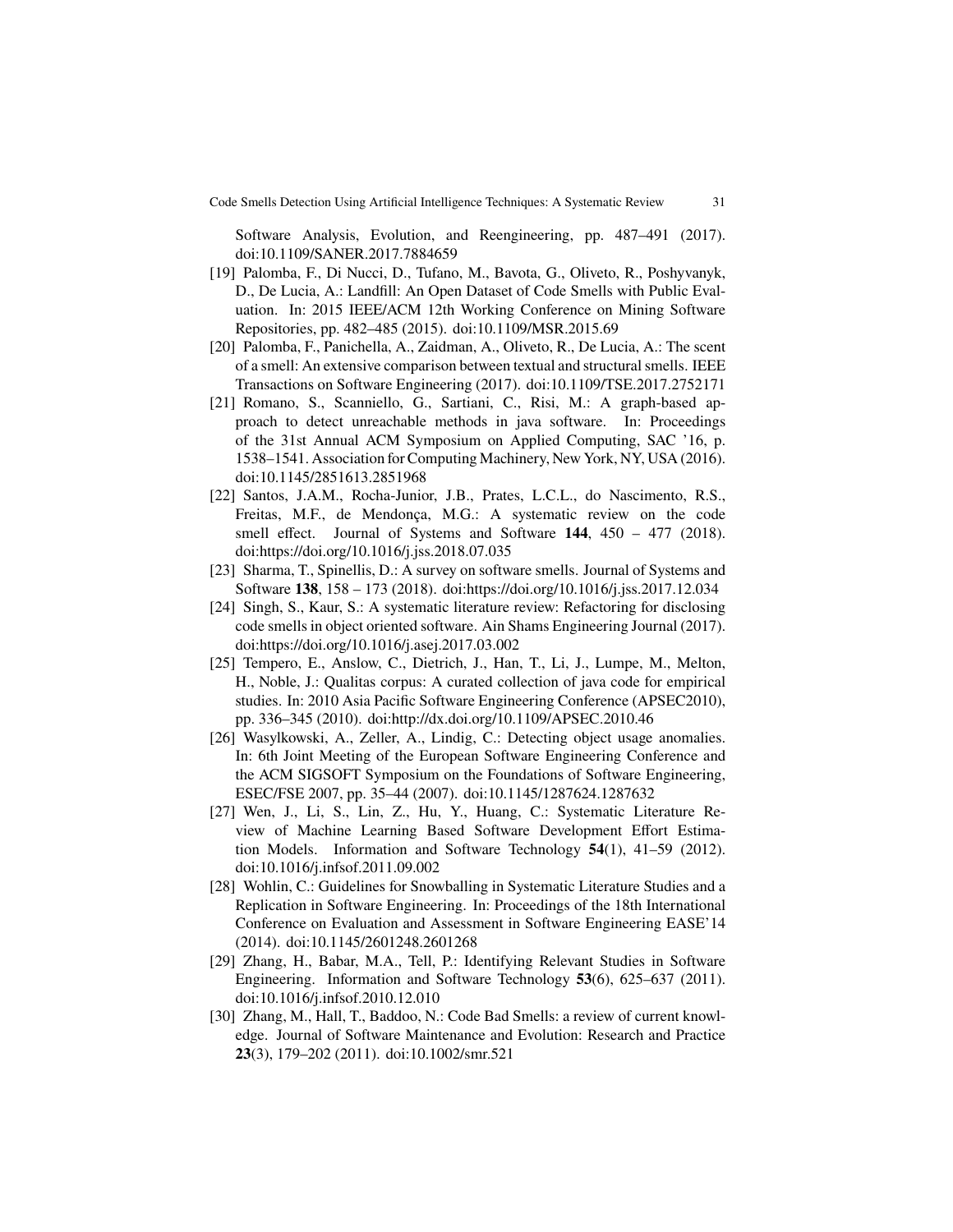# **Systematic Literature Review References**

- [SLR1] Amorim, L., Costa, E., Antunes, N., Fonseca, B., Ribeiro, M.: Experience report: Evaluating the effectiveness of decision trees for detecting code smells. In: 2015 IEEE 26th International Symposium on Software Reliability Engineering, ISSRE 2015, pp. 261–269 (2016). doi[:10.1109/ISSRE.2015.7381819](https://doi.org/10.1109/ISSRE.2015.7381819)
- [SLR2] Barbez, A., Khomh, F., Gueheneuc, Y.G.: Deep learning anti-patterns from code metrics history. In: Proceedings - 2019 IEEE International Conference on Software Maintenance and Evolution, ICSME 2019, pp. 114–124 (2019). doi[:10.1109/ICSME.2019.00021](https://doi.org/10.1109/ICSME.2019.00021)
- [SLR3] Barbez, A., Khomh, F., Guéhéneuc, Y.G.: A machine-learning based ensemble method for anti-patterns detection. Journal of Systems and Software **161** (2020). doi[:10.1016/j.jss.2019.110486](https://doi.org/10.1016/j.jss.2019.110486)
- <span id="page-31-1"></span>[SLR4] Boussaa, M., Kessentini, W., Kessentini, M., Bechikh, S., Ben Chikha, S.: Competitive coevolutionary code-smells detection. Lecture Notes in Computer Science (including subseries Lecture Notes in Artificial Intelligence and Lecture Notes in Bioinformatics) **8084 LNCS**, 50–65 (2013). doi[:10.1007/978-3-642-39742-4\\_6](https://doi.org/10.1007/978-3-642-39742-4_6)
- [SLR5] Bryton, S., Brito e Abreu, F., Monteiro, M.: Reducing subjectivity in code smells detection: Experimenting with the long method. In: Proceedings - 7th International Conference on the Quality of Information and Communications Technology, QUATIC 2010, pp. 337–342 (2010). doi[:10.1109/QUATIC.2010.60](https://doi.org/10.1109/QUATIC.2010.60)
- [SLR6] Chen, Z., Chen, L., Ma, W., Zhou, X., Zhou, Y., Xu, B.: Understanding metric-based detectable smells in python software: A comparative study. Information and Software Technology **94**, 14–29 (2018). doi[:10.1016/j.infsof.2017.09.011](https://doi.org/10.1016/j.infsof.2017.09.011)
- [SLR7] Fakhoury, S., Arnaoudova, V., Noiseux, C., Khomh, F., Antoniol, G.: Keep it simple: Is deep learning good for linguistic smell detection? In: 25th IEEE International Conference on Software Analysis, Evolution and Reengineering, SANER 2018 - Proceedings, vol. 2018-March, pp. 602– 611 (2018). doi[:10.1109/SANER.2018.8330265](https://doi.org/10.1109/SANER.2018.8330265)
- <span id="page-31-0"></span>[SLR8] Fontana, F.A., Mäntylä, M.V., Zanoni, M., Marino, A.: Comparing and experimenting machine learning techniques for code smell detection. Empirical Software Engineering **21**(3), 1143–1191 (2016). doi[:10.1007/s10664-](https://doi.org/10.1007/s10664-015-9378-4) [015-9378-4](https://doi.org/10.1007/s10664-015-9378-4)
- [SLR9] Fontana, F.A., Zanoni, M., Marino, A., Mäntylä, M.V.: Code smell detection: Towards a machine learning-based approach. In: IEEE International Conference on Software Maintenance, ICSM, pp. 396–399 (2013). doi[:10.1109/ICSM.2013.56](https://doi.org/10.1109/ICSM.2013.56)
- [SLR10] Fu, S., Shen, B.: Code bad smell detection through evolutionary data mining. In: International Symposium on Empirical Software Engineering and Measurement, vol. 2015-November, pp. 41–49 (2015). doi[:10.1109/ESEM.2015.7321194](https://doi.org/10.1109/ESEM.2015.7321194)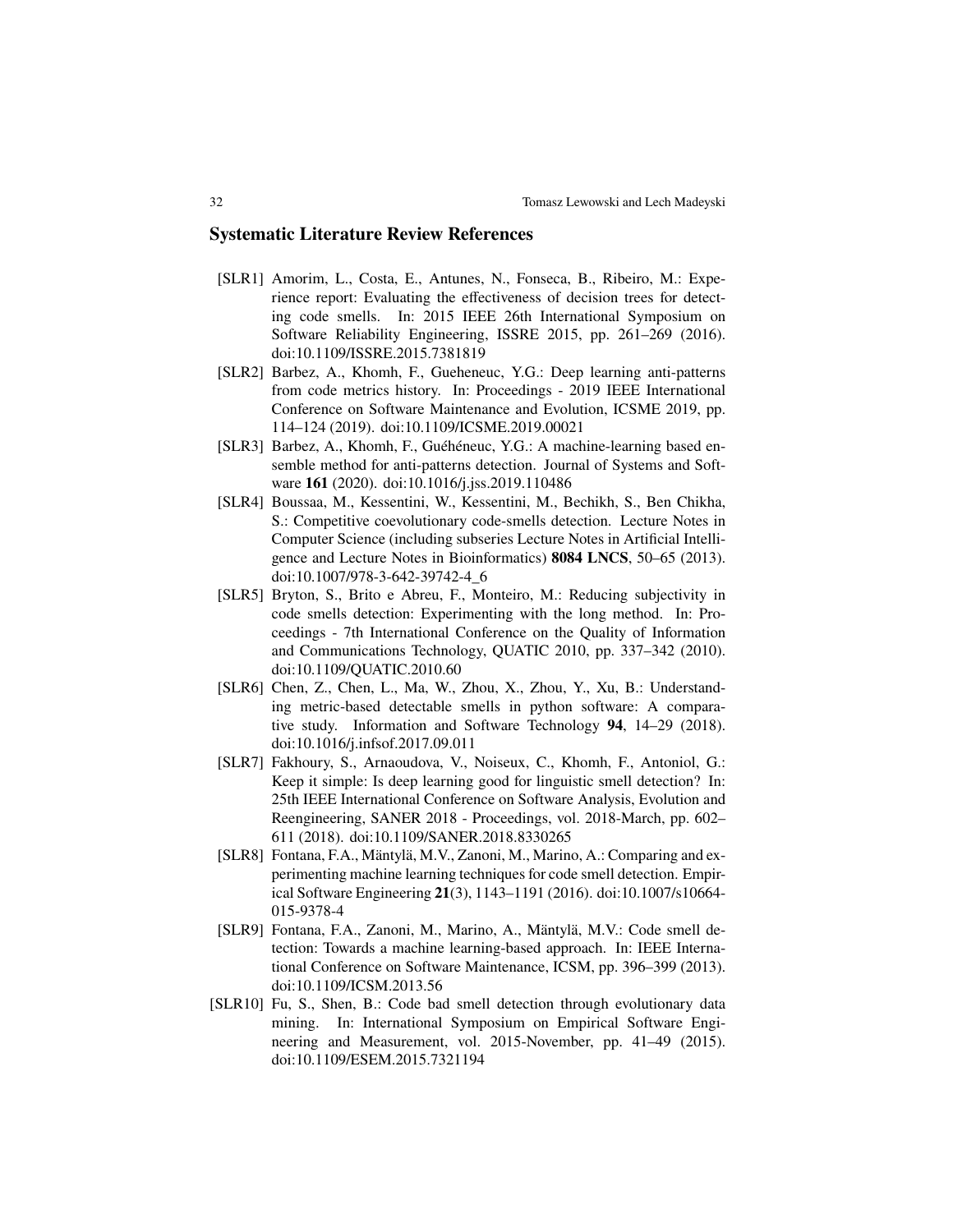- [SLR11] Gauthier, F., Merlo, E.: Semantic smells and errors in access control models: A case study in PHP. In: Proceedings - International Conference on Software Engineering, pp. 1169–1172 (2013). doi[:10.1109/ICSE.2013.6606670](https://doi.org/10.1109/ICSE.2013.6606670)
- <span id="page-32-0"></span>[SLR12] Grodzicka, H., Ziobrowski, A., Łakomiak, Z., Kawa, M., Madeyski, L.: Code Smell Prediction Employing Machine Learning Meets Emerging Java Language Constructs. In: A. Poniszewska-Marańda, N. Kryvinska, S. Jarzabek, L. Madeyski (eds.) Data-Centric Business and Applications: Towards Software Development (Volume 4), vol. 40 of book series Lecture Notes on Data Engineering and Communications Technologies, pp. 137– 167. Springer International Publishing, Cham (2020). doi[:10.1007/978-3-](https://doi.org/10.1007/978-3-030-34706-2_8) [030-34706-2\\_8](https://doi.org/10.1007/978-3-030-34706-2_8)
- <span id="page-32-2"></span>[SLR13] Guggulothu, T., Moiz, S.A.: Code smell detection using multi-label classification approach. Software Quality Journal (2020). doi[:10.1007/s11219-](https://doi.org/10.1007/s11219-020-09498-y) [020-09498-y](https://doi.org/10.1007/s11219-020-09498-y)
- [SLR14] Guo, X., Shi, C., Jiang, H.: Deep semantic-based feature envy identification. In: ACM International Conference Proceeding Series (2019). doi[:10.1145/3361242.3361257](https://doi.org/10.1145/3361242.3361257)
- [SLR15] Hadj-Kacem, M., Bouassida, N.: A Hybrid Approach To Detect Code Smells using Deep Learning. In: ENASE 2018 - Proceedings of the 13th International Conference on Evaluation of Novel Approaches to Software Engineering, vol. 2018-March, pp. 137–146 (2018). doi[:10.5220/0006709801370146](https://doi.org/10.5220/0006709801370146)
- <span id="page-32-1"></span>[SLR16] Hadj-Kacem, M., Bouassida, N.: Deep Representation Learning for Code Smells Detection using Variational Auto-Encoder. In: Proceedings of the International Joint Conference on Neural Networks, vol. 2019-July (2019). doi[:10.1109/IJCNN.2019.8851854](https://doi.org/10.1109/IJCNN.2019.8851854)
- [SLR17] Hassaine, S., Khomh, F., Guéhéneucy, Y.G., Hamel, S.: IDS: An immuneinspired approach for the detection of software design smells. In: Proceedings - 7th International Conference on the Quality of Information and Communications Technology, QUATIC 2010, pp. 343–348 (2010). doi[:10.1109/QUATIC.2010.61](https://doi.org/10.1109/QUATIC.2010.61)
- <span id="page-32-3"></span>[SLR18] Hozano, M., Antunes, N., Fonseca, B., Costa, E.: Evaluating the Accuracy of Machine Learning Algorithms on Detecting Code Smells for Different Developers. In: Proceedings of the 19th International Conference on Enterprise Information Systems - Volume 2: ICEIS,, pp. 474–482. INSTICC, SciTePress (2017). doi[:10.5220/0006338804740482](https://doi.org/10.5220/0006338804740482)
- [SLR19] Karaduzovic-Hadziabdic, K., Spahic, R.: Comparison of machine learning methods for code smell detection using reduced features. In: UBMK 2018 - 3rd International Conference on Computer Science and Engineering, pp. 670–672 (2018). doi[:10.1109/UBMK.2018.8566561](https://doi.org/10.1109/UBMK.2018.8566561)
- [SLR20] Kaur, A., Jain, S., Goel, S.: A support vector machine based approach for code smell detection. In: Proceedings - 2017 International Conference on Machine Learning and Data Science, MLDS 2017, vol. 2018-January, pp. 9–14 (2018). doi[:10.1109/MLDS.2017.8](https://doi.org/10.1109/MLDS.2017.8)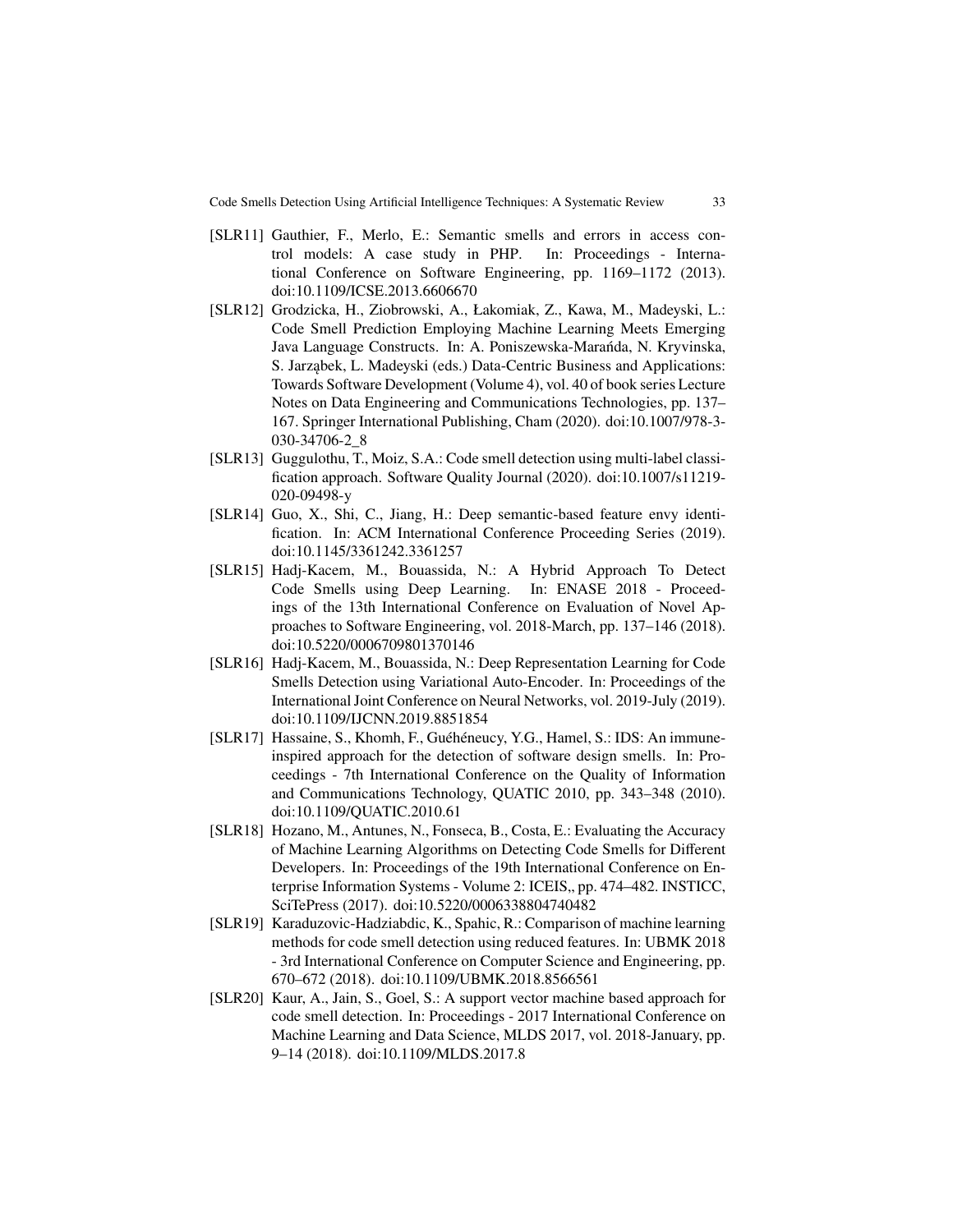- <span id="page-33-3"></span>[SLR21] Kaur, A., Jain, S., Goel, S.: SP-J48: a novel optimization and machinelearning-based approach for solving complex problems: special application in software engineering for detecting code smells. Neural Computing and Applications (2019). doi[:10.1007/s00521-019-04175-z](https://doi.org/10.1007/s00521-019-04175-z)
- <span id="page-33-2"></span>[SLR22] Kessentini, M., Ouni, A.: Detecting Android Smells Using Multi-Objective Genetic Programming. In: 2017 IEEE/ACM 4th International Conference on Mobile Software Engineering and Systems (MOBILESoft), pp. 122– 132 (2017). doi[:10.1109/MOBILESoft.2017.29](https://doi.org/10.1109/MOBILESoft.2017.29)
- <span id="page-33-4"></span>[SLR23] Kessentini, W., Kessentini, M., Sahraoui, H., Bechikh, S., Ouni, A.: A cooperative parallel search-based software engineering approach for codesmells detection. IEEE Transactions on Software Engineering **40**(9), 841– 861 (2014). doi[:10.1109/TSE.2014.2331057](https://doi.org/10.1109/TSE.2014.2331057)
- [SLR24] Khomh, F., Vaucher, S., Guéehéeneuc, Y.G., Sahraoui, H.: A Bayesian Approach for the Detection of Code and Design Smells. In: Proceedings - International Conference on Quality Software, pp. 305–314 (2009). doi[:10.1109/QSIC.2009.47](https://doi.org/10.1109/QSIC.2009.47)
- [SLR25] Kiyak, E.O., Birant, D., Birant, K.U.: Comparison of multi-label classification algorithms for code smell detection. In: 3rd International Symposium on Multidisciplinary Studies and Innovative Technologies, ISMSIT 2019 - Proceedings (2019). doi[:10.1109/ISMSIT.2019.8932855](https://doi.org/10.1109/ISMSIT.2019.8932855)
- [SLR26] Kreimer, J.: Adaptive detection of design flaws. Electronic Notes in Theoretical Computer Science **141**(4 SPEC. ISS.), 117–136 (2005). doi[:10.1016/j.entcs.2005.02.059](https://doi.org/10.1016/j.entcs.2005.02.059)
- <span id="page-33-1"></span>[SLR27] Liu, H., Jin, J., Xu, Z., Bu, Y., Zou, Y., Zhang, L.: Deep learning based code smell detection. IEEE Transactions on Software Engineering (2019). doi[:10.1109/TSE.2019.2936376](https://doi.org/10.1109/TSE.2019.2936376)
- [SLR28] Liu, H., Liu, Q., Niu, Z., Liu, Y.: Dynamic and automatic feedback-based threshold adaptation for code smell detection. IEEE Transactions on Software Engineering **42**(6), 544–558 (2016). doi[:10.1109/TSE.2015.2503740](https://doi.org/10.1109/TSE.2015.2503740)
- <span id="page-33-5"></span>[SLR29] Liu, H., Xu, Z., Zou, Y.: Deep learning based feature envy detection. In: ASE 2018 - Proceedings of the 33rd ACM/IEEE International Conference on Automated Software Engineering, pp. 385–396 (2018). doi[:10.1145/3238147.3238166](https://doi.org/10.1145/3238147.3238166)
- [SLR30] Maiga, A., Ali, N., Bhattacharya, N., Sabané, A., Guéhéneuc, Y.G., Aimeur, E.: SMURF: A SVM-based incremental anti-pattern detection approach. In: Proceedings - Working Conference on Reverse Engineering, WCRE, pp. 466–475 (2012). doi[:10.1109/WCRE.2012.56](https://doi.org/10.1109/WCRE.2012.56)
- <span id="page-33-0"></span>[SLR31] Mansoor, U., Kessentini, M., Maxim, B.R., Deb, K.: Multi-objective codesmells detection using good and bad design examples. Software Quality Journal **25**(2), 529–552 (2017). doi[:10.1007/s11219-016-9309-7](https://doi.org/10.1007/s11219-016-9309-7)
- [SLR32] Merzah, B.M.: Software quality prediction using data mining techniques. In: 2019 International Conference on Information and Communications Technology, ICOIACT 2019, pp. 394–397 (2019). doi[:10.1109/ICOIACT46704.2019.8938487](https://doi.org/10.1109/ICOIACT46704.2019.8938487)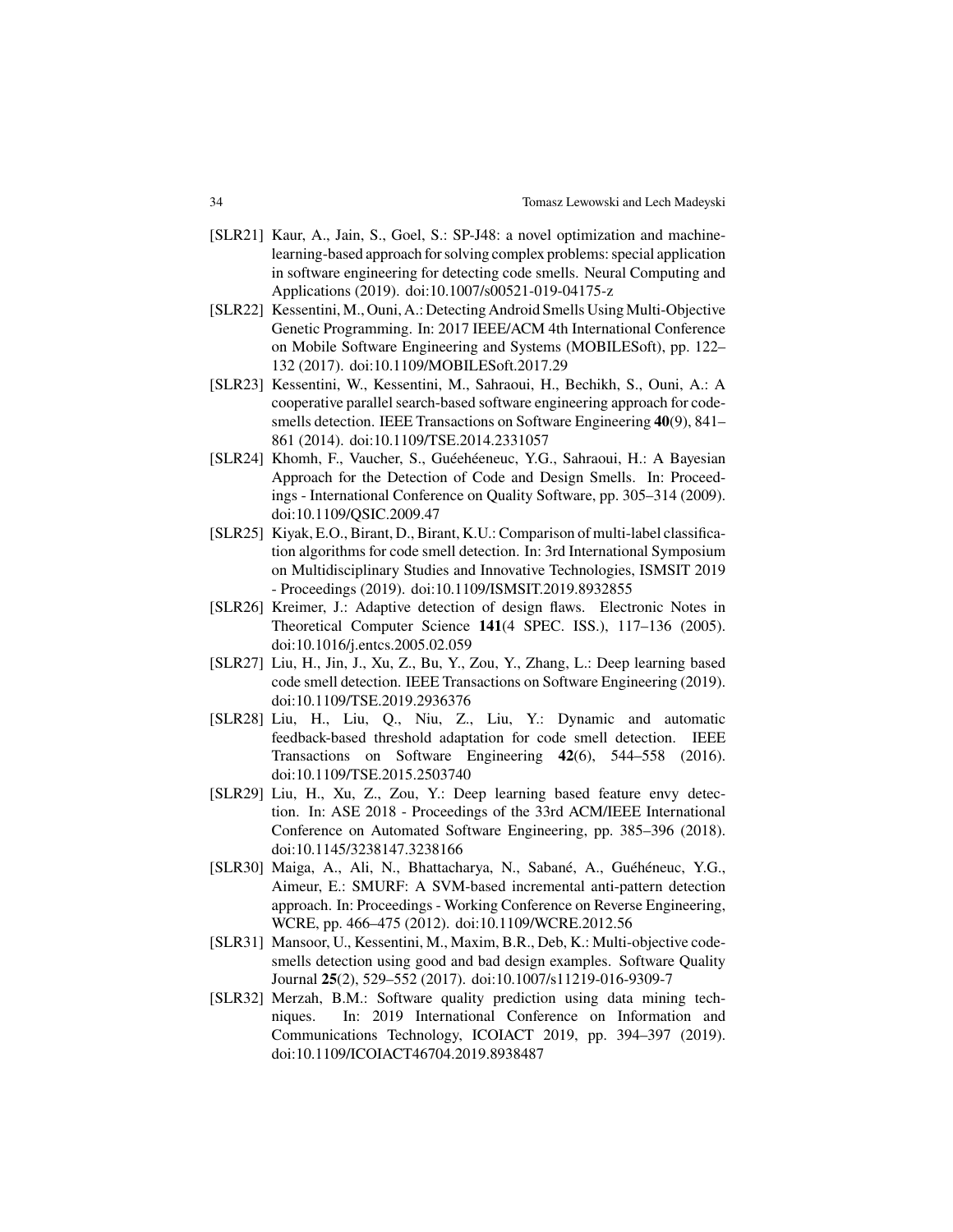- [SLR33] Mkaouer, M.W.: Interactive code smells detection: An initial investigation. Lecture Notes in Computer Science (including subseries Lecture Notes in Artificial Intelligence and Lecture Notes in Bioinformatics) **9962 LNCS**, 281–287 (2016). doi[:10.1007/978-3-319-47106-8\\_24](https://doi.org/10.1007/978-3-319-47106-8_24)
- <span id="page-34-2"></span>[SLR34] Ocariza, F.S., Pattabiraman, K., Mesbah, A.: Detecting unknown inconsistencies in web applications. In: ASE 2017 - Proceedings of the 32nd IEEE/ACM International Conference on Automated Software Engineering, pp. 566–577 (2017). doi[:10.1109/ASE.2017.8115667](https://doi.org/10.1109/ASE.2017.8115667)
- [SLR35] Palomba, F.: Textual Analysis for Code Smell Detection. In: Proceedings - International Conference on Software Engineering, vol. 2, pp. 769–771 (2015). doi[:10.1109/ICSE.2015.244](https://doi.org/10.1109/ICSE.2015.244)
- <span id="page-34-0"></span>[SLR36] Palomba, F.: Alternative sources of information for code smell detection: Postcards from far away. In: Proceedings - 2016 IEEE International Conference on Software Maintenance and Evolution, ICSME 2016, pp. 636–640 (2017). doi[:10.1109/ICSME.2016.26](https://doi.org/10.1109/ICSME.2016.26)
- [SLR37] Palomba, F., Bavota, G., Di Penta, M., Oliveto, R., De Lucia, A., Poshyvanyk, D.: Detecting bad smells in source code using change history information. In: 2013 28th IEEE/ACM International Conference on Automated Software Engineering, ASE 2013 - Proceedings, pp. 268–278 (2013). doi[:10.1109/ASE.2013.6693086](https://doi.org/10.1109/ASE.2013.6693086)
- [SLR38] Pradel, M., Heiniger, S., Gross, T.R.: Static detection of brittle parameter typing. In: Proceedings of the 2012 International Symposium on Software Testing and Analysis, ISSTA 2012, p. 265–275. Association for Computing Machinery, New York, NY, USA (2012). doi[:10.1145/2338965.2336785](https://doi.org/10.1145/2338965.2336785)
- <span id="page-34-3"></span>[SLR39] Rubin, J., Henniche, A.N., Moha, N., Bouguessa, M., Bousbia, N.: Sniffing android code smells: An association rules mining-based approach. In: Proceedings - 2019 IEEE/ACM 6th International Conference on Mobile Software Engineering and Systems, MOBILESoft 2019, pp. 123–127 (2019). doi[:10.1109/MOBILESoft.2019.00025](https://doi.org/10.1109/MOBILESoft.2019.00025)
- [SLR40] S, J.B.F., Vinod, V.: Design and analysis of improvised genetic algorithm with particle swarm optimization for code smell detection. International Journal of Innovative Technology and Exploring Engineering **9**(1), 5327– 5330 (2019). doi[:10.35940/ijitee.A5328.119119](https://doi.org/10.35940/ijitee.A5328.119119)
- <span id="page-34-1"></span>[SLR41] Sahin, D., Kessentini, M., Bechikh, S., Deb, K.: Code-smell detection as a bilevel problem. ACM Transactions on Software Engineering and Methodology **24**(1) (2014). doi[:10.1145/2675067](https://doi.org/10.1145/2675067)
- [SLR42] Sharma, P., Kaur, E.A.: Design of testing framework for code smell detection (OOPS) using BFO algorithm. International Journal of Engineering and Technology(UAE) **7**(2.27 Special Issue 27), 161–166 (2018). doi[:10.14419/ijet.v7i2.27.14635](https://doi.org/10.14419/ijet.v7i2.27.14635)
- [SLR43] Tummalapalli, S., Kumar, L., Neti, L.B.M.: An empirical framework for web service anti-pattern prediction using machine learning techniques. In: IEMECON 2019 - 9th Annual Information Technology, Electromechanical Engineering and Microelectronics Conference, pp. 137–143 (2019). doi[:10.1109/IEMECONX.2019.8877008](https://doi.org/10.1109/IEMECONX.2019.8877008)